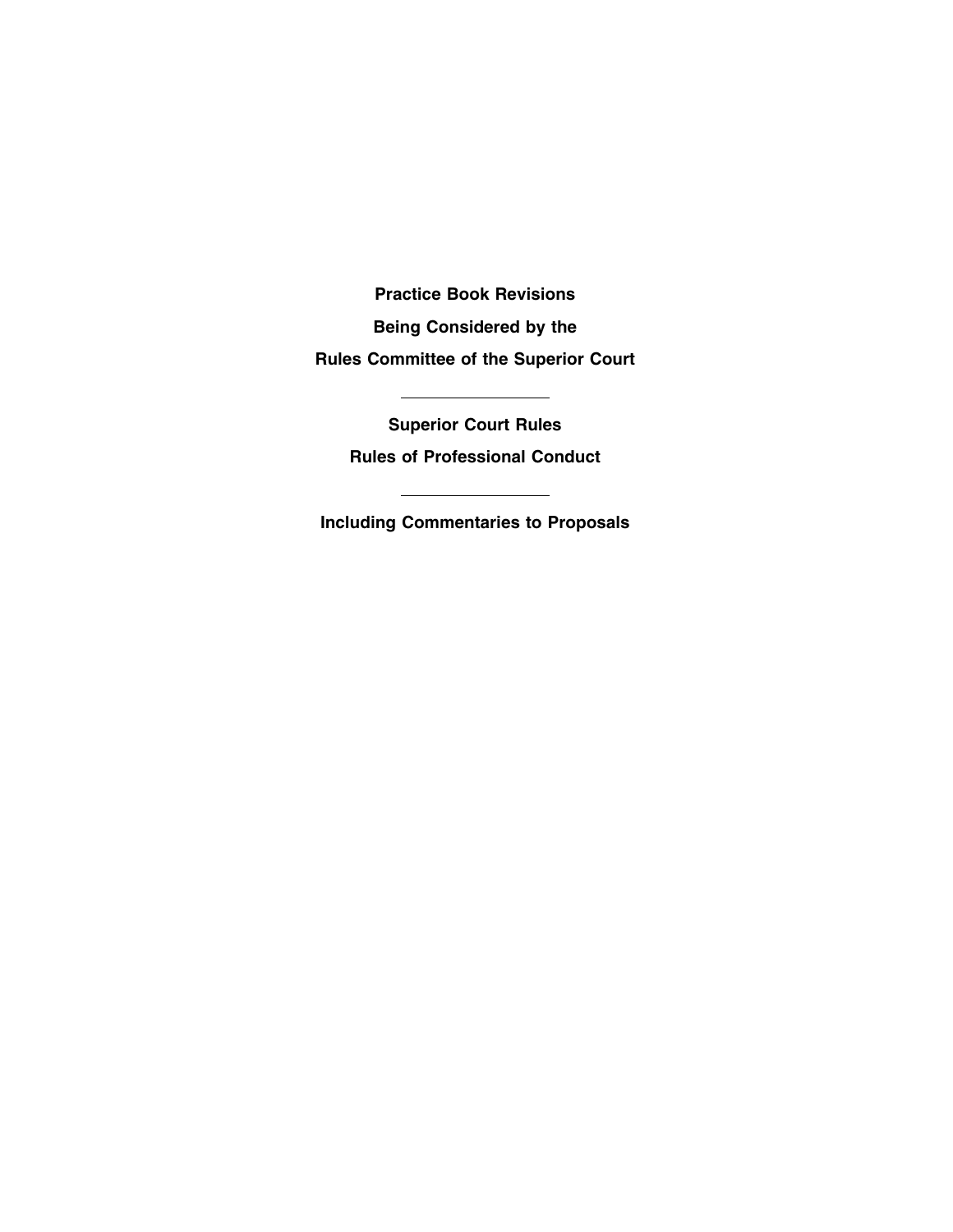### **NOTICE**

### **Public Hearing on Practice Book Revisions Being Considered by the Rules Committee of the Superior Court**

On May 18, 2015, at 2:00 p.m., the Rules Committee of the Superior Court will conduct a public hearing in the Supreme Court in Hartford for the purpose of receiving comments concerning Practice Book revisions which are being considered by the Committee. The revisions proposed by the Rules Committee have been printed in the April 21, 2015, issue of the Connecticut Law Journal and have been posted on the Judicial Branch website at http://www.jud.ct.gov/pb.htm.

Pursuant to subsection (c) of section 51-14 of the Connecticut General Statutes, the Supreme Court has designated the Rules Committee to conduct this public hearing also for the purpose of receiving comments on any proposed new rule or any change in an existing rule that any member of the public deems desirable.

Comments may be forwarded to the Rules Committee by email at Joseph.DelCiampo@jud.ct.gov or may be forwarded to the Rules Committee at the following address and should be received by May 14, 2015:

> Rules Committee of the Superior Court Attn: Joseph J. Del Ciampo, Counsel P.O. Box 150474 Hartford, CT 06115-0474

Each speaker at the public hearing will be limited to five minutes. Anyone who believes that they cannot cover their remarks within that time period may submit written comments to the Rules Committee. If written comments are submitted, ten copies should be provided.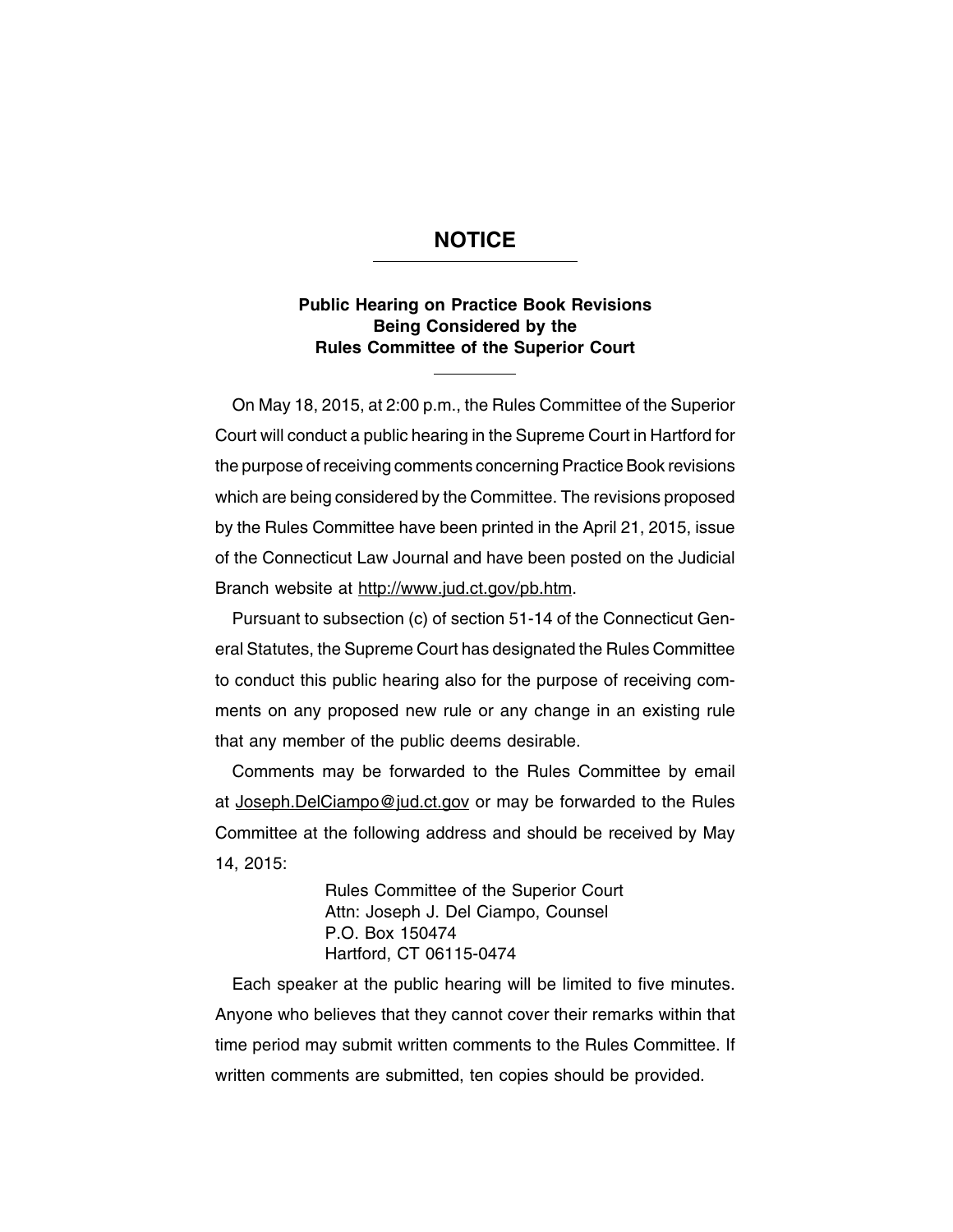Wheelchair access is located in the rear of the building, accessible from the staff parking lot between Lafayette and Oak Streets. There are a limited number of handicap parking spots in the gated staff lot, which is accessible from Oak Street. Use the intercom at the gate to speak to security about the availability of parking. Once at the accessible door, use the intercom to request entry from security. If you would like to attend the meeting and need an accommodation under the Americans with Disabilities Act, please email the Rules Committee at Joseph.DelCiampo@jud.ct.gov before May 14, 2015.

> Hon. Dennis G. Eveleigh Chairman, Rules Committee

#### **INTRODUCTION**

Contained herein are amendments that are being considered to the Practice Book. These amendments are indicated by brackets for deletions and underlines for added language. The designation ''NEW'' is printed with the title of each proposed new rule.

Rules Committee of the Superior Court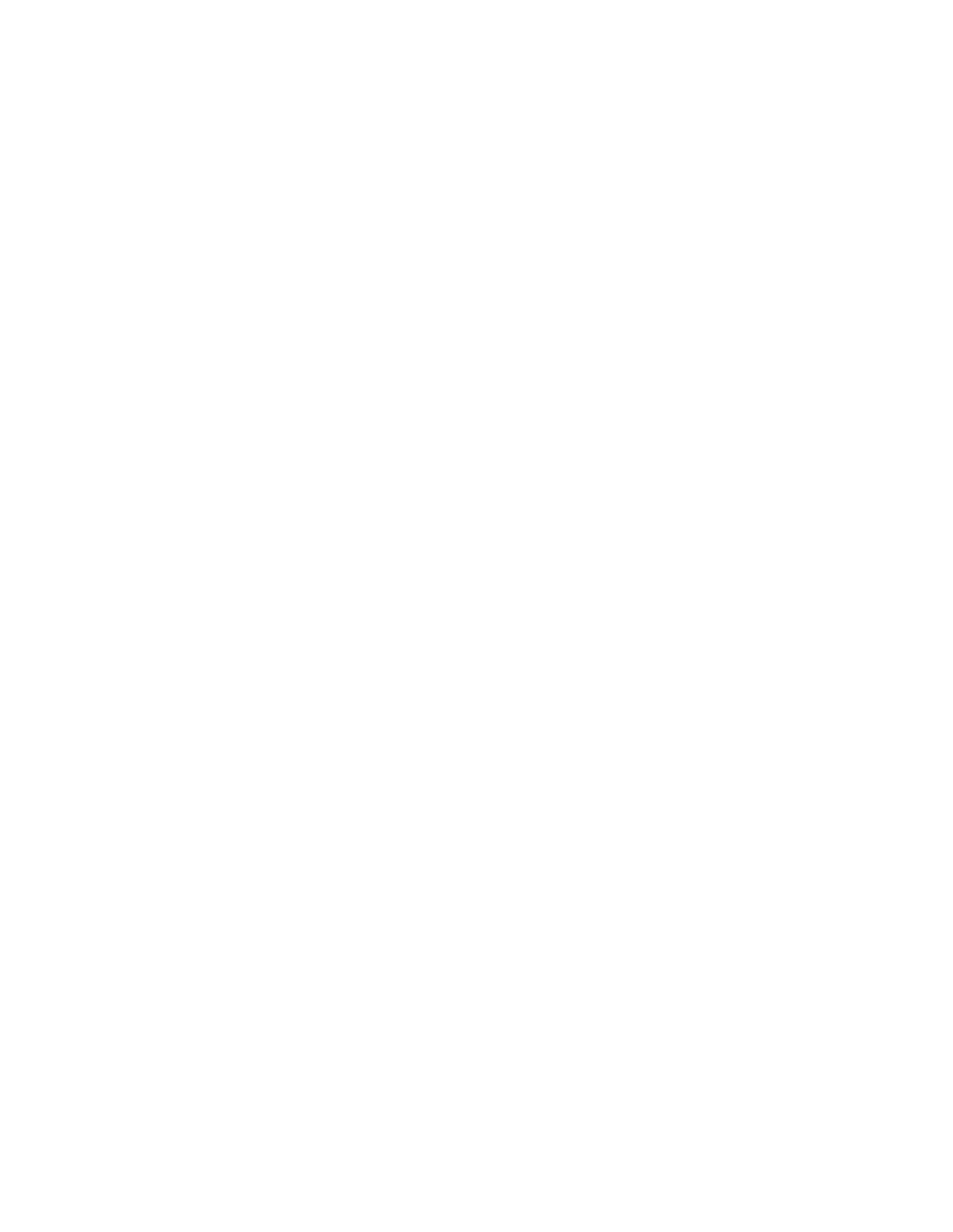### **PROPOSED AMENDMENTS TO THE RULES OF PROFESSIONAL CONDUCT**

#### **Rule 1.15. Safekeeping Property**

(a) As used in this Rule, the terms below shall have the following meanings:

(1) ''Allowable reasonable fees'' for IOLTA accounts are per check charges, per deposit charges, a fee in lieu of a minimum balance, federal deposit insurance fees, sweep fees, and a reasonable IOLTA account administrative or maintenance fee.

(2) An ''eligible institution'' means (i) a bank or savings and loan association authorized by federal or state law to do business in Connecticut, the deposits of which are insured by an agency of the United States government, or (ii) an openend investment company registered with the United States Securities and Exchange Commission and authorized by federal or state law to do business in Connecticut. In addition, an eligible institution shall meet the requirements set forth in subsection **[**(h)**]**(i) (3) below. The determination of whether or not an institution is an eligible institution shall be made by the organization designated by the judges of the superior court to administer the program pursuant to subsection **[**(h)**]**(i) (4) below, subject to the dispute resolution process provided in subsection **[**(h)**]**(i) (4) (E) below.

(3) ''Federal Funds Target Rate'' means the target level for the federal funds rate set by the Federal Open Market Committee of the Board of Governors of the Federal Reserve System from time to time or, if such rate is no longer available, any comparable successor rate.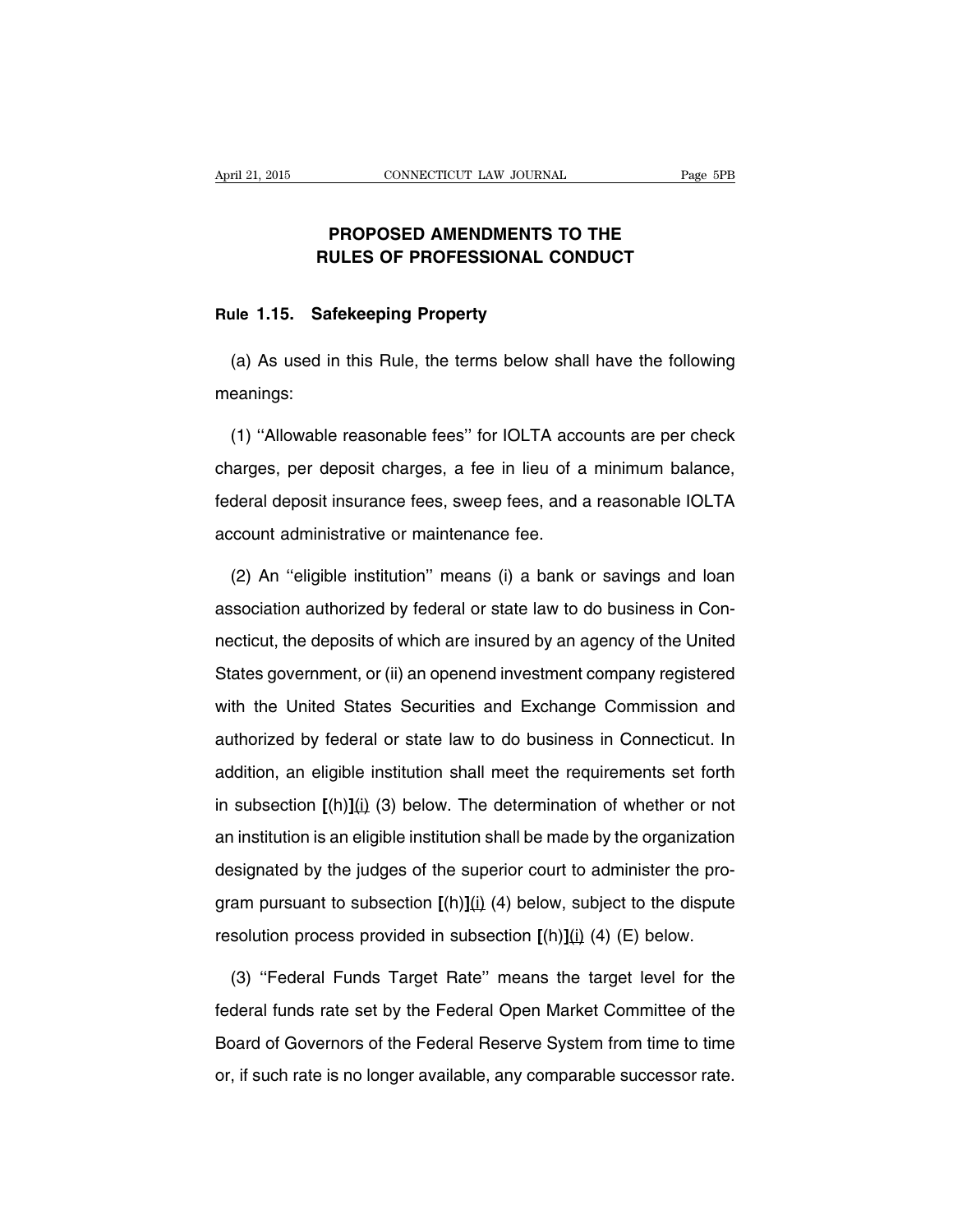If such rate or successor rate is set as a range, the term ''Federal Funds Target Rate'' means the upper limit of such range.

(4) ''Interest- or dividend-bearing account'' means (i) an interestbearing checking account, or (ii) an investment product which is a daily (overnight) financial institution repurchase agreement or an openend money market fund. A daily financial institution repurchase agreement must be fully collateralized by U.S. Government Securities and may be established only with an eligible institution that is ''wellcapitalized'' or ''adequately capitalized'' as those terms are defined by applicable federal statutes and regulations. An open-end money market fund must be invested solely in U.S. Government Securities or repurchase agreements fully collateralized by U.S. Government Securities, must hold itself out as a ''money market fund'' as that term is defined by federal statutes and regulations under the Investment Company Act of 1940 and, at the time of the investment, must have total assets of at least \$250,000,000.

(5) ''IOLTA account'' means an interest- or dividend-bearing account established by a lawyer or law firm for clients' funds at an eligible institution from which funds may be withdrawn upon request by the depositor without delay. An IOLTA account shall include only client or third person funds, except as permitted by subsection **[**(h)**]**(i) (6) below. The determination of whether or not an interest- or dividendbearing account meets the requirements of an IOLTA account shall be made by the organization designated by the judges of the superior court to administer the program pursuant to subsection **[**(h)**]**(i) (4) below.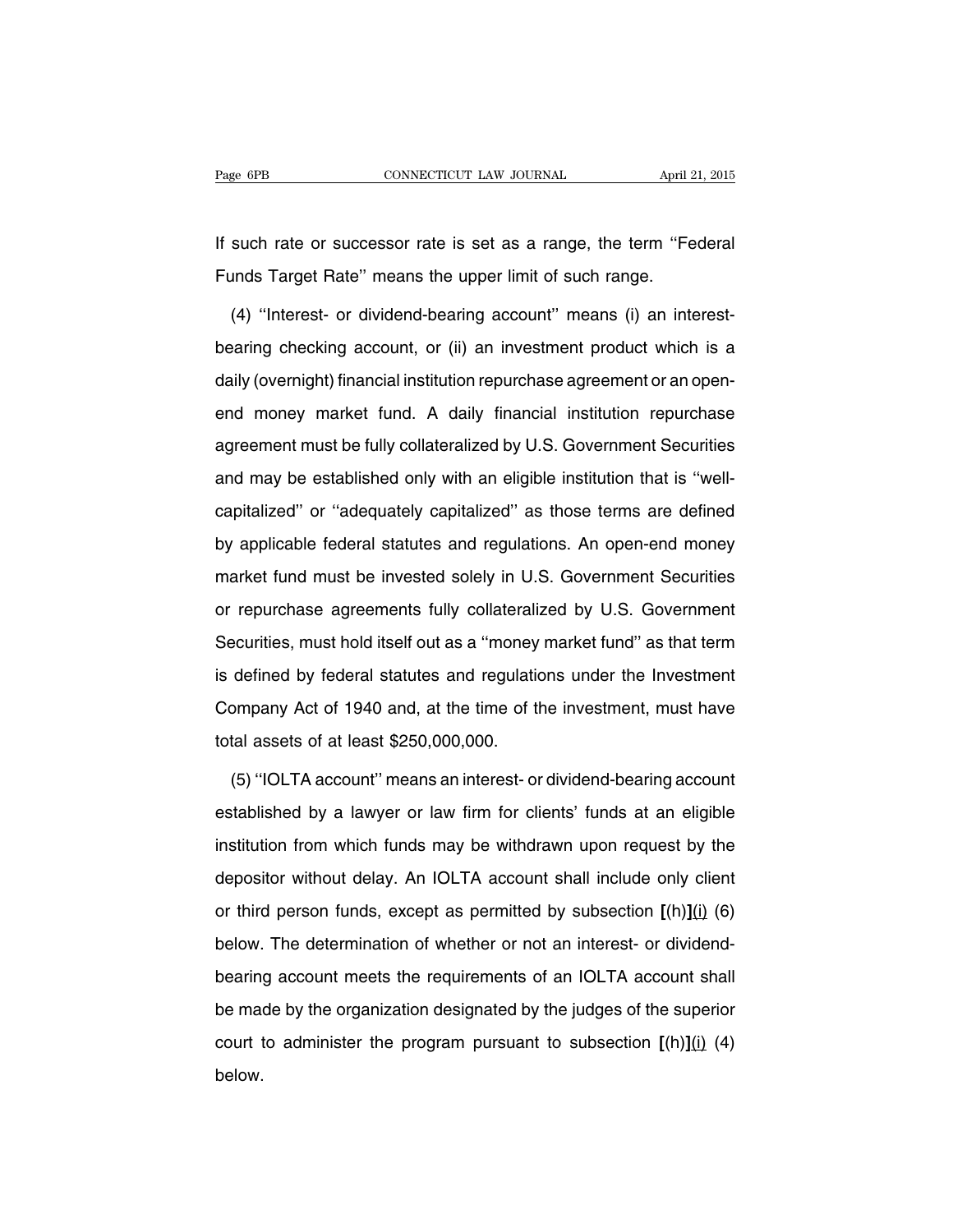(6) ''Non-IOLTA account'' means an interestor dividend-bearing account, other than an IOLTA account, from which funds may be withdrawn upon request by the depositor without delay.

(7) ''U.S. Government Securities'' means direct obligations of the United States government, or obligations issued or guaranteed as to principal and interest by the United States or any agency or instrumentality thereof, including United States government-sponsored enterprises, as such term is defined by applicable federal statutes and regulations.

(b) A lawyer shall hold property of clients or third persons that is in a lawyer's possession in connection with a representation separate from the lawyer's own property. Funds shall be kept in a separate account maintained in the state where the lawyer's office is situated or elsewhere with the consent of the client or third person. Other property shall be identified as such and appropriately safeguarded. Complete records of such account funds and other property shall be kept by the lawyer and shall be preserved for a period of seven years after termination of the representation.

(c) A lawyer may deposit the lawyer's own funds in a client trust account for the sole purposes of paying bank service charges on that account or obtaining a waiver of fees and service charges on the account, but only in an amount necessary for those purposes.

(d) Absent a written agreement with the client otherwise, a lawyer shall deposit into a client trust account legal fees and expenses that have been paid in advance, to be withdrawn by the lawyer only as fees are earned or expenses incurred.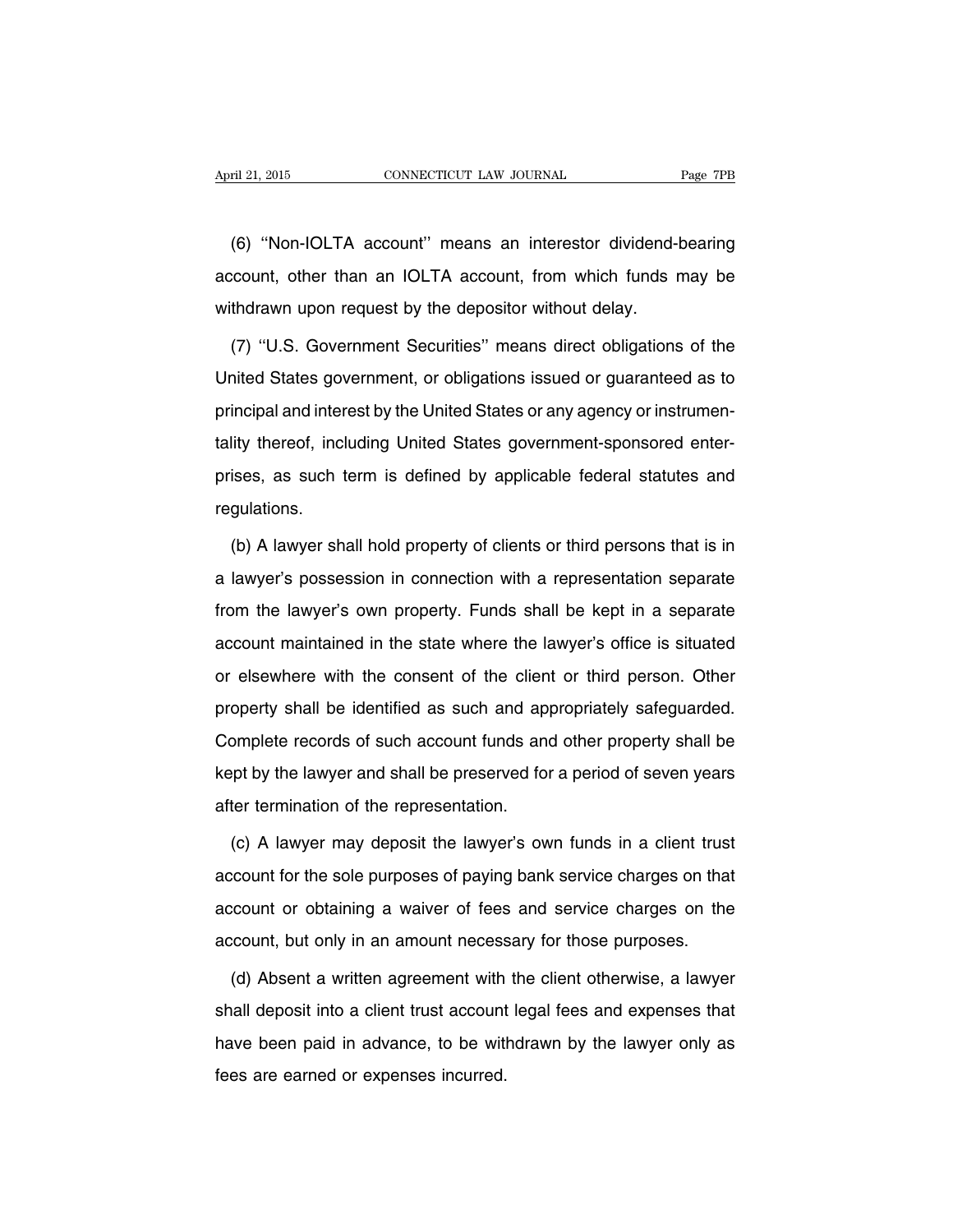(e) Upon receiving funds or other property in which a client or third person has an interest, a lawyer shall promptly notify the client or third person. Except as stated in this Rule or otherwise permitted by law or by agreement with the client or third person, a lawyer shall promptly deliver to the client or third person any funds or other property that the client or third person is entitled to receive and, upon request by the client or third person, shall promptly render a full accounting regarding such property.

(f) When in the course of representation a lawyer is in possession of property in which two or more persons (one of whom may be the lawyer) **[**claim**]** have interests, the property shall be kept separate by the lawyer until **[**the dispute is**]** any competing interests are resolved. The lawyer shall promptly distribute all portions of the property as to which the **[**interests are not in dispute**]** lawyer is able to identify the parties that have interests and as to which there are no competing interests. Where there are competing interests in the property or a portion of the property, the lawyer shall segregate and safeguard the property subject to the competing interests.

(g) The word ''interest(s)'' as used in this subsection and subsections (e) and (f) means more than the mere assertion of a claim by a third party. In the event a lawyer is notified by a third party or a third party's agent of a claim to funds held by the lawyer on behalf of a client, but it is unclear to the lawyer whether the third party has a valid interest within the meaning of this Rule, the lawyer may make a written request that the third party or third party's agent provide the lawyer such reasonable information and/or documentation as needed to assist the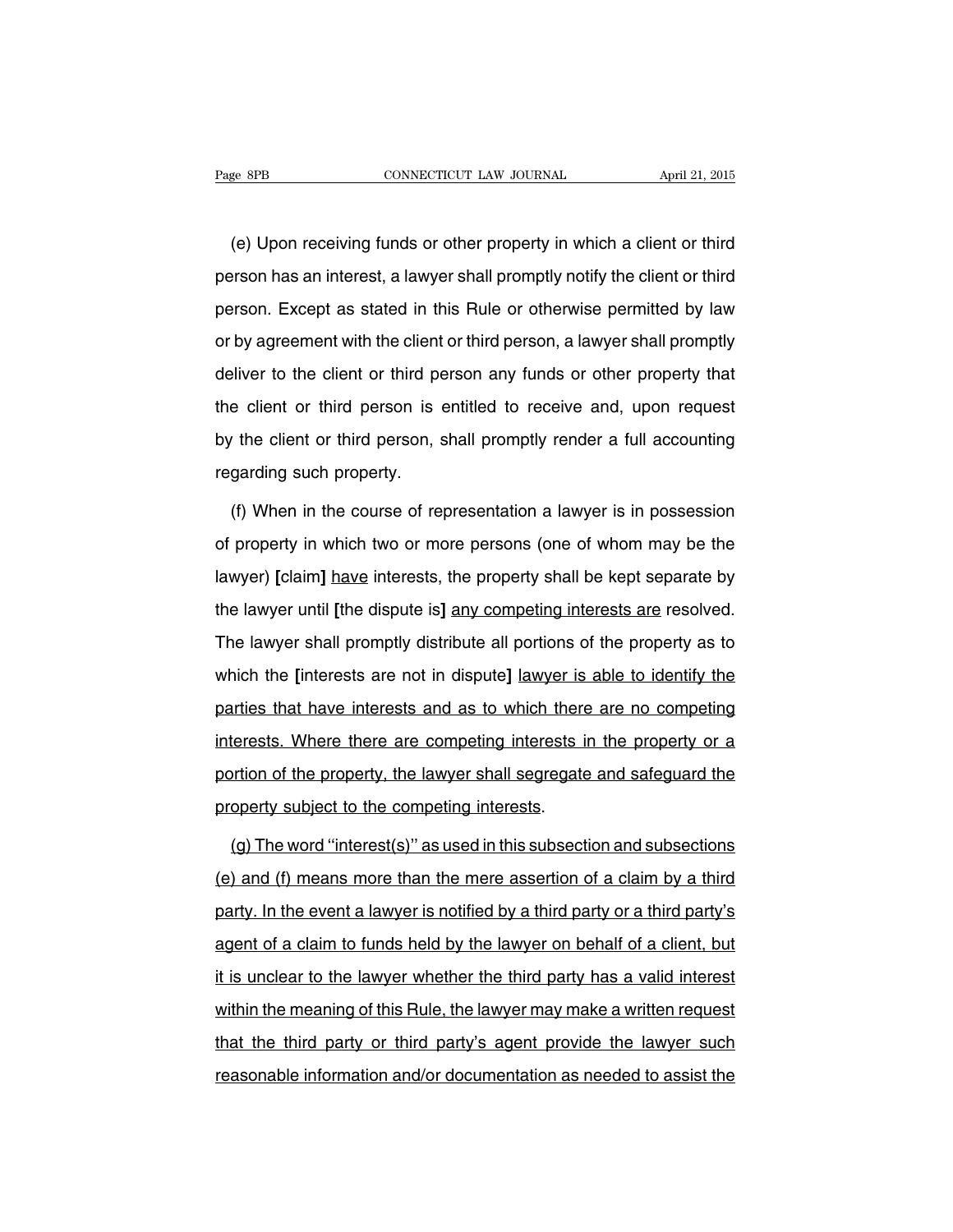lawyer in determining whether substantial grounds exist for the third party's claim to the funds. If the third party or third party's agent fails to comply with such a request within sixty days, the lawyer may distribute the funds in question to the client.

**[**g**]**(h) Notwithstanding subsections (b), (c), (d), (e) and (f), lawyers and law firms shall participate in the statutory program for the use of interest earned on lawyers' clients' funds accounts to provide funding for the delivery of legal services to the poor by nonprofit corporations whose principal purpose is providing legal services to the poor and for law school scholarships based on financial need. Lawyers and law firms shall place a client's or third person's funds in an IOLTA account if the lawyer or law firm determines, in good faith, that the funds cannot earn income for the client in excess of the costs incurred to secure such income. For the purpose of making this good faith determination of whether a client's funds cannot earn income for the client in excess of the costs incurred to secure such income, the lawyer or law firm shall consider the following factors: (1) The amount of the funds to be deposited; (2) the expected duration of the deposit, including the likelihood of delay in resolving the relevant transaction, proceeding or matter for which the funds are held; (3) the rates of interest, dividends or yield at eligible institutions where the funds are to be deposited; (4) the costs associated with establishing and administering interestbearing accounts or other appropriate investments for the benefit of the client, including service charges, minimum balance requirements or fees imposed by the eligible institutions; (5) the costs of the services of the lawyer or law firm in connection with establishing and maintaining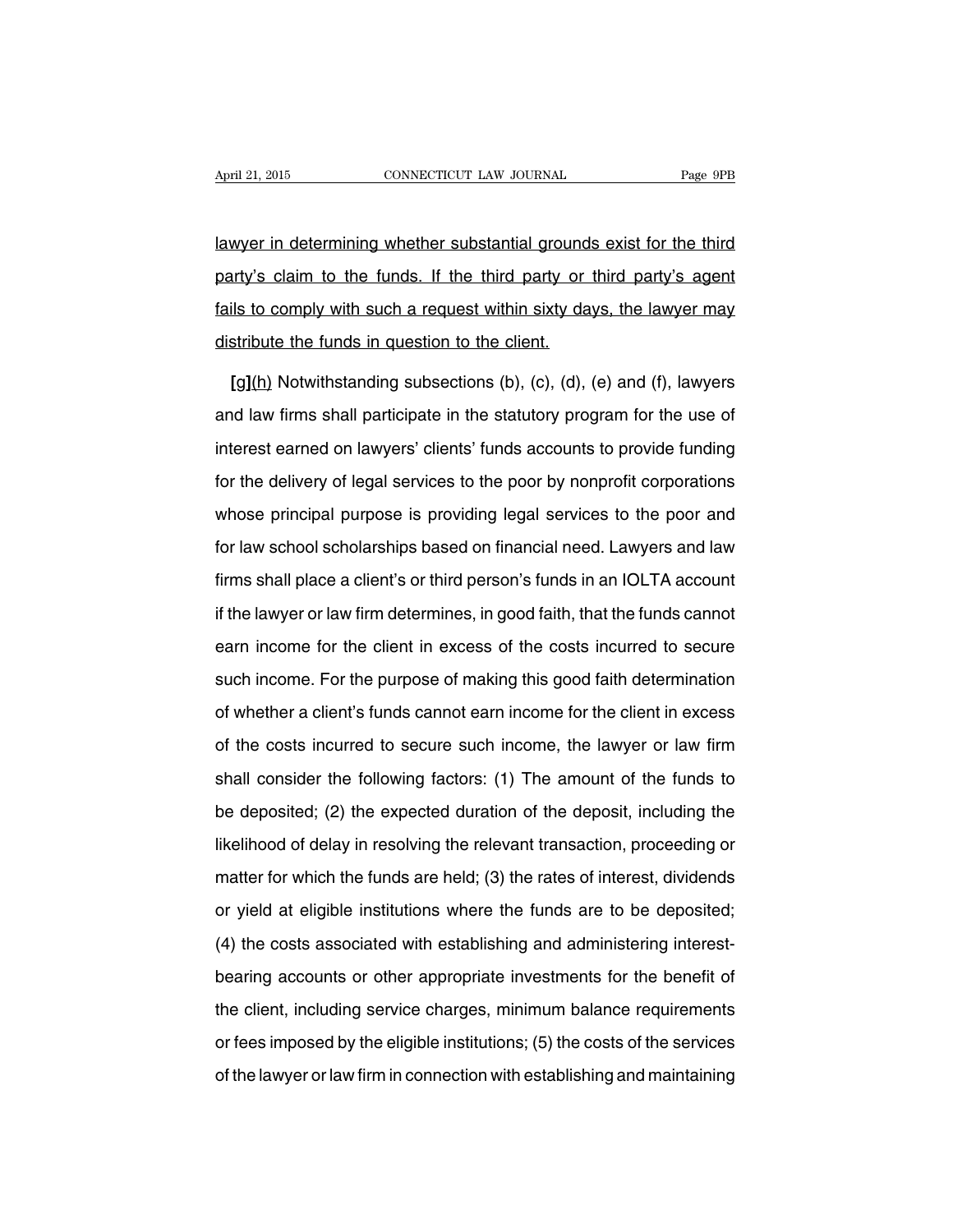the account or other appropriate investments; (6) the costs of preparing any tax reports required for income earned on the funds in the account or other appropriate investments; and (7) any other circumstances that affect the capability of the funds to earn income for the client in excess of the costs incurred to secure such income. No lawyer shall be subject to discipline for determining in good faith to deposit funds in the interest earned on lawyers' clients' funds account in accordance with this subsection.

**[**(h)**]**(i) An IOLTA account may only be established at an eligible institution that meets the following requirements:

(1) No earnings from the IOLTA account shall be made available to a lawyer or law firm.

(2) Lawyers or law firms depositing a client's or third person's funds in an IOLTA account shall direct the depository institution:

(A) To remit interest or dividends, net of allowable reasonable fees, if any, on the average monthly balance in the account, or as otherwise computed in accordance with the institution's standard accounting practices, at least quarterly, to the organization designated by the judges of the superior court to administer this statutory program;

(B) To transmit to the organization administering the program with each remittance a report that identifies the name of the lawyer or law firm for whom the remittance is sent, the amount of remittance attributable to each IOLTA account, the rate and type of interest or dividends applied, the amount of interest or dividends earned, the amount and type of fees and service charges deducted, if any, and the average account balance for the period for which the report is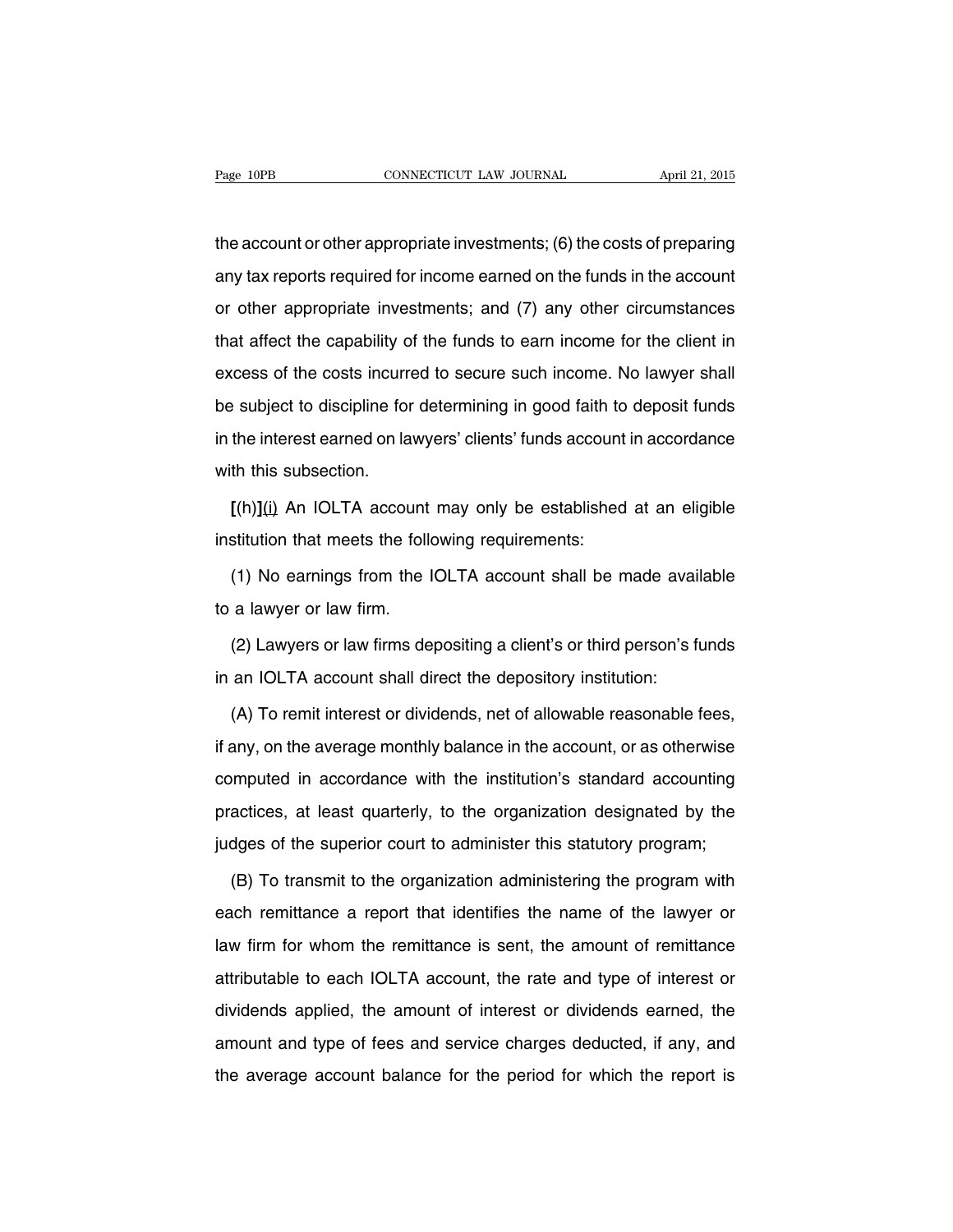made and such other information as is reasonably required by such organization; and

(C) To transmit to the depositing lawyer or law firm at the same time a report in accordance with the institution's normal procedures for reporting to its depositors.

(3) Participation by banks, savings and loan associations, and investment companies in the IOLTA program is voluntary. An eligible institution that elects to offer and maintain IOLTA accounts shall meet the following requirements:

(A) The eligible institution shall pay no less on its IOLTA accounts than the highest interest rate or dividend generally available from the institution to its non-IOLTA customers when the IOLTA account meets or exceeds the same minimum balance or other eligibility qualifications on its non-IOLTA accounts, if any. In determining the highest interest rate or dividend generally available from the institution to its non-IOLTA customers, an eligible institution may consider, in addition to the balance in the IOLTA account, factors customarily considered by the institution when setting interest rates or dividends for its non-IOLTA customers, provided that such factors do not discriminate between IOLTA accounts and non-IOLTA accounts and that these factors do not include the fact that the account is an IOLTA account. In lieu of the rate set forth in the first sentence of this subparagraph, an eligible institution may pay a rate equal to the higher of either (i) one percent per annum, or (ii) sixty percent of the Federal Funds Target Rate. Such alternate rate shall be determined for each calendar quarter as of the first business day of such quarter and shall be deemed net of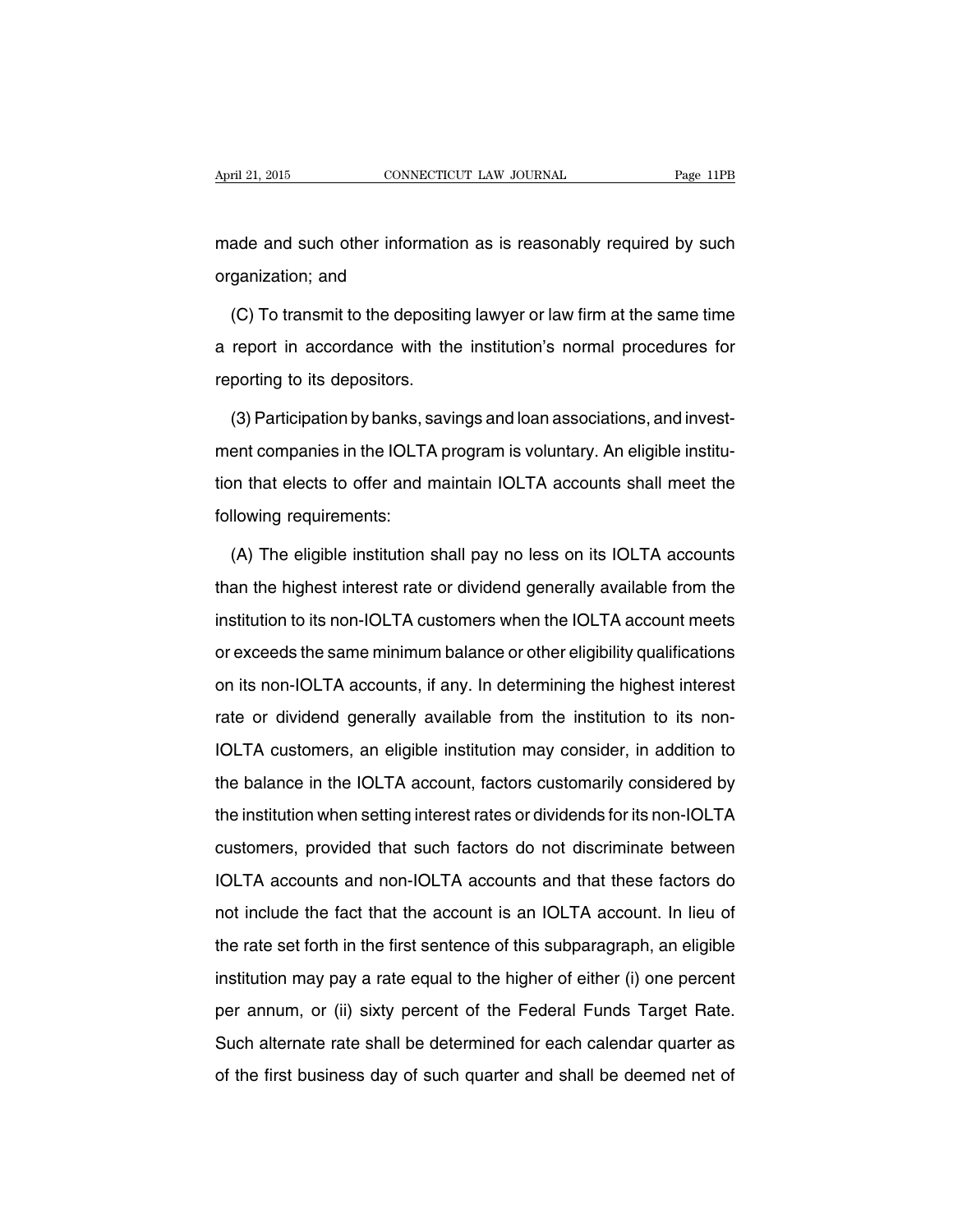allowable reasonable fees and service charges. The eligible institution may offer, and the lawyer or law firm may request, a sweep account that provides a mechanism for the overnight investment of balances in the IOLTA account in an interest- or dividend-bearing account that is a daily financial institution repurchase agreement or a money market fund. Nothing in this Rule shall preclude an eligible institution from paying a higher interest rate or dividend than described above or electing to waive any fees and service charges on an IOLTA account. An eligible institution may choose to pay the higher interest or dividend rate on an IOLTA account in lieu of establishing it as a higher rate product.

(B) Interest and dividends shall be calculated in accordance with the eligible institution's standard practices for non-IOLTA customers.

(C) Allowable reasonable fees are the only fees and service charges that may be deducted by an eligible institution from interest earned on an IOLTA account. Allowable reasonable fees may be deducted from interest or dividends on an IOLTA account only at the rates and in accordance with the customary practices of the eligible institution for non-IOLTA customers. No fees or service charges other than allowable reasonable fees may be assessed against the accrued interest or dividends on an IOLTA account. Any fees and service charges other than allowable reasonable fees shall be the sole responsibility of, and may only be charged to, the lawyer or law firm maintaining the IOLTA account. Fees and service charges in excess of the interest or dividends earned on one IOLTA account for any period shall not be taken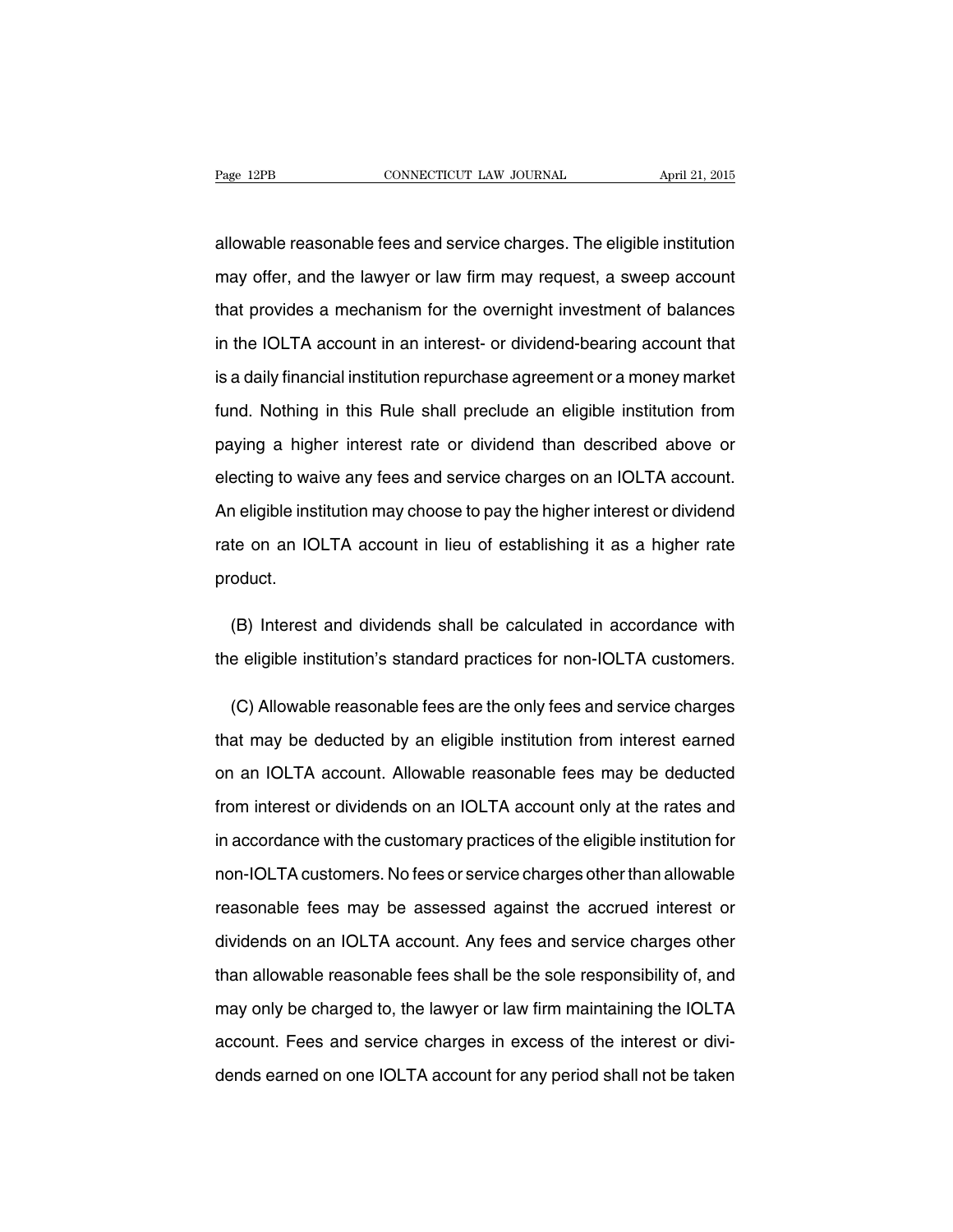from interest or dividends earned on any other IOLTA account or accounts or from the principal of any IOLTA account.

(4) The judges of the superior court, upon recommendation of the chief court administrator, shall designate an organization qualified under Sec. 501 (c)(3) of the Internal Revenue Code, or any subsequent corresponding Internal Revenue Code of the United States, as from time to time amended, to administer the program. The chief court administrator shall cause to be printed in the Connecticut Law Journal an appropriate announcement identifying the designated organization. The organization administering the program shall comply with the following:

(A) Each June mail to each judge of the superior court and to each lawyer or law firm participating in the program a detailed annual report of all funds disbursed under the program including the amount disbursed to each recipient of funds;

(B) Each June submit the following in detail to the chief court administrator for approval and comment by the Executive Committee of the superior court: (i) its proposed goals and objectives for the program; (ii) the procedures it has established to avoid discrimination in the awarding of grants; (iii) information regarding the insurance and fidelity bond it has procured; (iv) a description of the recommendations and advice it has received from the Advisory Panel established by General Statutes § 51-81c and the action it has taken to implement such recommendations and advice; (v) the method it utilizes to allocate between the two uses of funds provided for in § 51-81c and the frequency with which it disburses funds for such purposes; (vi) the procedures it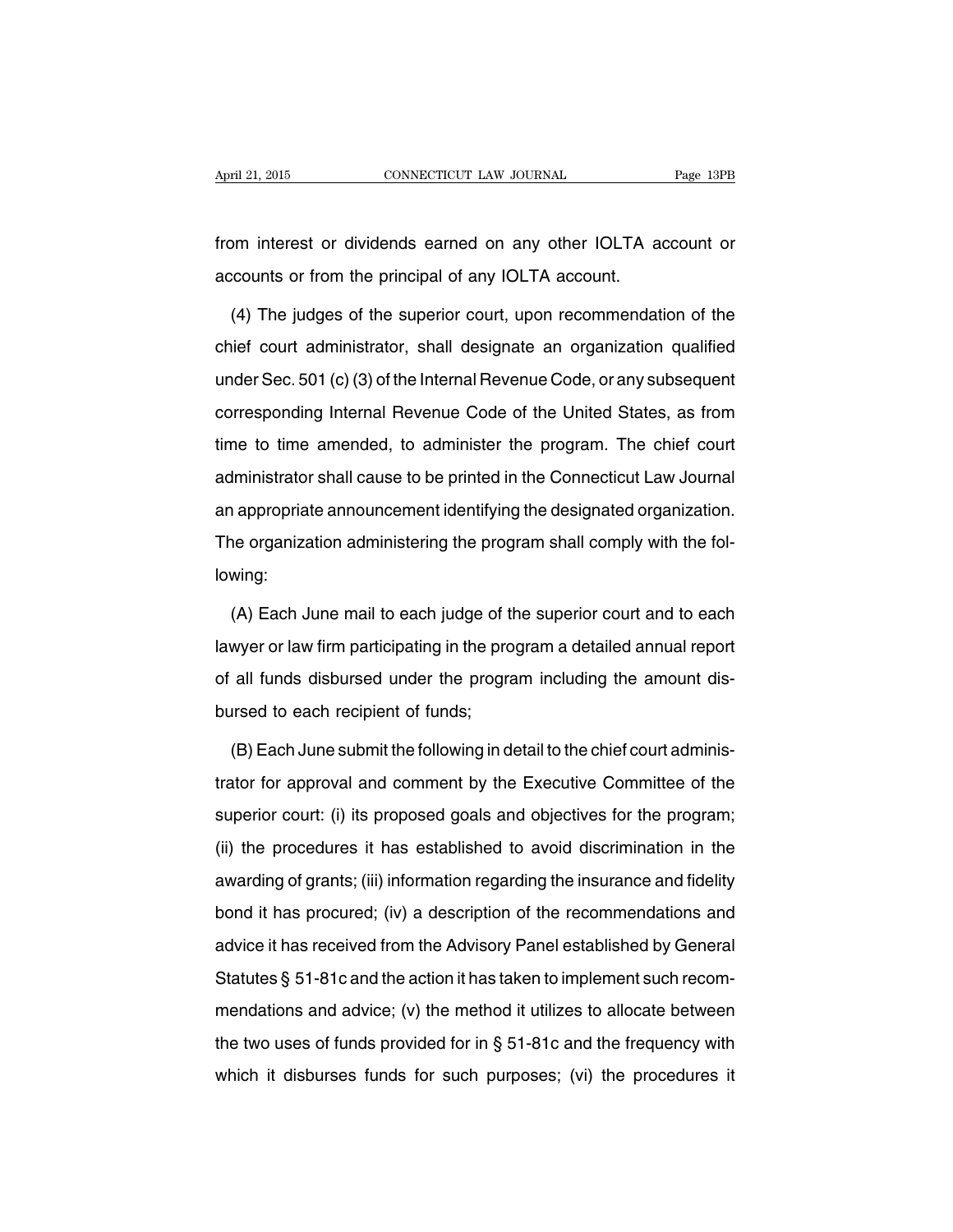has established to monitor grantees to ensure that any limitations or restrictions on the use of the granted funds have been observed by the grantees, such procedures to include the receipt of annual audits of each grantee showing compliance with grant awards and setting forth quantifiable levels of services that each grantee has provided with grant funds; (vii) the procedures it has established to ensure that no funds that have been awarded to grantees are used for lobbying purposes; and (viii) the procedures it has established to segregate funds to be disbursed under the program from other funds of the organization;

(C) Allow the judicial branch access to its books and records upon reasonable notice;

(D) Submit to audits by the judicial branch; and

(E) Provide for a dispute resolution process for resolving disputes as to whether a bank, savings and loan association, or open-end investment company is an eligible institution within the meaning of this Rule.

(5) Before an organization may be designated to administer this program, it shall file with the chief court administrator, and the judges of the superior court shall have approved, a resolution of the board of directors of such an organization which includes provisions:

(A) Establishing that all funds the organization might receive pursuant to subsection **[**(h)**]**(i) (2) (A) above will be exclusively devoted to providing funding for the delivery of legal services to the poor by nonprofit corporations whose principal purpose is providing legal ser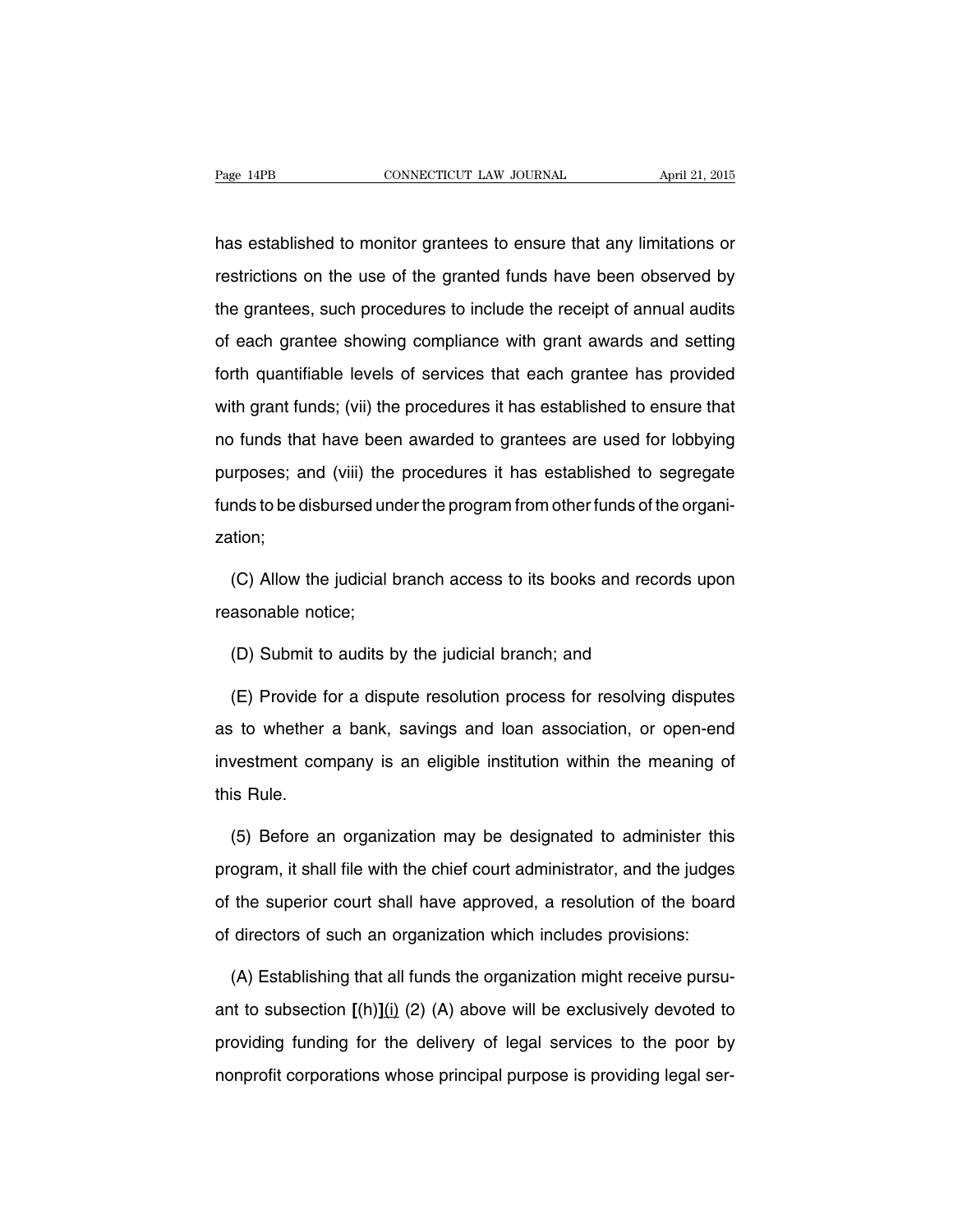vices to the poor and for law school scholarships based on financial need and to the collection, management and distribution of such funds;

(B) Establishing that all interest and dividends earned on such funds, less allowable reasonable fees, if any, shall be used exclusively for such purposes;

(C) Establishing and describing the methods the organization will utilize to implement and administer the program and to allocate funds to be disbursed under the program, the frequency with which the funds will be disbursed by the organization for such purposes, and the segregation of such funds from other funds of the organization;

(D) Establishing that the organization shall consult with and receive recommendations from the Advisory Panel established by General Statutes § 51-81c regarding the implementation and administration of the program, including the method of allocation and the allocation of funds to be disbursed under such program;

(E) Establishing that the organization shall comply with the requirements of this Rule; and

(F) Establishing that said resolution will not be amended, and the facts and undertakings set forth in it will not be altered, until the same shall have been approved by the judges of the superior court and ninety days have elapsed after publication by the chief court administrator of the notice of such approval in the Connecticut Law Journal.

(6) Nothing in this subsection **[**(h)**]**(i) shall prevent a lawyer or law firm from depositing a client's or third person's funds, regardless of the amount of such funds or the period for which such funds are expected to be held, in a separate non-IOLTA account established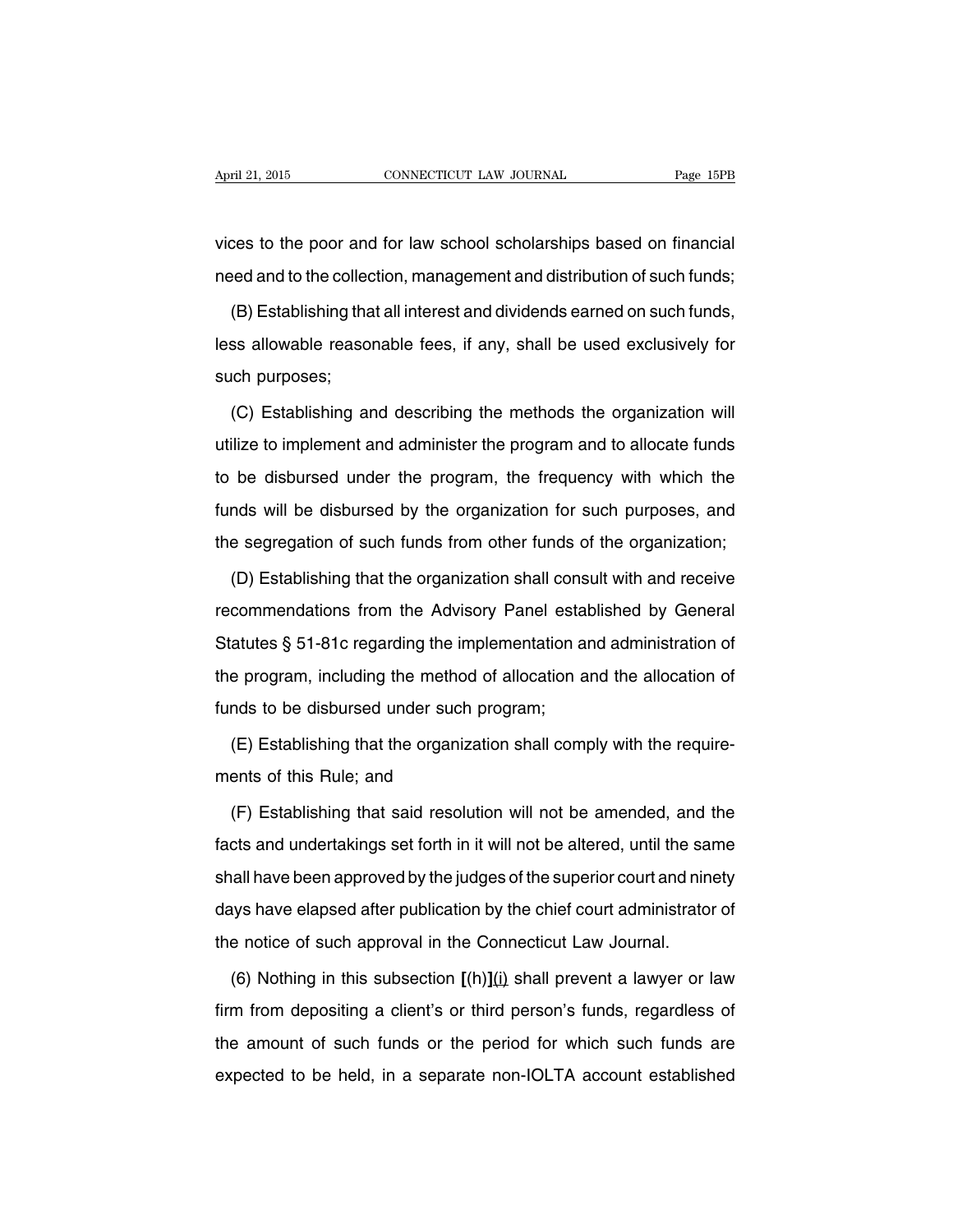on behalf of and for the benefit of the client or third person. Such an account shall be established as:

(A) A separate clients' funds account for the particular client or third person on which the interest or dividends will be paid to the client or third person; or

(B) A pooled clients' funds account with subaccounting by the bank, savings and loan association or investment company or by the lawyer or law firm, which provides for the computation of interest or dividends earned by each client's or third person's funds and the payment thereof to the client or third person.

**[**(i)**]**(j) A lawyer who practices in this jurisdiction shall maintain current financial records as provided in this Rule and shall retain the following records for a period of seven years after termination of the representation:

(1) receipt and disbursement journals containing a record of deposits to and withdrawals from client trust accounts, specifically identifying the date, source, and description of each item deposited, as well as the date, payee and purpose of each disbursement;

(2) ledger records for all client trust accounts showing, for each separate trust client or beneficiary, the source of all funds deposited, the names of all persons for whom the funds are or were held, the amount of such funds, the descriptions and amounts of charges or withdrawals, and the names of all persons or entities to whom such funds were disbursed;

(3) copies of retainer and compensation agreements with clients as required by Rule 1.5 of the Rules of Professional Conduct;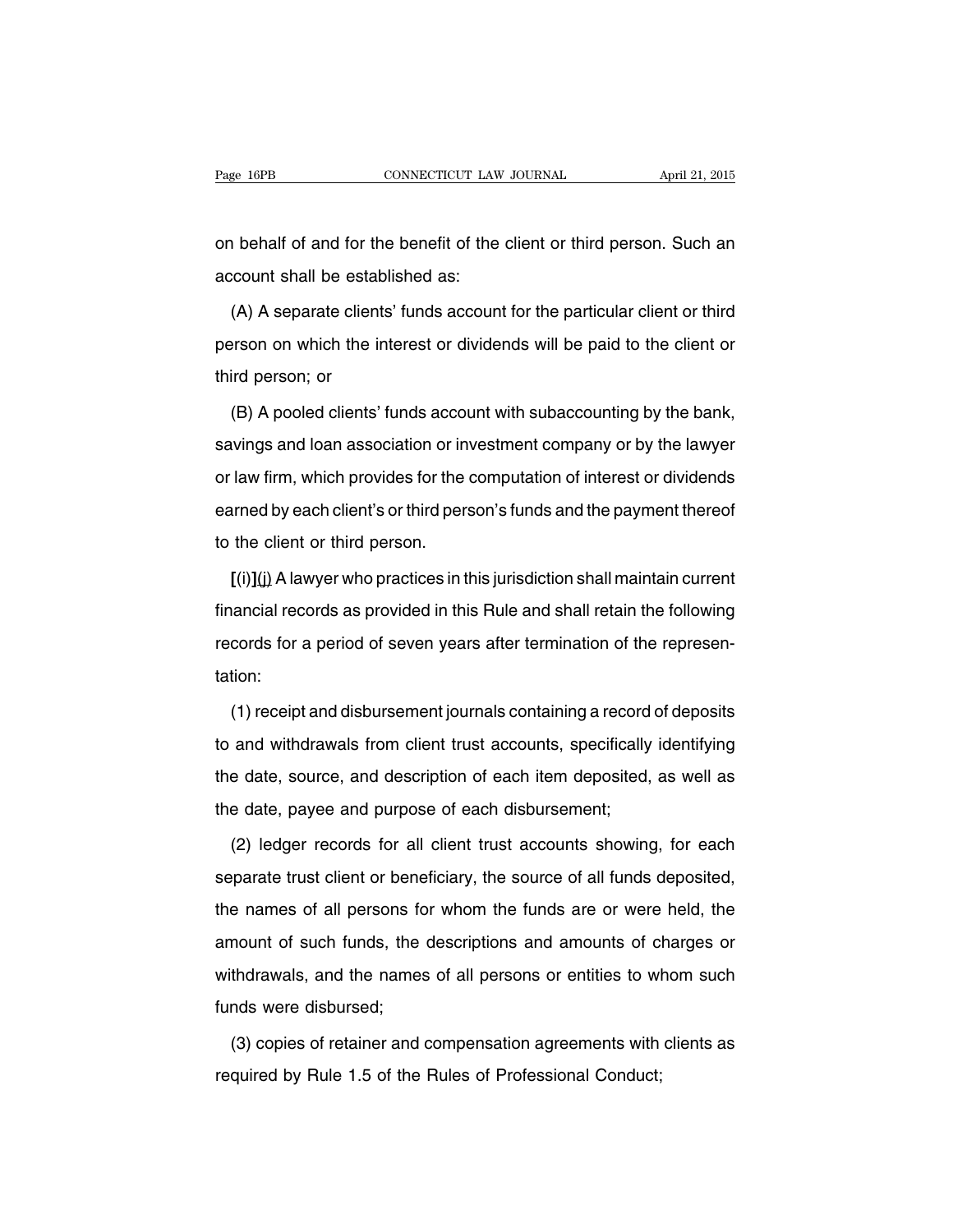(4) copies of accountings to clients or third persons showing the disbursement of funds to them or on their behalf;

(5) copies of bills for legal fees and expenses rendered to clients;

(6) copies of records showing disbursements on behalf of clients;

(7) the physical or electronic equivalents of all checkbook registers, bank statements, records of deposit, pre-numbered canceled checks, and substitute checks provided by a financial institution;

(8) records of all electronic transfers from client trust accounts, including the name of the person authorizing transfer, the date of transfer, the name of the recipient and confirmation from the financial institution of the trust account number from which money was withdrawn and the date and the time the transfer was completed;

(9) copies of monthly trial balances and at least quarterly reconciliations of the client trust accounts maintained by the lawyer; and

(10) copies of those portions of client files that are reasonably related to client trust account transactions.

**[**(j)**]**(k) With respect to client trust accounts required by this Rule:

(1) only a lawyer admitted to practice law in this jurisdiction or a person under the direct supervision of the lawyer shall be an authorized signatory or authorize transfers from a client trust account;

(2) receipts shall be deposited intact and records of deposit should be sufficiently detailed to identify each item; and

(3) withdrawals shall be made only by check payable to a named payee or by authorized electronic transfer and not to cash.

 $\left[\frac{(k)}{(l)}\right]$  The records required by this Rule may be maintained by electronic, photographic, or other media provided that they otherwise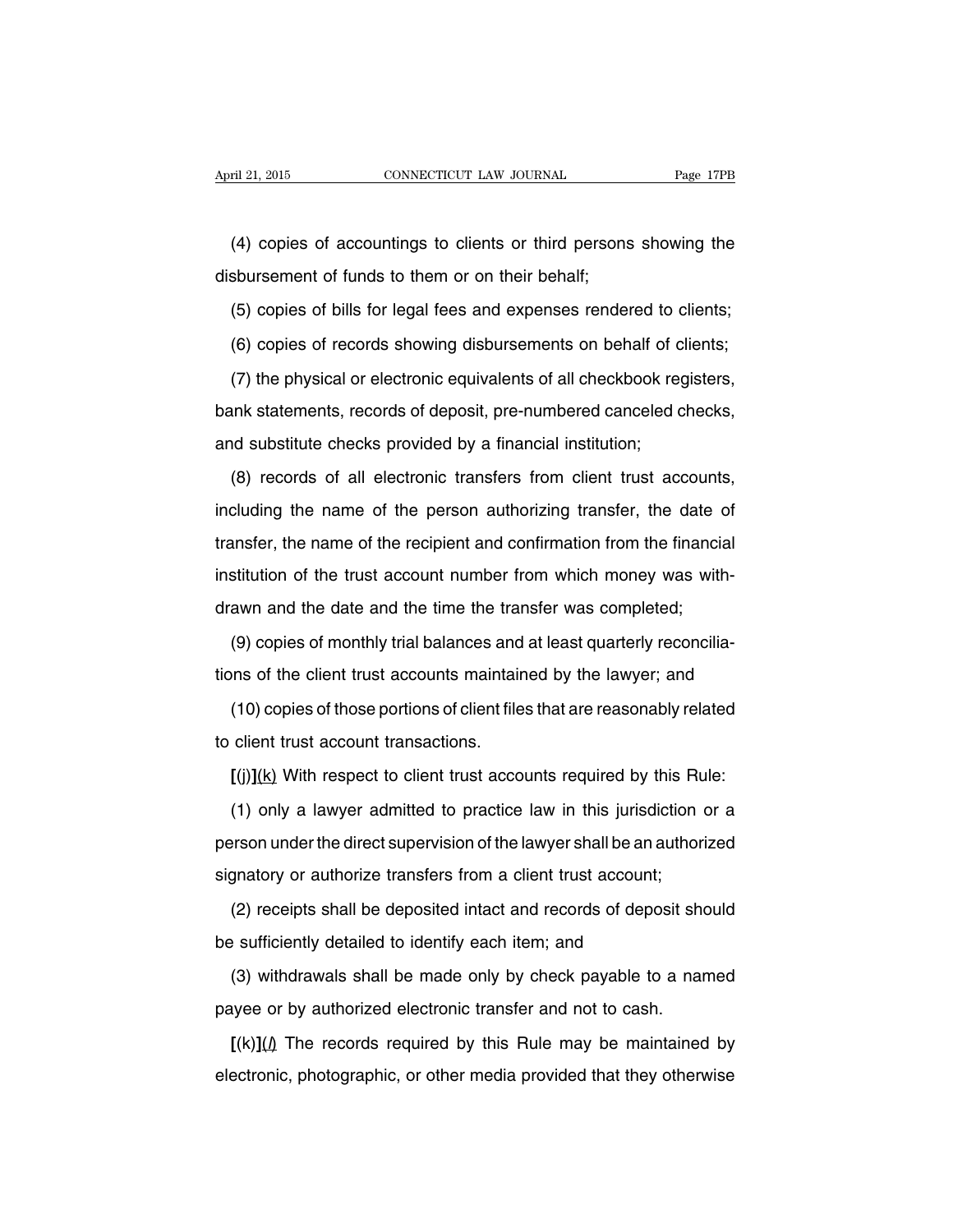comply with these Rules and that printed copies can be produced. These records shall be readily accessible to the lawyer.

**[**(l)**]**(m) Upon dissolution of a law firm or of any legal professional corporation, the partners shall make reasonable arrangements for the maintenance of client trust account records specified in this Rule.

**[**(m)**]**(n) Upon the sale of a law practice, the seller shall make reasonable arrangements for the maintenance of records specified in this Rule.

COMMENTARY: A lawyer should hold property of others with the care required of a professional fiduciary. Securities should be kept in a safe deposit box, except when some other form of safekeeping is warranted by special circumstances. All property that is the property of clients or third persons, including prospective clients, must be kept separate from the lawyer's business and personal property and, if moneys, in one or more trust accounts. Separate trust accounts may be warranted when administering estate moneys or acting in similar fiduciary capacities. A lawyer should maintain on a current basis books and records in accordance with generally accepted accounting practices.

While normally it is impermissible to commingle the lawyer's own funds with client funds, subsection (c) provides that it is permissible when necessary to pay bank service charges on that account. Accurate records must be kept regarding which part of the funds are the lawyer's.

Lawyers often receive funds from which the lawyer's fee will be paid. The lawyer is not required to remit to the clients' funds account funds that the lawyer reasonably believes represent fees owed. However,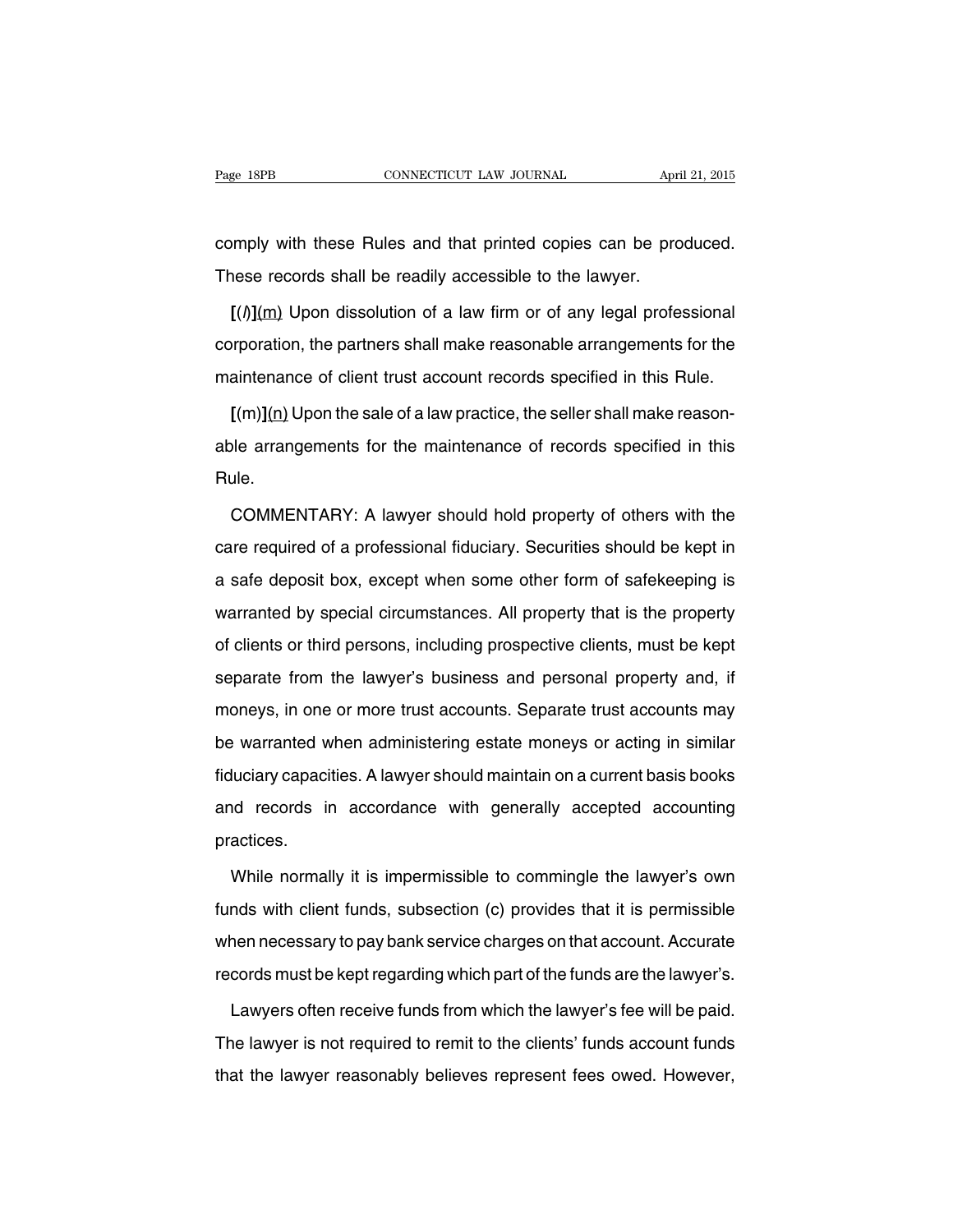a lawyer may not hold funds to coerce a client into accepting the lawyer's contention. The disputed portion of the funds must be kept in a trust account and the lawyer should suggest means for prompt resolution of the dispute, such as arbitration. The undisputed portion of the funds shall be promptly distributed.

Subsection (f) also recognizes that third parties, such as a client's creditor who has a lien on funds recovered in a personal injury action, may have lawful **[**claims against**]** interests in specific funds or other property in a lawyer's custody. A lawyer may have a duty under applicable law to protect such third-party **[**claims**]** interests against wrongful interference by the client. In such cases the lawyer must refuse to surrender the property to the client until the **[**claims**]** competing interests are resolved. A lawyer should not unilaterally assume to arbitrate a dispute between the client and the third party, but, when there are substantial grounds for dispute as to the person entitled to the funds, the lawyer may file an action to have a court resolve the dispute.

The word "interest(s)" as used in subsections  $(e)$ ,  $(f)$  and  $(g)$  includes, but is not limited to, the following: a valid judgment concerning disposition of the property; a valid statutory or judgment lien, or other lien recognized by law, against the property; a letter of protection or similar obligation that is both (a) directly related to the property held by the lawyer, and (b) an obligation specifically entered into to aid the lawyer in obtaining the property; or a written assignment, signed by the client, conveying an interest in the funds or other property to another person or entity.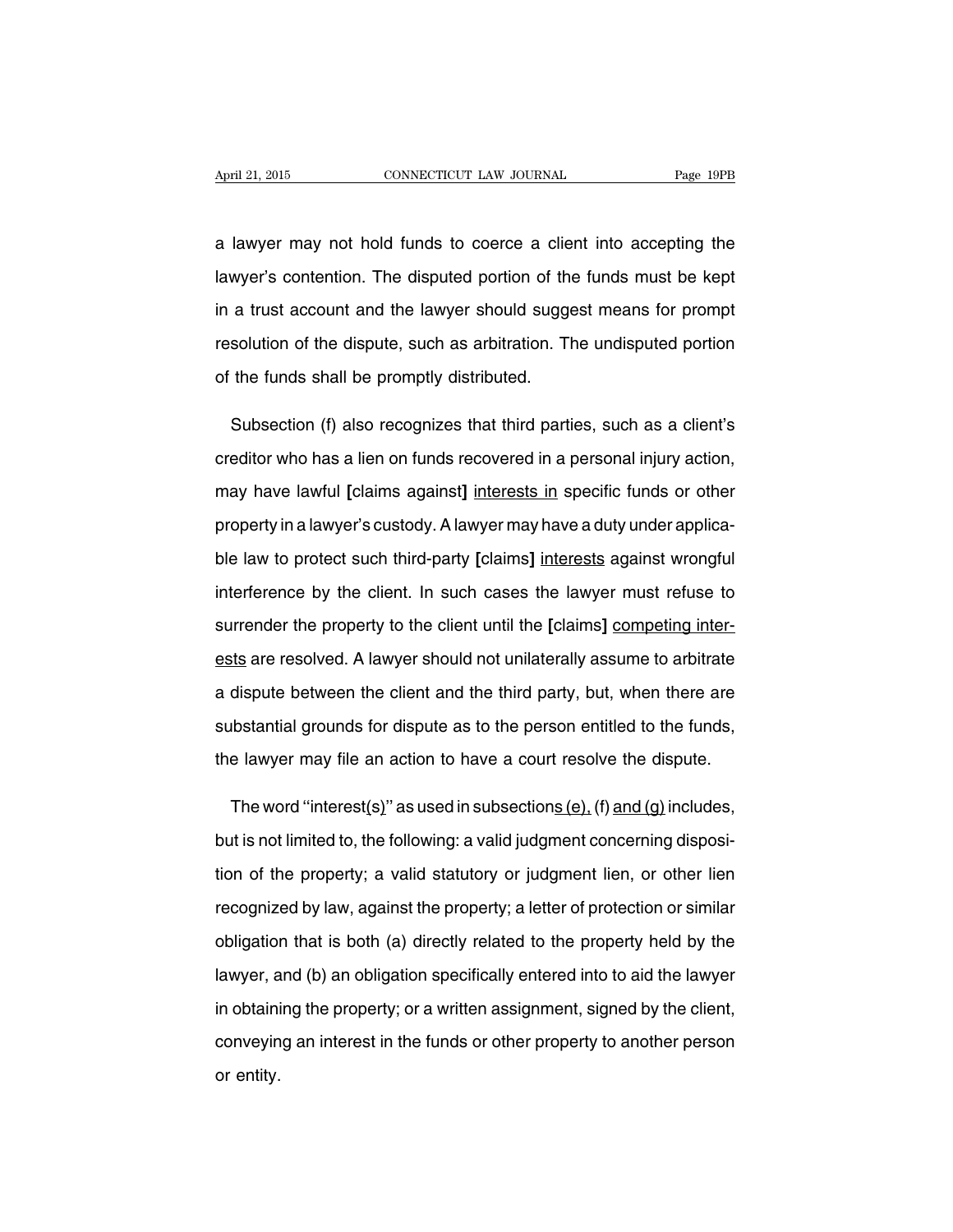The obligations of a lawyer under this Rule are independent of those arising from activity other than rendering legal services. For example, a lawyer who serves only as an escrow agent is governed by the applicable law relating to fiduciaries even though the lawyer does not render legal services in the transaction and is not governed by this Rule. A ''lawyers' fund'' for client protection provides a means through the collective efforts of the bar to reimburse persons who have lost money or property as a result of dishonest conduct of a lawyer. Where such a fund has been established, a lawyer must participate where it is mandatory, and, even when it is voluntary, the lawyer should participate.

Subsection **[**(h)**]**(i) requires lawyers and law firms to participate in the statutory IOLTA program. The lawyer or law firm should review its IOLTA account at reasonable intervals to determine whether changed circumstances require further action with respect to the funds of any client or third person.

Subsection  $[(i)](j)$  lists the basic financial records that a lawyer must maintain with regard to all trust accounts of a law firm. These include the standard books of account, and the supporting records that are necessary to safeguard and account for the receipt and disbursement of client or third person funds as required by Rule 1.15 of the Rules of Professional Conduct.

Subsection  $[(i)](j)$  requires that lawyers maintain client trust account records, including the physical or electronic equivalents of all checkbook registers, bank statements, records of deposit, prenumbered canceled checks, and substitute checks for a period of at least seven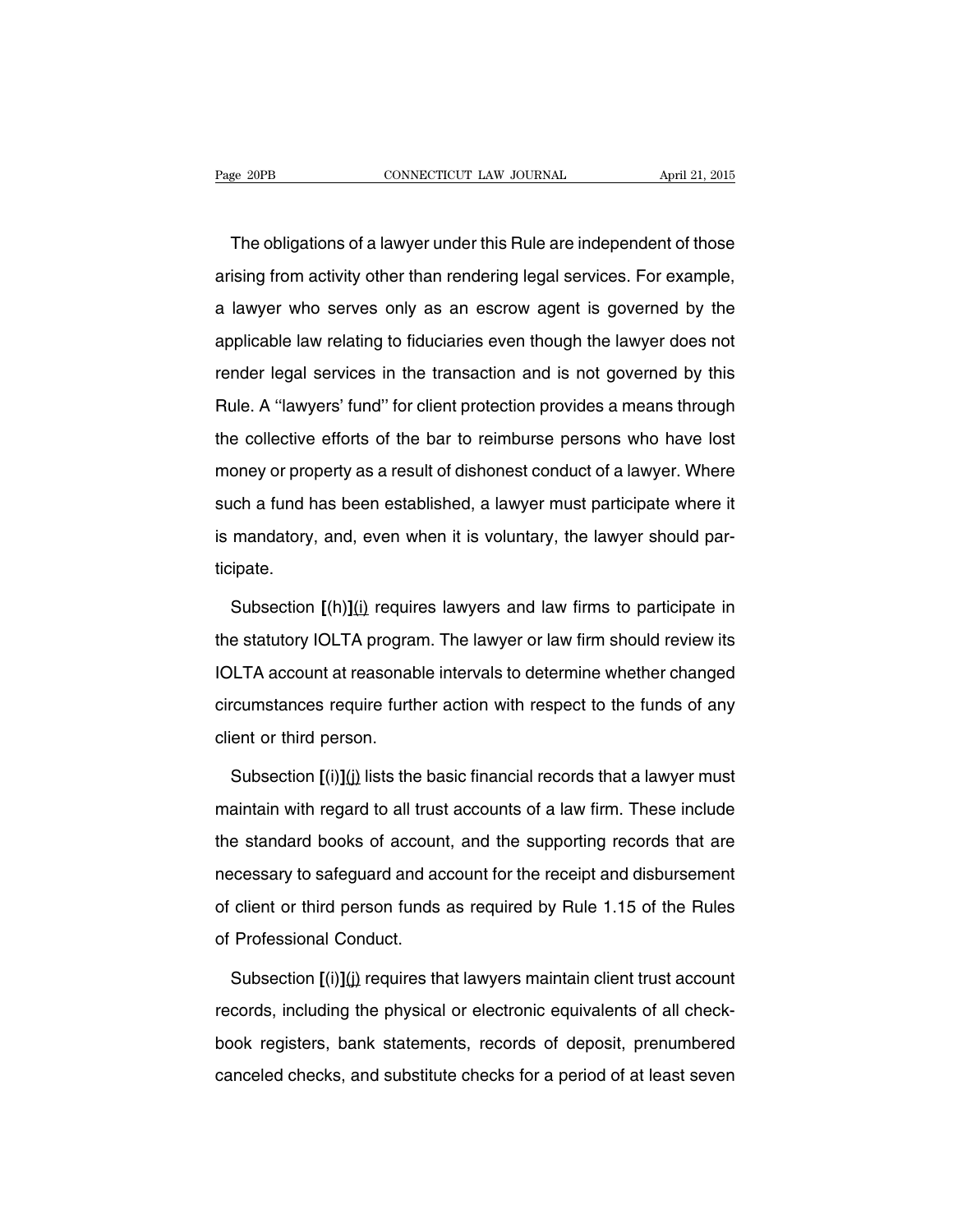years after termination of each particular legal engagement or representation. The ''Check Clearing for the 21st Century Act'' or ''Check 21 Act'', codified at 12 U.S.C. § 5001 et seq., recognizes ''substitute checks'' as the legal equivalent of an original check. A ''substitute check'' is defined at 12 U.S.C. § 5002 (16) as paper reproduction of the original check that contains an image of the front and back of the original check; bears a magnetic ink character recognition (''MICR'') line containing all the information appearing on the MICR line of the original check; conforms with generally applicable industry standards for substitute checks; and is suitable for automated processing in the same manner as the original check. Banks, as defined in 12 U.S.C. § 5002 (2), are not required to return to customers the original canceled checks. Most banks now provide electronic images of checks to customers who have access to their accounts on internet based websites. It is the lawyer's responsibility to download electronic images. Electronic images shall be maintained for the requisite number of years and shall be readily available for printing upon request or shall be printed and maintained for the requisite number years.

The ACH (Automated Clearing House) Network is an electronic funds transfer or payment system that primarily provides for the interbank clearing of electronic payments between originating and receiving participating financial institutions. ACH transactions are payment instructions to either debit or credit a deposit account. ACH payments are used in a variety of payment environments including bill payments, business-to-business payments, and government payments (e.g. tax refunds). In addition to the primary use of ACH transactions, retailers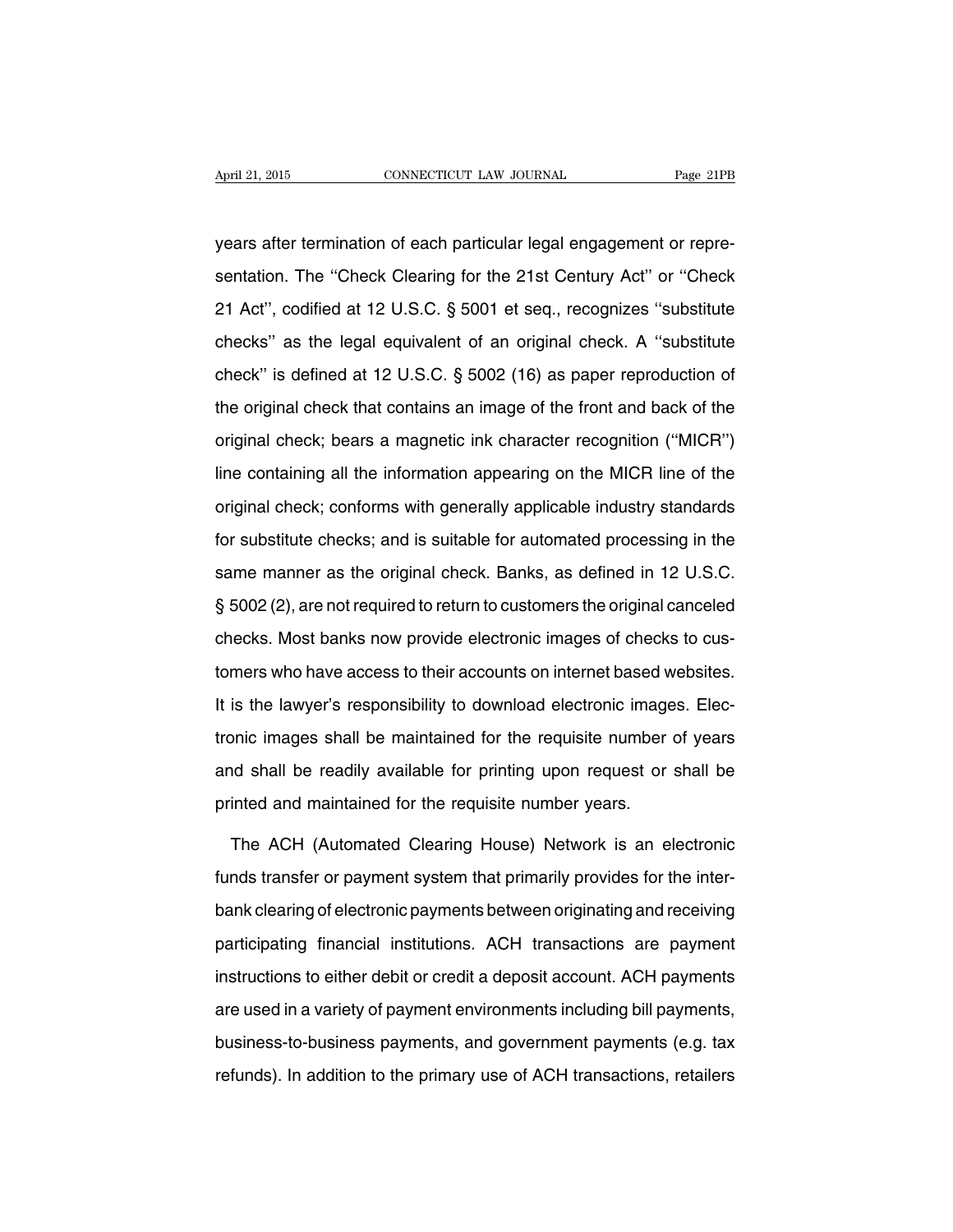and third parties use the ACH system for other types of transactions including electronic check conversion (ECC). ECC is the process of transmitting MICR information from the bottom of a check, converting check payments to ACH transactions depending upon the authorization given by the account holder at the point-of-purchase. In this type of transaction, the lawyer should be careful to comply with the requirements of subsection  $\int$ (i) $\int$ (i) (8).

There are five types of check conversions where a lawyer should be careful to comply with the requirements of subsection **[**(i)**]**(j) (8). First, in a ''point-of-purchase conversion,'' a paper check is converted into a debit at the point of purchase, and the paper check is returned to the issuer. Second, in a ''back-office conversion,'' a paper check is presented at the point-of-purchase and is later converted into a debit, and the paper check is destroyed. Third, in a ''account-receivable conversion,'' a paper check is converted into a debit, and the paper check is destroyed. Fourth, in a ''telephone-initiated debit'' or ''checkby-phone'' conversion, bank account information is provided via the telephone, and the information is converted to a debit. Fifth, in a ''webinitiated debit,'' an electronic payment is initiated through a secure web environment. Subsection  $[(i)](j)$  (8) applies to each of the types of electronic funds transfers described. All electronic funds transfers shall be recorded, and a lawyer should not reuse a check number which has been previously used in an electronic transfer transaction.

The potential of these records to serve as safeguards is realized only if the procedures set forth in subsection **[**(i)**]**(j) (9) are regularly performed. The trial balance is the sum of balances of each client's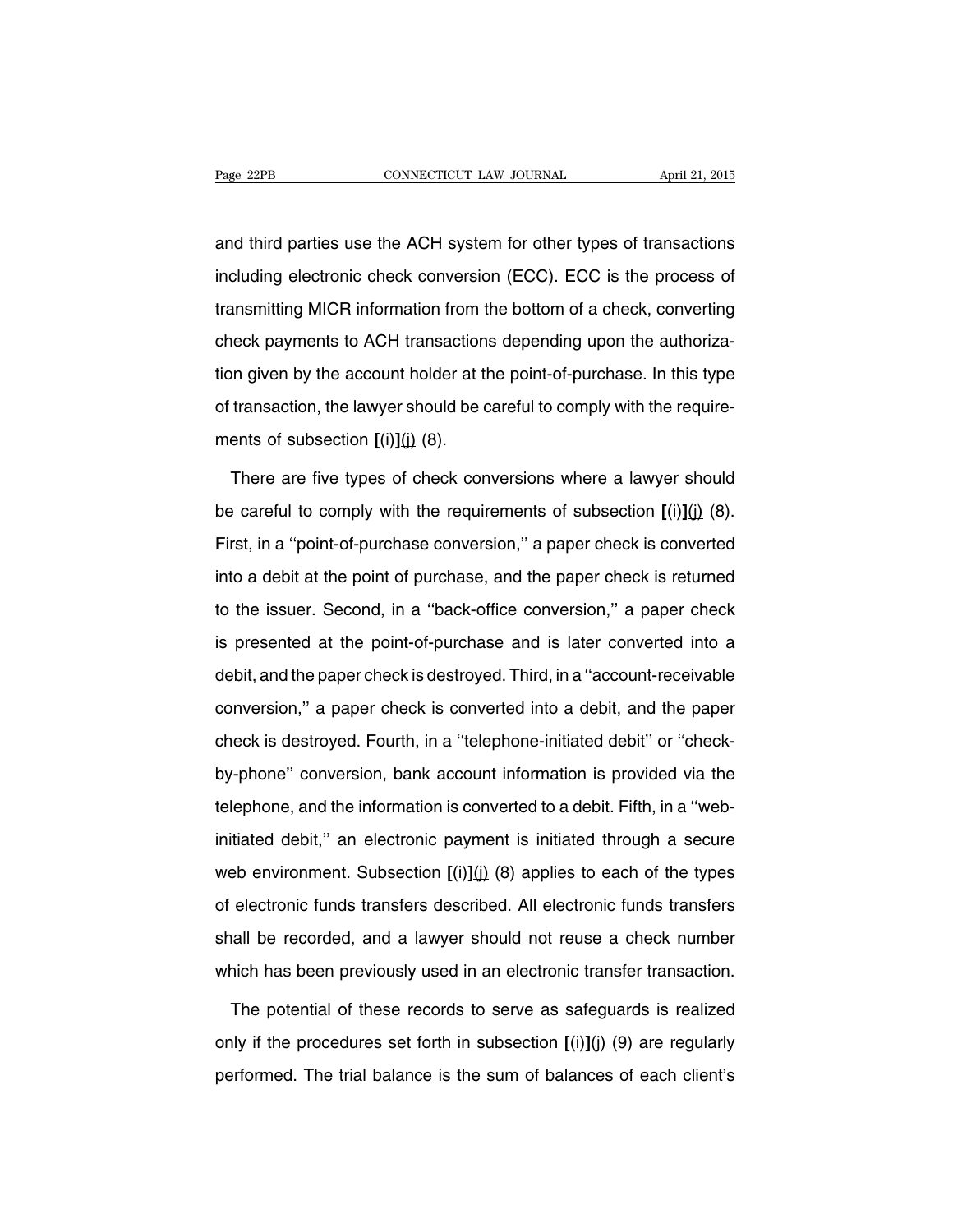ledger card (or the electronic equivalent). Its value lies in comparing it on a monthly basis to a control balance. The control balance starts with the previous month's balance, then adds receipts from the Trust Receipts Journal and subtracts disbursements from the Trust Disbursements Journal. Once the total matches the trial balance, the reconciliation readily follows by adding amounts of any outstanding checks and subtracting any deposits not credited by the bank at month's end. This balance should agree with the bank statement. Quarterly reconciliation is recommended only as a minimum requirement; monthly reconciliation is the preferred practice given the difficulty of identifying an error (whether by the lawyer or the bank) among three months' transactions.

In some situations, documentation in addition to that listed in subdivisions (1) through (9) of subsection **[**(h)**]**(i) is necessary for a complete understanding of a trust account transaction. The type of document that a lawyer must retain under subdivision (10) of subsection **[**(h)**]**(i) because it is ''reasonably related'' to a client trust transaction will vary depending on the nature of the transaction and the significance of the document in shedding light on the transaction. Examples of documents that typically must be retained under this subdivision include correspondence between the client and lawyer relating to a disagreement over fees or costs or the distribution of proceeds, settlement agreements contemplating payment of funds, settlement statements issued to the client, documentation relating to sharing litigation costs and attorney fees for subrogated claims, agreements for division of fees between lawyers, guarantees of payment to third parties out of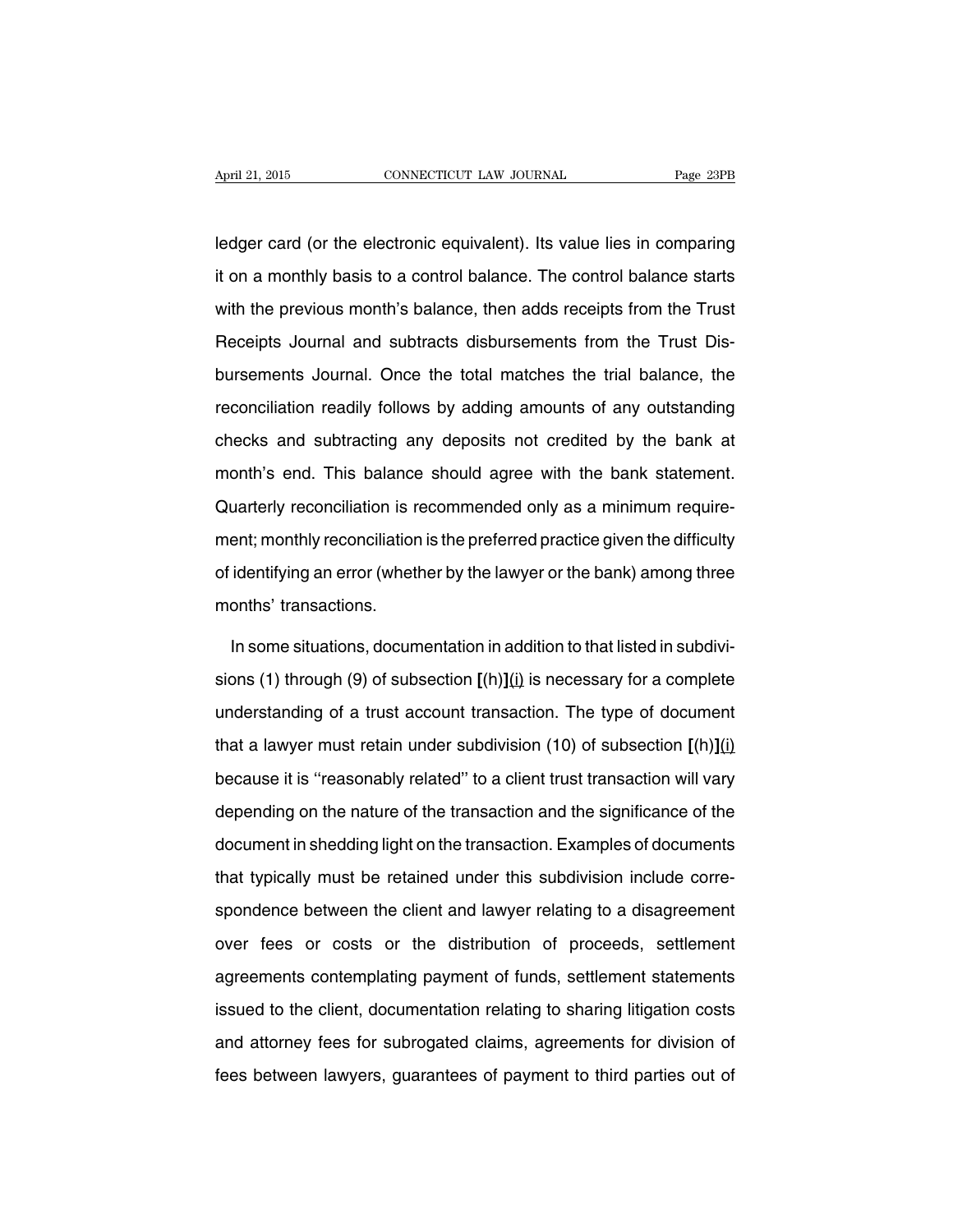proceeds recovered on behalf of a client, and copies of bills, receipts or correspondence related to any payments to third parties on behalf of a client (whether made from the client's funds or from the lawyer's funds advanced for the benefit of the client).

Subsection  $[(i)](k)$  lists minimal accounting controls for client trust accounts. It also enuciates the requirement that only a lawyer admitted to the practice of law in this jurisdiction or a person who is under the direct supervision of the lawyer shall be the authorized signatory or authorized to make electronic transfers from a client trust account. While it is permissible to grant limited nonlawyer access to a client trust account, such access should be limited and closely monitored by the lawyer. The lawyer has a nondelegable duty to protect and preserve the funds in a client trust account and can be disciplined for failure to supervise subordinates who misappropriate client funds. See Rules 5.1 and 5.3 of the Rules of Professional Conduct.

Authorized electronic transfers shall be limited to (1) money required for payment to a client or third person on behalf of a client; (2) expenses properly incurred on behalf of a client, such as filing fees or payment to third persons for services rendered in connection with the representation; or (3) money transferred to the lawyer for fees that are earned in connection with the representation and are not in dispute; or (4) money transferred from one client trust account to another client trust account.

The requirements in subdivision (2) of subsection **[**(j)**]**(k) that receipts shall be deposited intact mean that a lawyer cannot deposit one check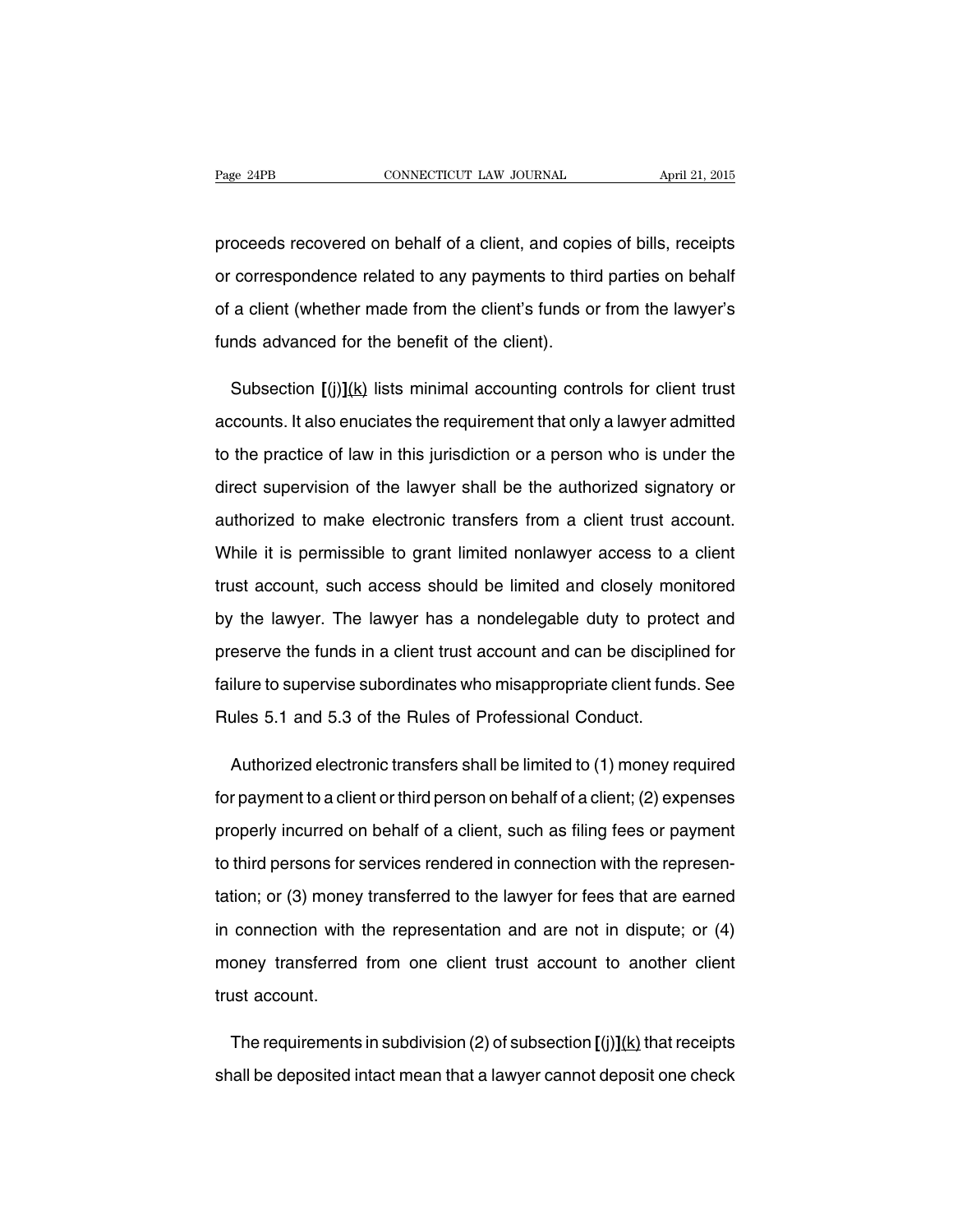or negotiable instrument into two or more accounts at the same time, a practice commonly known as a split deposit.

Subsection  $\left[\frac{(k)}{l}\right]$  allows the use of alternative media for the maintenance of client trust account records if printed copies of necessary reports can be produced. If trust records are computerized, a system of regular and frequent (preferably daily) backup procedures is essential. If a lawyer uses third-party electronic or internet based file storage, the lawyer must make reasonable efforts to ensure that the company has in place, or will establish reasonable procedures to protect the confidentiality of client information. See, ABA Formal Ethics Opinion 398 (1995). Records required by subsection **[**(i)**]**(j) shall be readily accessible and shall be readily available to be produced upon request by the client or third person who has an interest as provided in Rule 1.15 of the Rules of Professional Conduct, or by the official request of a disciplinary authority, including but not limited to, a subpoena duces tecum. Personal identifying information in records produced upon request by the client or third person or by disciplinary authority shall remain confidential and shall be disclosed only in a manner to ensure client confidentiality as otherwise required by law or court rule.

Subsections  $[(\Lambda)(m)$  and  $[(m)](n)$  provide for the preservation of a lawyer's client trust account records in the event of dissolution or sale of a law practice. Regardless of the arrangements the partners or shareholders make among themselves for maintenance of the client trust records, each partner may be held responsible for ensuring the availability of these records. For the purposes of these Rules, the terms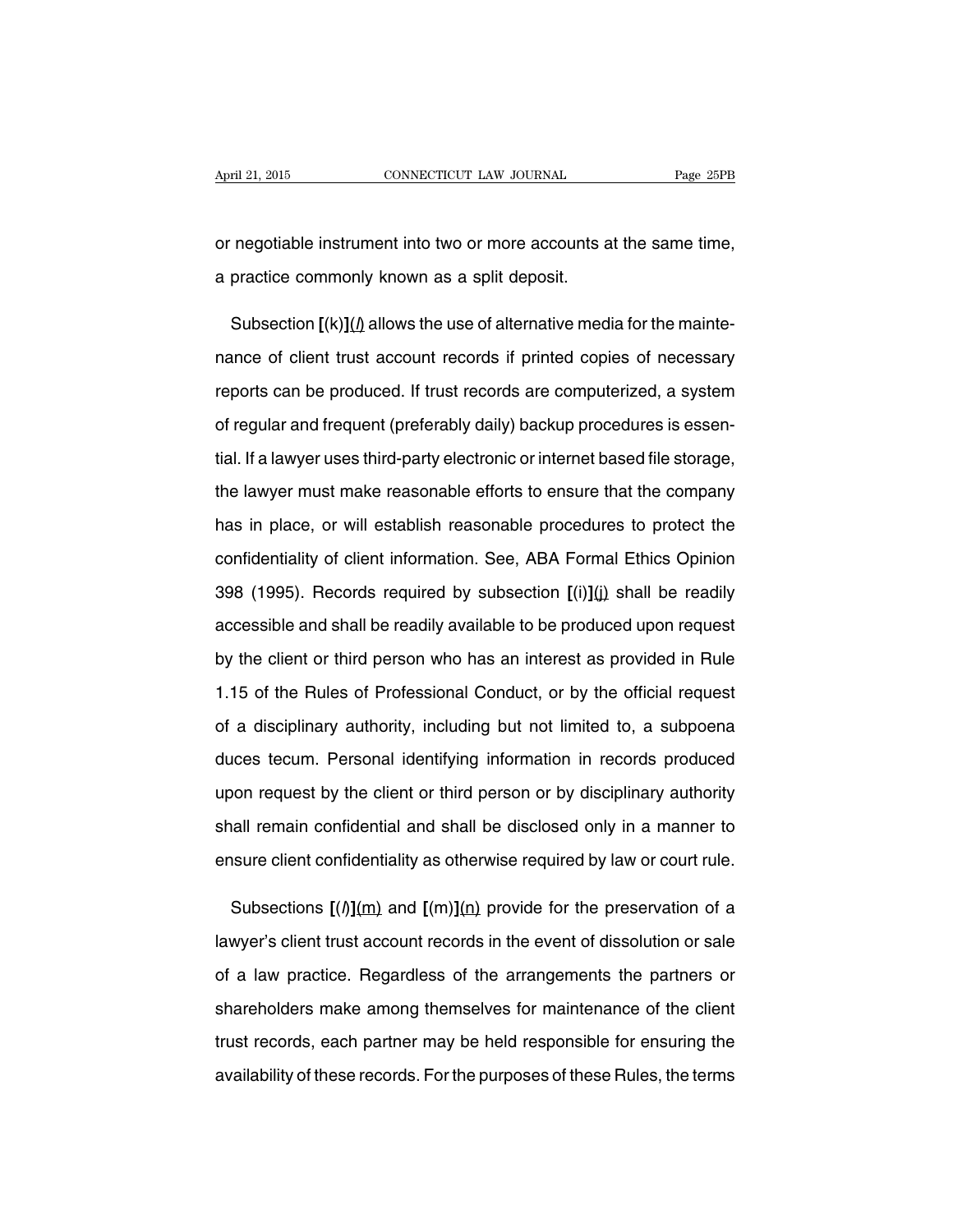''law firm,'' ''partner,'' and ''reasonable'' are defined in accordance with Rules 1.0 (d), (h), and (i) of the Rules of Professional Conduct.

AMENDMENT NOTE: The changes to this rule and its commentary address issues related to unwarranted obstruction of disbursements and unsubstantiated claims. Under subsection (f) as revised, a lawyer would be obligated to hold property only where two or more persons have competing interests in the property and would not be prevented from making a proper disbursement because there is a mere claim or dispute lacking a mature legal interest in the property. The term "interest(s)" is defined in new subsection  $(g)$  of the rule as is a process by which the lawyer may request information to assist the lawyer in determining whether substantial grounds exist for the claim to the property.

### **Rule 7.4C. Application by Board or Entity to Certify Lawyers as Specialists**

Any board or entity seeking the approval of the Rules Committee of the superior court for authority to certify lawyers practicing in this state as being specialists in a certain field or fields of law as set forth in Rule 7.4A (e), shall file an original and six copies of its application with the Legal Specialization Screening Committee pursuant to Rule 7.4B on form JD-ES-63. The application materials shall be filed in a format prescribed by the Legal Specialization Screening Committee, which may require them to be filed electronically.

COMMENTARY: The amendment to this rule gives the Legal Specialization Screening Committee the option to require that applications be filed electronically because applications are voluminous and are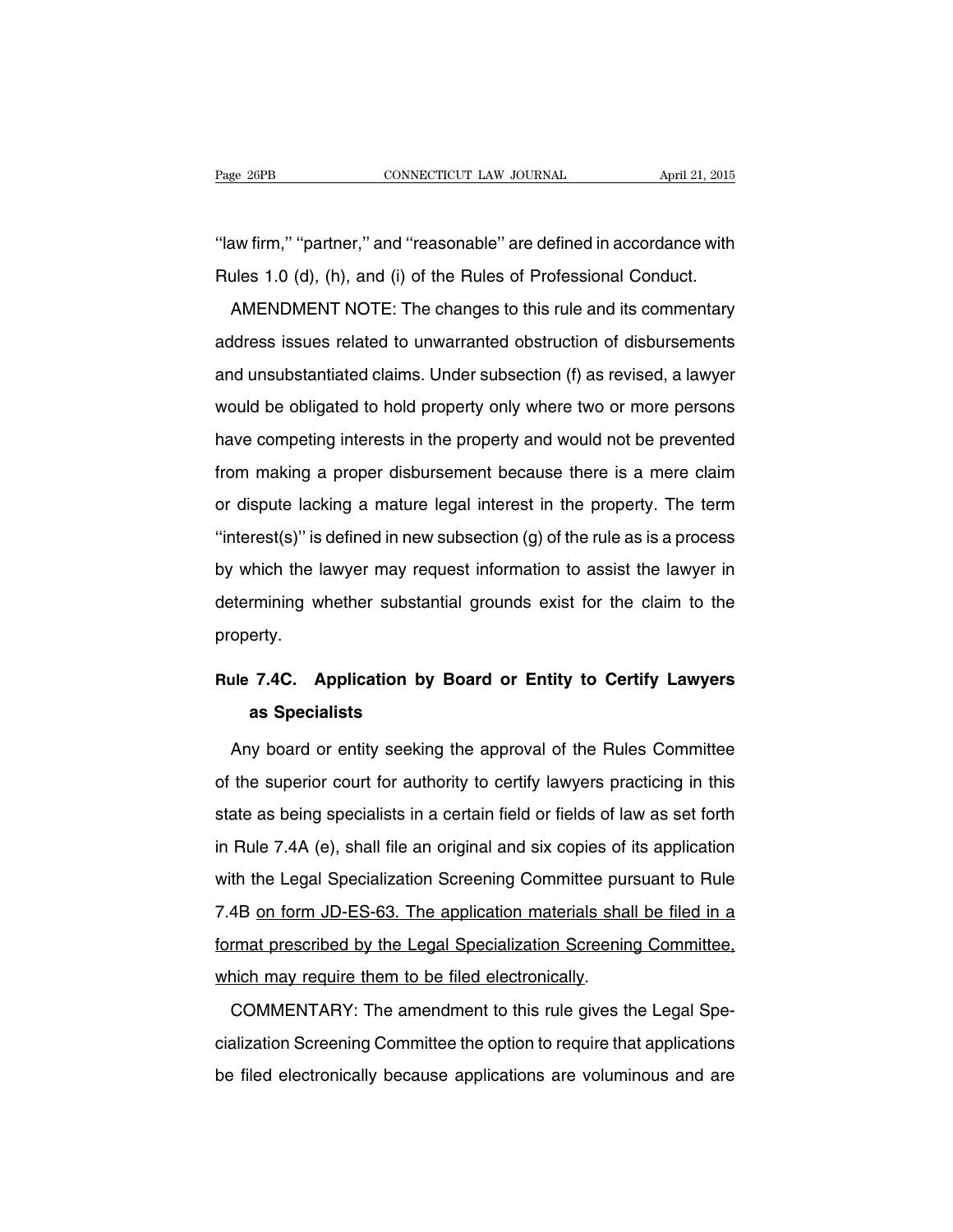required to be filed in multiple copies for further distribution by the Judicial Branch. Having the ability to further distribute an electronic copy for the consideration of Committee members, will increase efficiency and cut costs.

### **PROPOSED AMENDMENTS TO THE GENERAL PROVISIONS OF THE SUPERIOR COURT RULES**

### **Sec. 1-9A. —Judiciary Committee; Placement of Rules Information on Judicial Branch Website**

(a) Each year the Rules Committee shall make itself available to meet with the members of the Judiciary Committee of the General Assembly (the Judiciary Committee) as soon as practicable after the first Rules Committee meeting in September to advise the Judiciary Committee as to the Rules Committee's anticipated agenda for the upcoming year.

(b) As soon as practicable after the convening of each regular legislative session, the chair of the Rules Committee shall invite the Senate and House chairs and the ranking members of the Judiciary Committee, and such other members of that Committee as the chairs may designate, to attend a meeting with the Rules Committee to confer and consult with respect to the rules of practice, pleadings, forms and procedure for the superior court and with respect to legislation affecting the courts pending before or to be introduced in the General Assembly.

(c) The chair of the Rules Committee shall forward to the Judiciary Committee for review and comment all proposed revisions to the Practice Book **[**and to the Code of Evidence**]** which the Rules Committee has decided to submit to public hearing at least 35 days in advance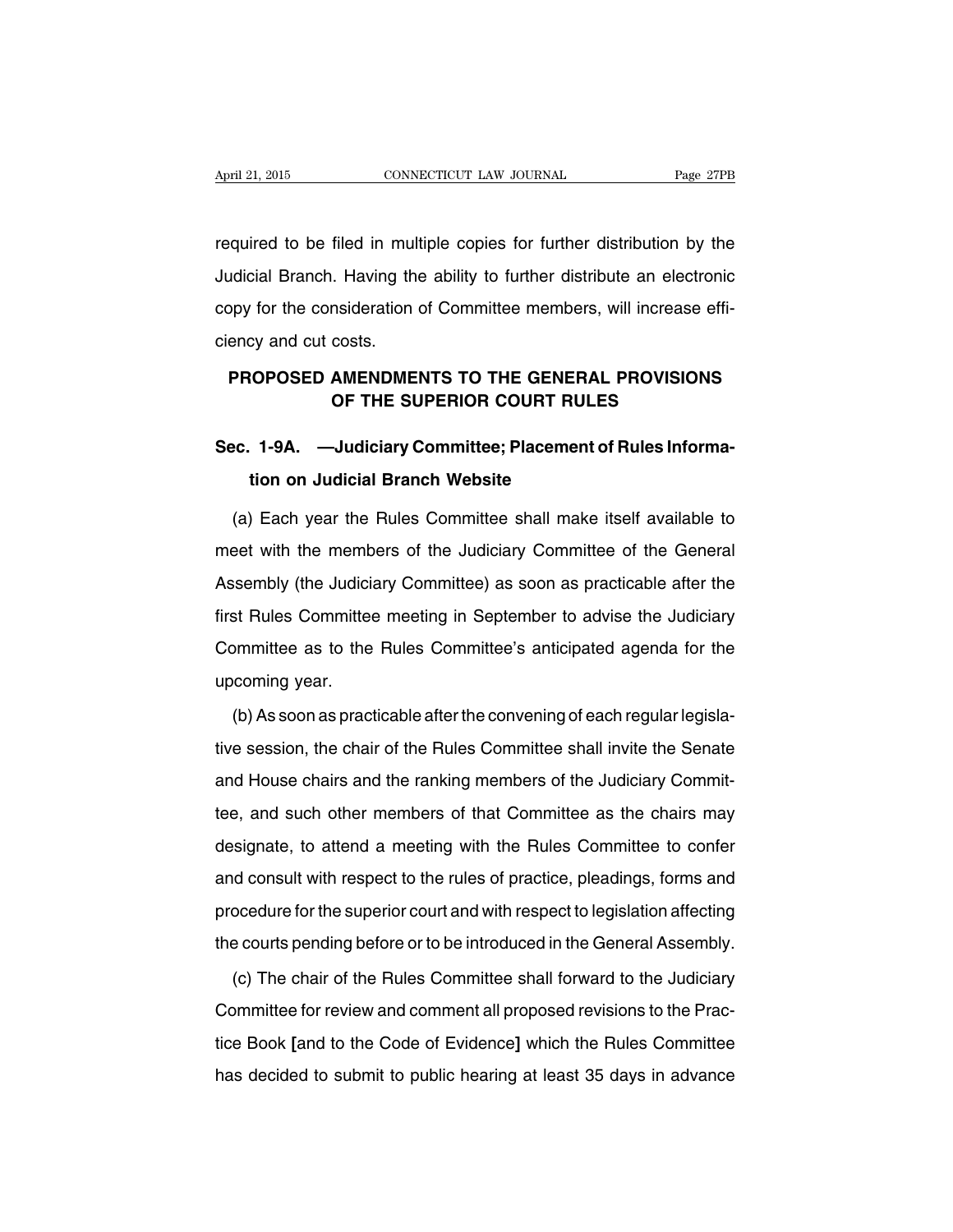of the public hearing thereon. If the chair of the Rules Committee shall receive any comments from the Judiciary Committee with respect to such proposed revisions, he or she shall forward such comments to the members of the Rules Committee for their consideration in connection with the public hearing.

(d) The agendas and minutes of Rules Committee meetings, any proposed revisions to the Practice Book **[**and to the Code of Evidence**]** which the Rules Committee has decided to submit to public hearing, any comments by the Judiciary Committee with respect to such proposed revisions, and any proposed revisions that are adopted by the superior court judges shall be placed on the Judicial Branch website.

COMMENTARY: Public Act 14-120, ''An Act Concerning Adoption of the Connecticut Code of Evidence by the Supreme Court,'' authorized the Supreme Court to adopt the Code of Evidence and established the Code of Evidence Oversight Committee of the Supreme Court. That committee makes recommendations directly to the Supreme Court and reports annually to the legislature concerning changes to the Code of Evidence. The proposed revisions comport with the Public Act.

## **(NEW) Sec. 2-47B. Restrictions on the Activities of Deactivated Attorneys**

(a) As used in this section:

(1) A ''deactivated attorney'' is an attorney who is currently disbarred, suspended, resigned, or on inactive status.

(2) A ''supervising attorney'' is an attorney:

(A) who has been approved by the court as a supervising attorney for a deactivated attorney in accordance with subsection (e) of this section;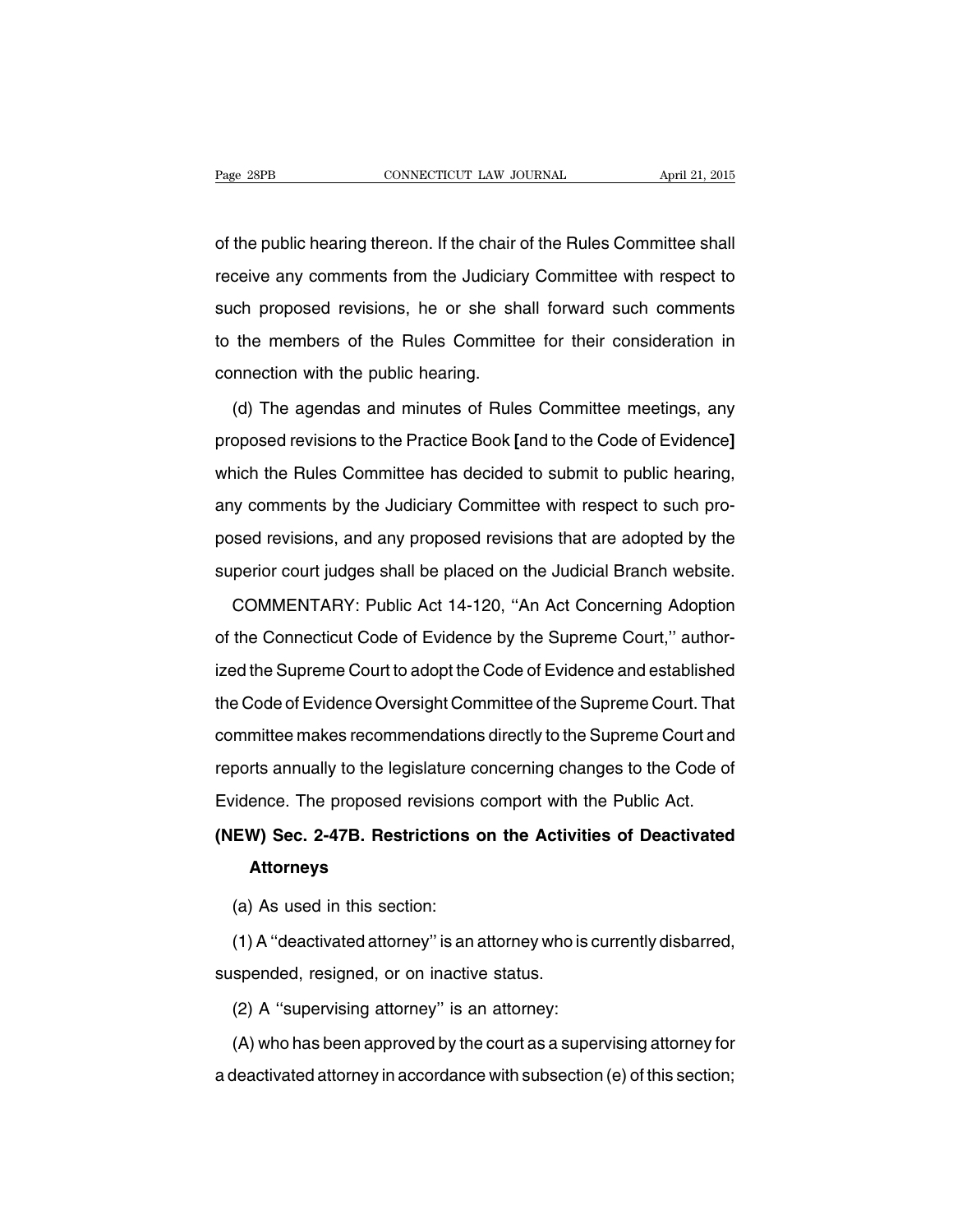(B) who is in good standing with the bar of this state;

(C) who was not affiliated with the deactivated attorney as an employer, employee, partner, independent contractor or in any other employment relationship at the time of the deactivation; and

(D) who did not serve as an attorney pursuant to Section 2-64 in connection with the disbarment, suspension, resignation or placement on inactive status of the deactivated attorney.

(3) A ''law-related activity'' is:

(A) engaging in the practice of law as defined by Section 2-44A;

(B) representing a client in any legal matter, including discovery matters;

(C) negotiating or transacting any matter for, or on behalf of, a client with third parties, or having any contact with third parties regarding such negotiation or transaction;

(D) receiving, disbursing or exercising any control over clients' funds or other property held in trust and related accounts;

(E) using the titles ''attorney'' or ''lawyer,'' or the designations ''Esq.,'' or ''J.D.'' to describe oneself; or

(F) communicating with clients and third parties regarding matters that are the subject of representation by the supervising attorney or his or her firm.

(4) ''Employ'' means to engage the services of another, including employees, agents, independent contractors and consultants, regardless of whether any compensation is paid.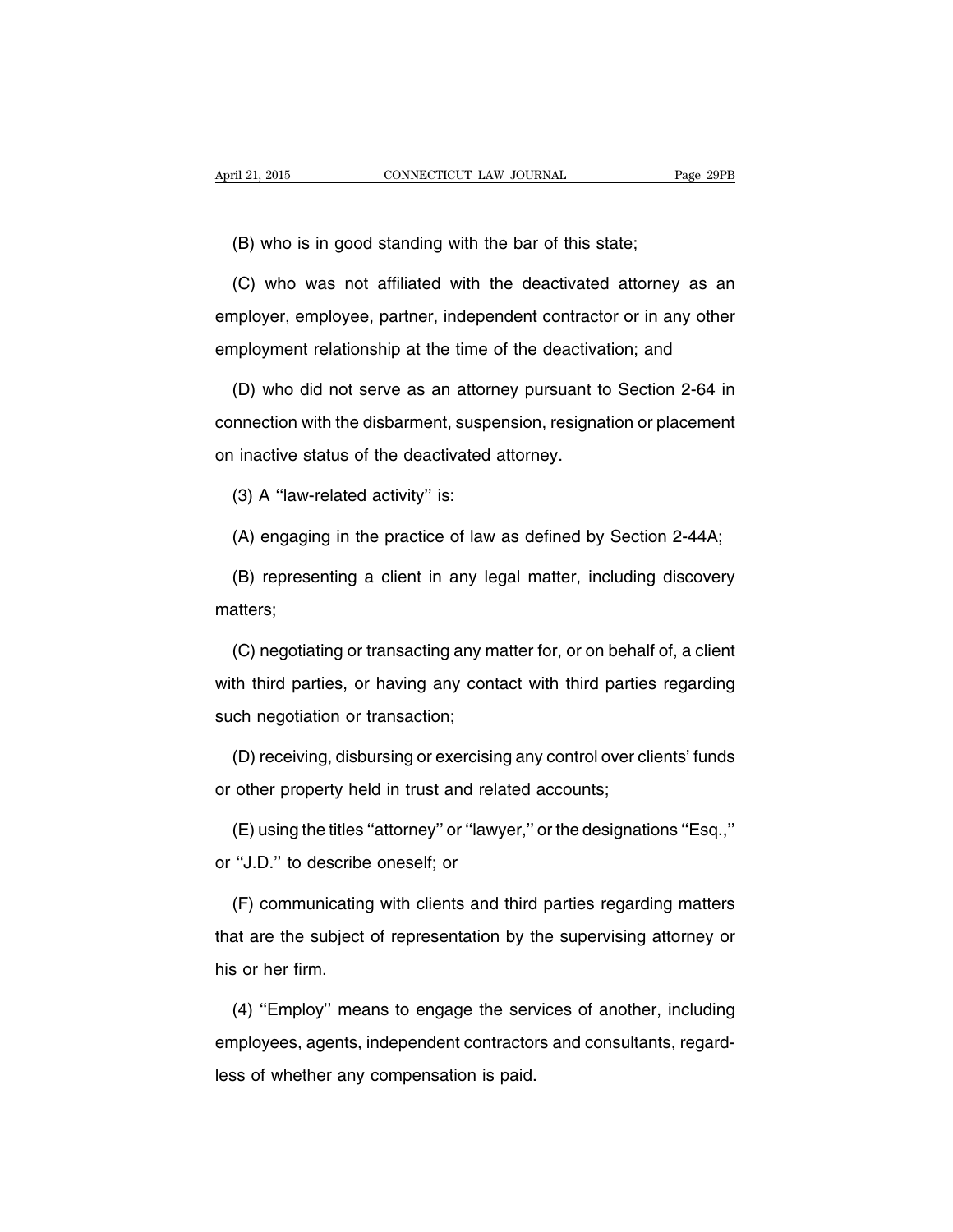(b) (1) No deactivated attorney shall be permitted to engage in any law-related activities or to be employed as a paralegal or legal assistant unless expressly permitted by the court as provided in this section.

(2) The court may expressly permit, by written order, a deactivated attorney to perform any of the following activities, under the supervision of a supervising attorney, as provided herein:

(A) performing legal work of a preparatory nature, such as conducting legal research, assembling data and other necessary information, and drafting transactional documents, pleadings, briefs, and other similar documents; and

(B) providing clerical assistance to the supervising attorney.

(c) No attorney who knows or should have known that an attorney's license has been deactivated, shall employ the deactivated attorney to engage in any law-related activities or to act as a paralegal or legal assistant, without the permission of the court, as provided in this section.

(d) A deactivated attorney shall not engage in law-related activities or be employed as a paralegal or legal assistant on behalf of any client previously represented by the deactivated attorney or for whom the deactivated attorney had previously provided any legal services in the ten year period prior to deactivation. During the period of employment of the deactivated attorney, the supervising attorney or his or her firm shall not assume representation of any matter on behalf of any client previously represented by the deactivated attorney or for whom the deactivated attorney had previously provided any legal services in the ten year period prior to deactivation.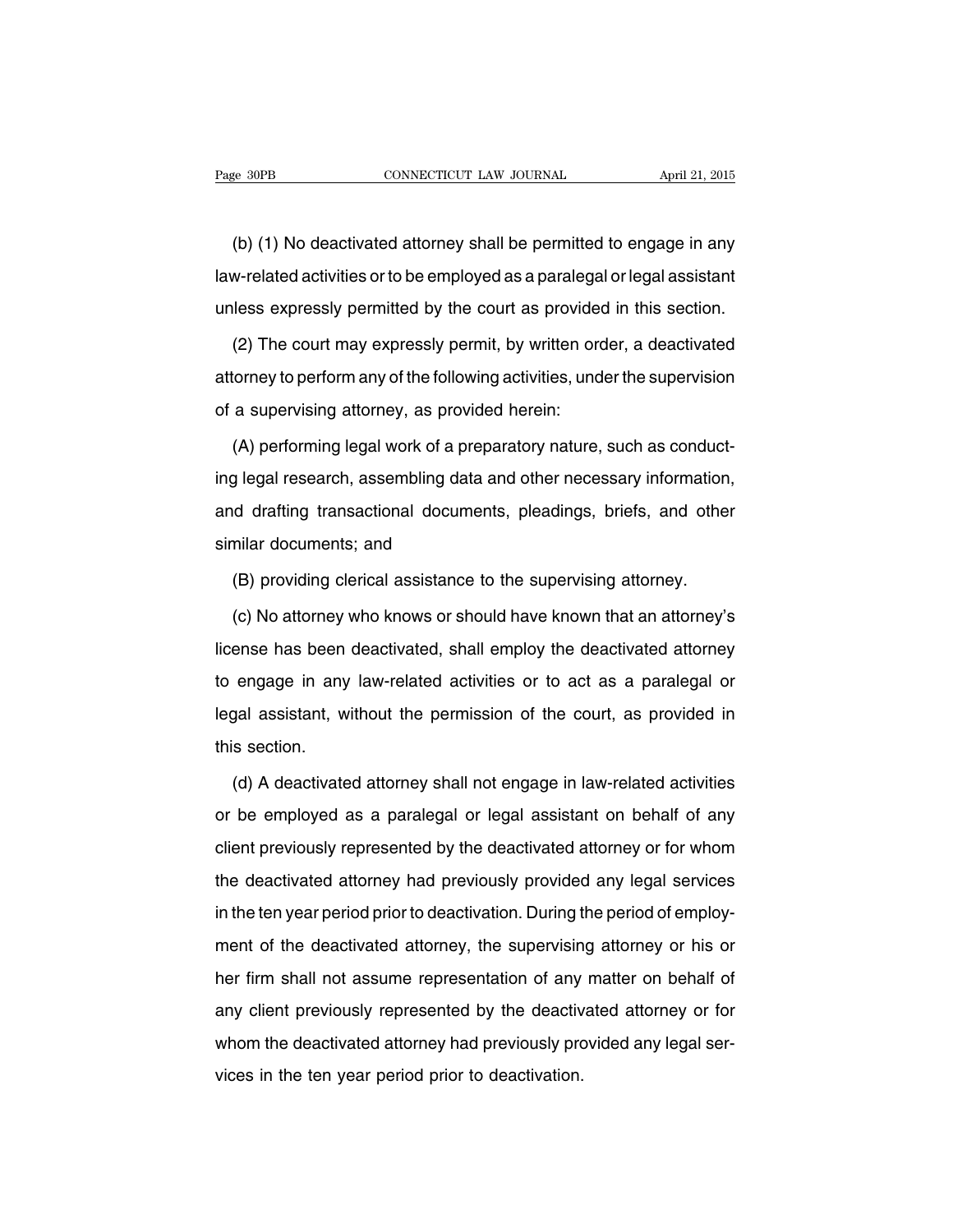(e) (1) An attorney desiring to become a supervising attorney shall file a written application on a form approved by the office of the chief court administrator.

(2) The application shall be filed with the court in the docket number of the matter in which the deactivated attorney was suspended, disbarred, placed on inactive status or resigned. A copy of the application shall be served by the applicant on the office of the chief disciplinary counsel.

(3) An application filed under this section shall be assigned to the same judge who presided over the matter in which the deactivated attorney resigned or was disbarred, suspended, or placed on inactive status. If that judge is no longer available, the administrative judge in the judicial district where the deactivation proceeding was held shall assign the matter to another judge.

(f) The court shall schedule the application for a hearing to determine the following:

(1) whether the deactivated attorney should be permitted to perform the activities permitted herein;

(2) whether the attorney will be appointed to serve as the supervising attorney for the deactivated attorney; and

(3) whether any additional monitoring, conditions, or restrictions are necessary.

(g) If the relationship between the supervising attorney and the deactivated attorney terminates, the supervising attorney shall send written notice to the court within fifteen days of the termination of the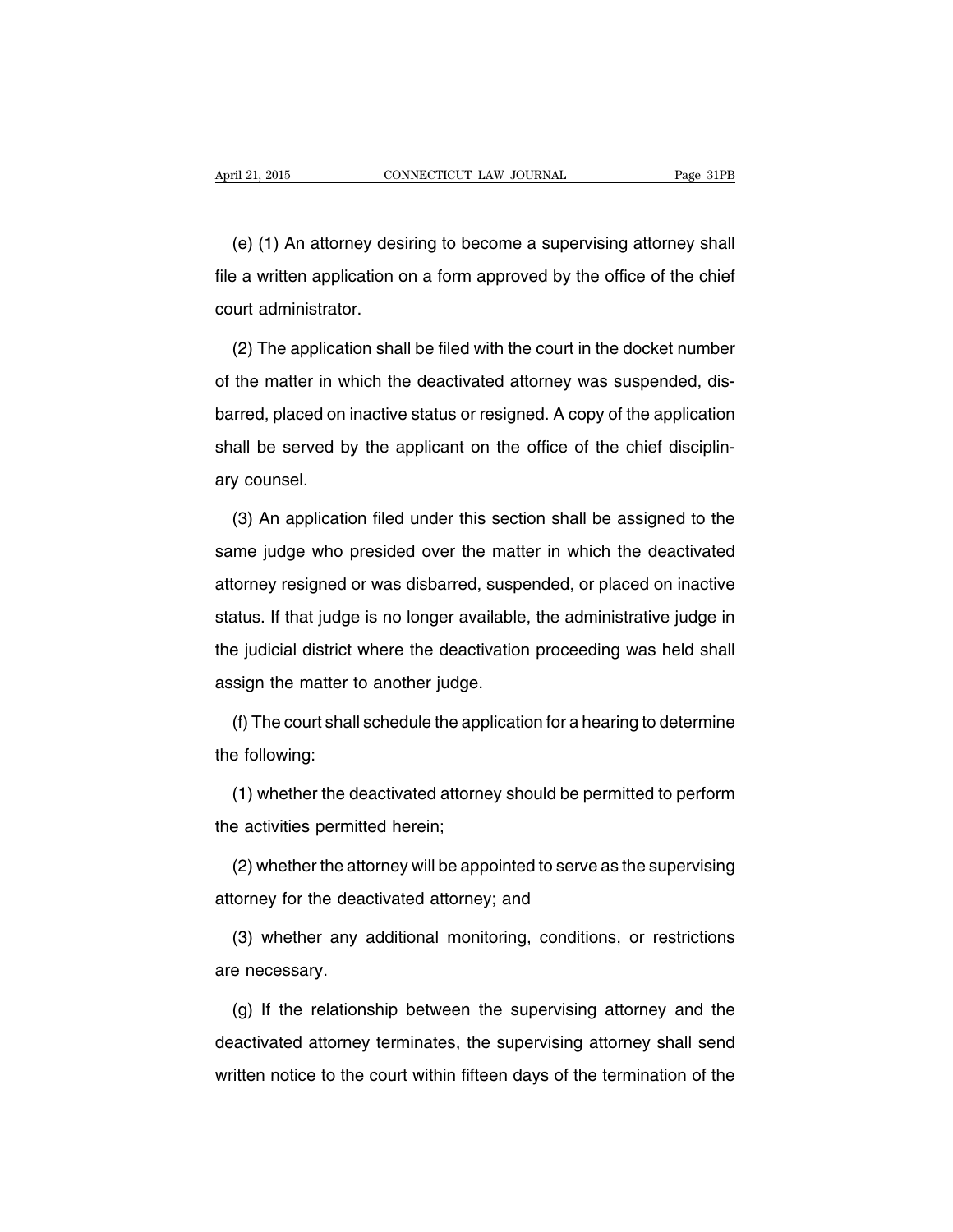relationship. A copy of the written notice shall be served on the office of the chief disciplinary counsel.

(h) Violation of this section by the deactivated attorney or the supervising attorney shall constitute a violation of Rule 8.4 (4) of the Rules of Professional Conduct.

(i) In any application for reinstatement, the supervising attorney and a deactivated attorney under the supervision of a supervising attorney pursuant to this section shall certify that he or she has complied with the requirements of this section during the period of suspension, disbarment, resignation, or inactive status.

COMMENTARY: The unrestricted ability of attorneys whose licenses are deactivated due to a disciplinary proceeding or disability to practice as ''paralegals'' negatively impacts the public perception of our ability to regulate the practice of law. This rule will serve to increase public confidence in the regulation of the bar because it prohibits a deactivated attorney from simply returning to his or her former practice and working as a ''paralegal'' for his or her former firm, for the trustee, or for his or her former clients. With permission of the court, a deactivated attorney may perform the activities specified in this rule. This section shall apply to any attorney whose license is deactivated on or after the effective date of this section.

#### **Sec. 3-8. Appearance for Represented Party**

(a) Whenever an attorney files an appearance for a party, or the party files an appearance for himself or herself, and there is already an appearance of an attorney or party on file for that party, the attorney or party filing the new appearance shall state thereon whether such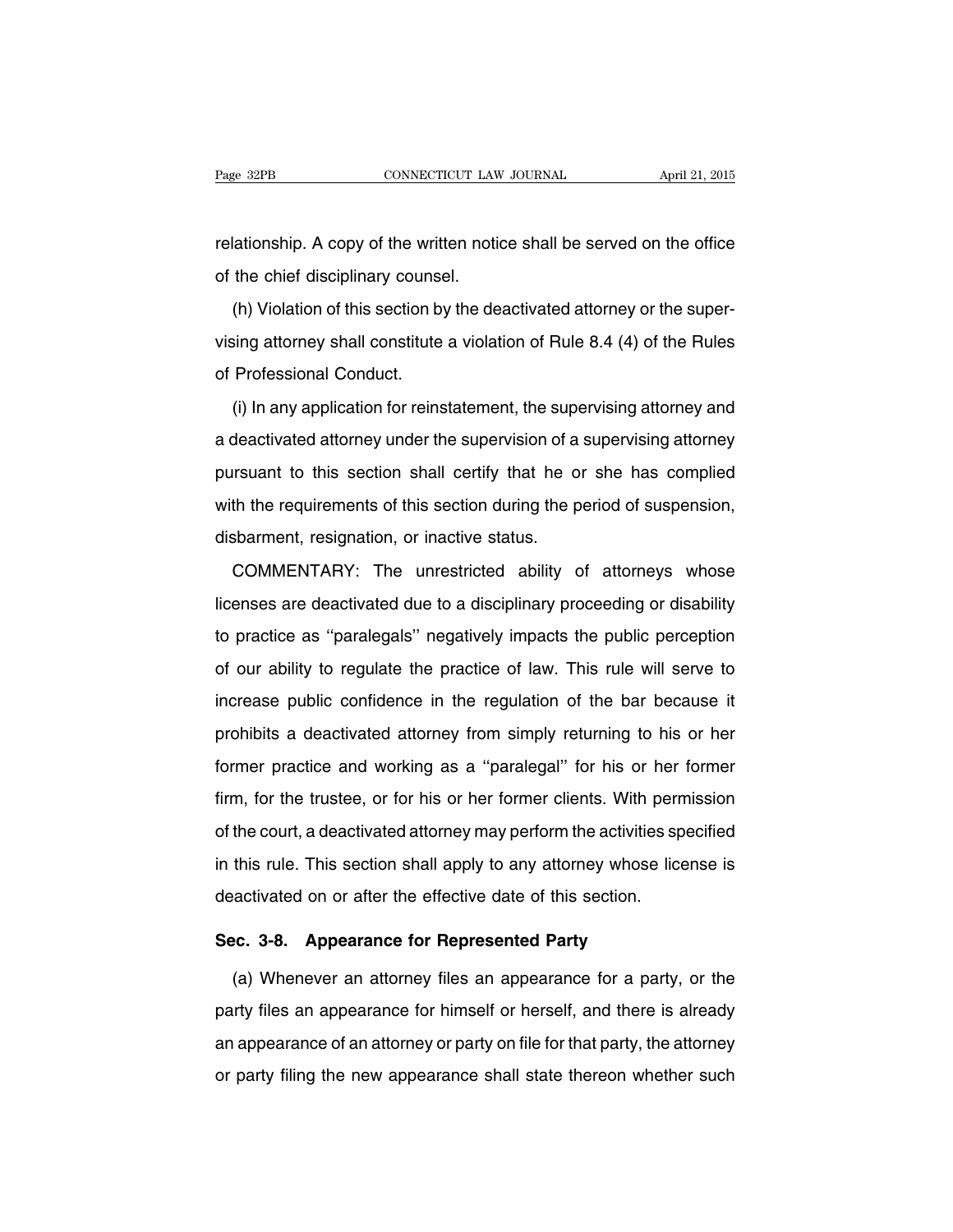appearance is in place of or in addition to the appearance or appearances already on file.

(b) **[**The chief court administrator may establish, for such period or periods of time as he or she determines, a pilot program in one or more judicial districts permitting an attorney to file an appearance limited to a specific event or proceeding in matters that have been designated as being within the purview of the pilot. Limited appearances may only be filed in connection with such pilot program.**]** An attorney is permitted to file an appearance limited to a specific event or proceeding in any family or civil case. If an event or proceeding in a matter in which a limited appearance has been filed has been continued to a later date, for any reason, it is not deemed completed unless otherwise ordered by the court. Except with leave of court, a limited appearance may not be filed to address a specific issue or to represent the client at or for a portion of a hearing. A limited appearance may not be limited to a particular length of time or the exhaustion of a fee. Whenever an attorney files a limited appearance for a party, the limited appearance shall be filed in addition to any self-represented appearance that the party may have already filed with the court. Upon the filing of the limited appearance, the client may not file or serve pleadings, discovery requests or otherwise represent himself or herself in connection with the proceeding or event that is the subject of the limited appearance. An attorney shall not file a limited appearance for a party when filing a new action or during the pendency of an action if there is no appearance on file for that party, unless the party for whom the limited appearance is being filed files an appearance in addition to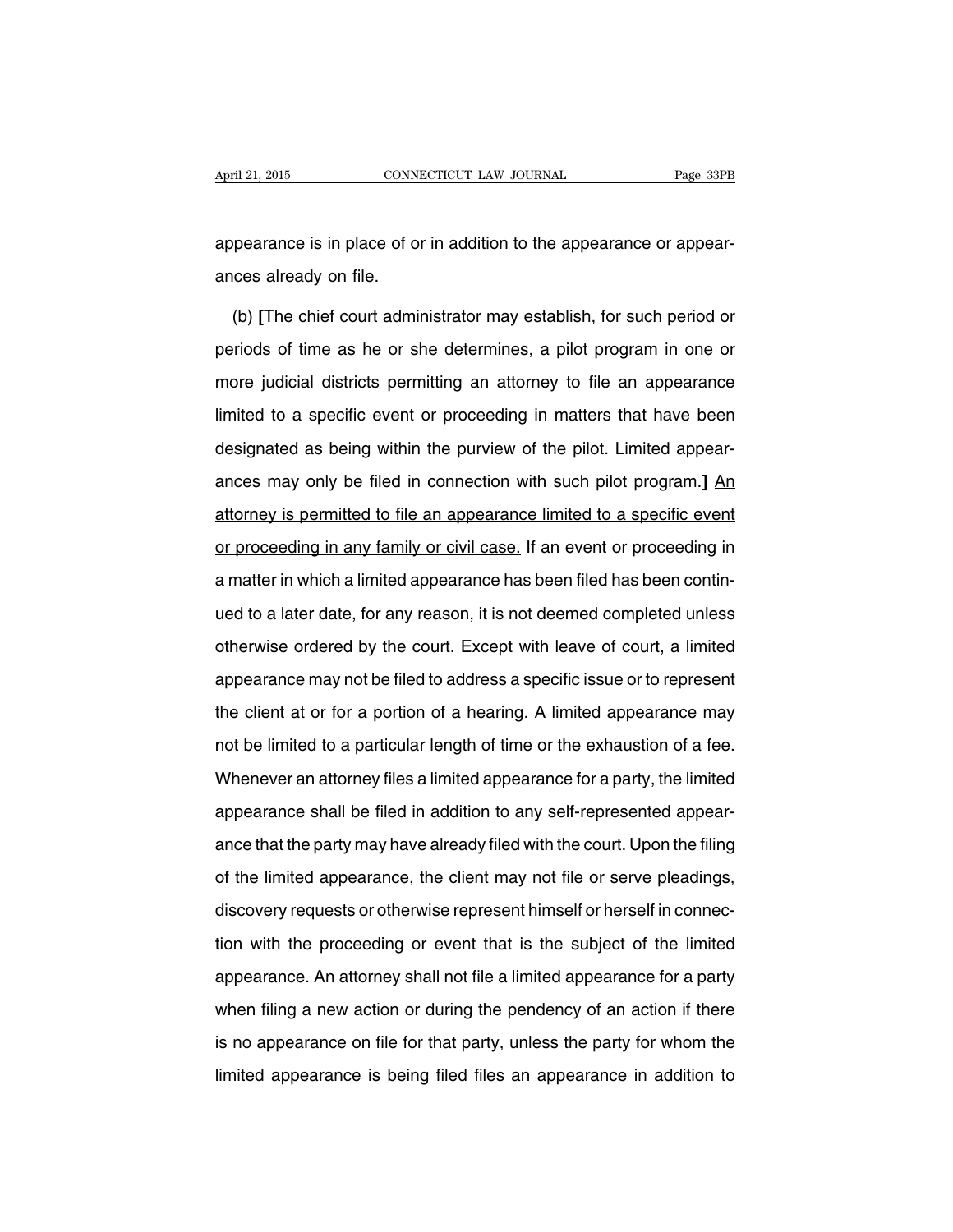the attorney's limited appearance at the same time. A limited appearance may not be filed on behalf of a firm or corporation. A limited appearance may not be filed in criminal or juvenile cases.

(c) The provisions of this section regarding parties filing appearances for themselves do not apply to criminal cases.

COMMENTARY: The change to this section removes the pilot status of limited appearances and expands the application of such appearances to any family or civil case.

### **Sec. 4-6. Page Limitations for Briefs, Memoranda of Law and Reply Memoranda**

(a) The text of any trial brief or any other brief concerning a motion in any case shall not exceed thirty-five pages without permission of the judicial authority. The judicial authority may also permit the filing of a supplemental brief of a particular number of pages. The text of any brief shall be double-spaced and the type font shall be no smaller than 12 point. The judicial authority may in its discretion limit the number of pages of any brief to less than thirty-five.

(b) Any reply memorandum filed pursuant to Section 11-10 (b) shall not exceed ten pages without the permission of the judicial authority.

COMMENTARY: The above change sets the page limitations for reply memoranda filed under Section 11-10 (b).

### **Sec. 4-7. Personal Identifying Information to Be Omitted or Redacted from Court Records in Civil and Family Matters**

(a) As used in this section, ''personal identifying information'' means: an individual's date of birth; mother's maiden name; motor vehicle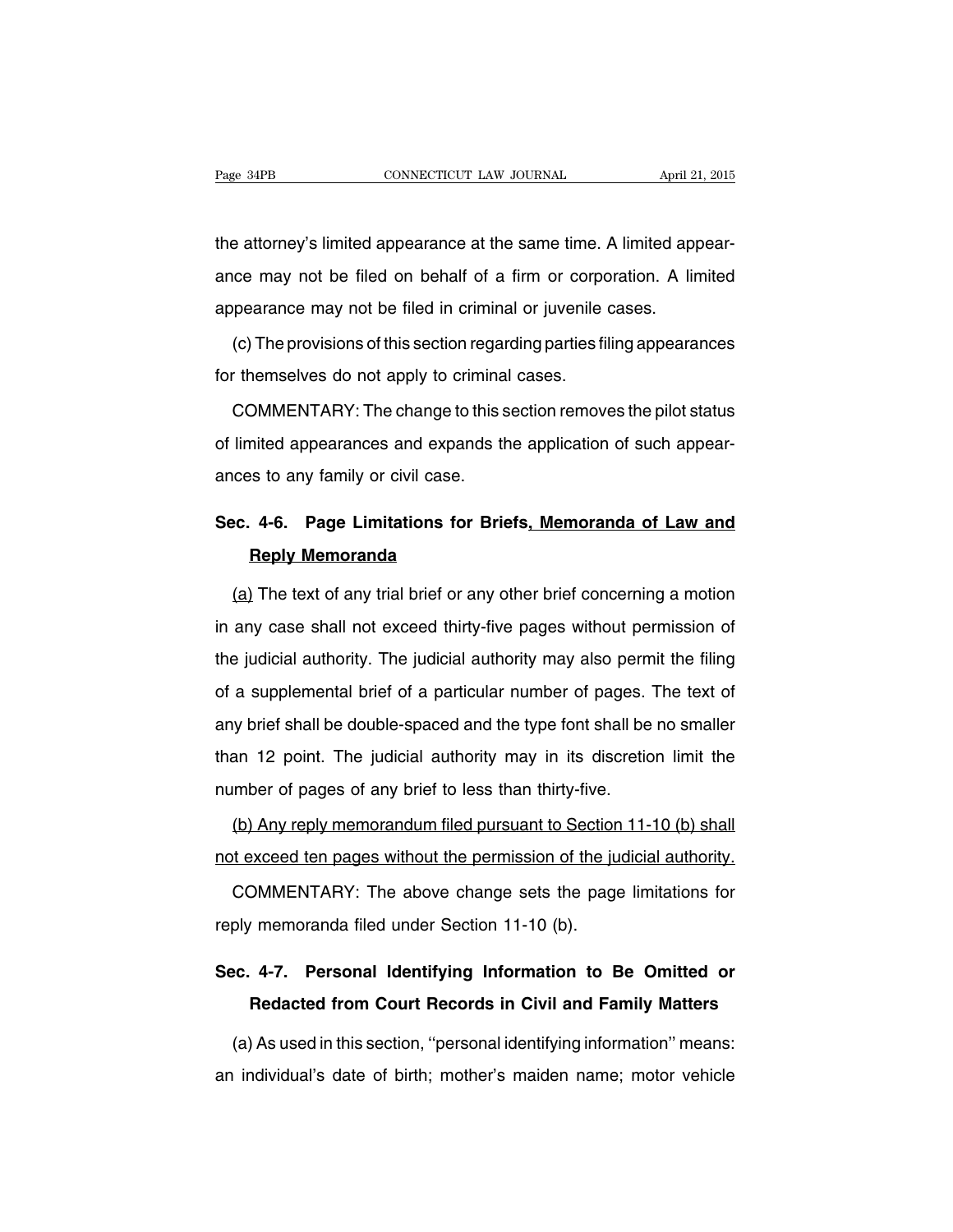operator's license number; Social Security number; other government issued identification number except for juris, license, permit or other business related identification numbers that are otherwise made available to the public directly by any government agency or entity; health insurance identification number; or any financial account number, security code or personal identification number (PIN). For purposes of this section, a person's name is specifically excluded from this definition of personal identifying information**[**.**]** unless the judicial authority has entered an order allowing the use of a pseudonym in place of the name of a party. If such an order has been entered, the person's name is included in this definition of ''personal identifying information.''

(b) Persons who file documents with the court shall not include personal identifying information, and if any such personal identifying information is present, shall redact it from any documents filed with the court, whether filed in electronic or paper format, unless otherwise required by law or ordered by the court. The party filing the redacted documents shall retain the original unredacted documents throughout the pendency of the action, any appeal period, and any applicable appellate process.

(c) The responsibility for omitting or redacting personal identifying information rests solely with the person filing the document. The court or the clerk of the court need not review any filed document for compliance with this rule.

COMMENTARY: The revision to this section is to include a person's name in the definition of personal identifying information if the judicial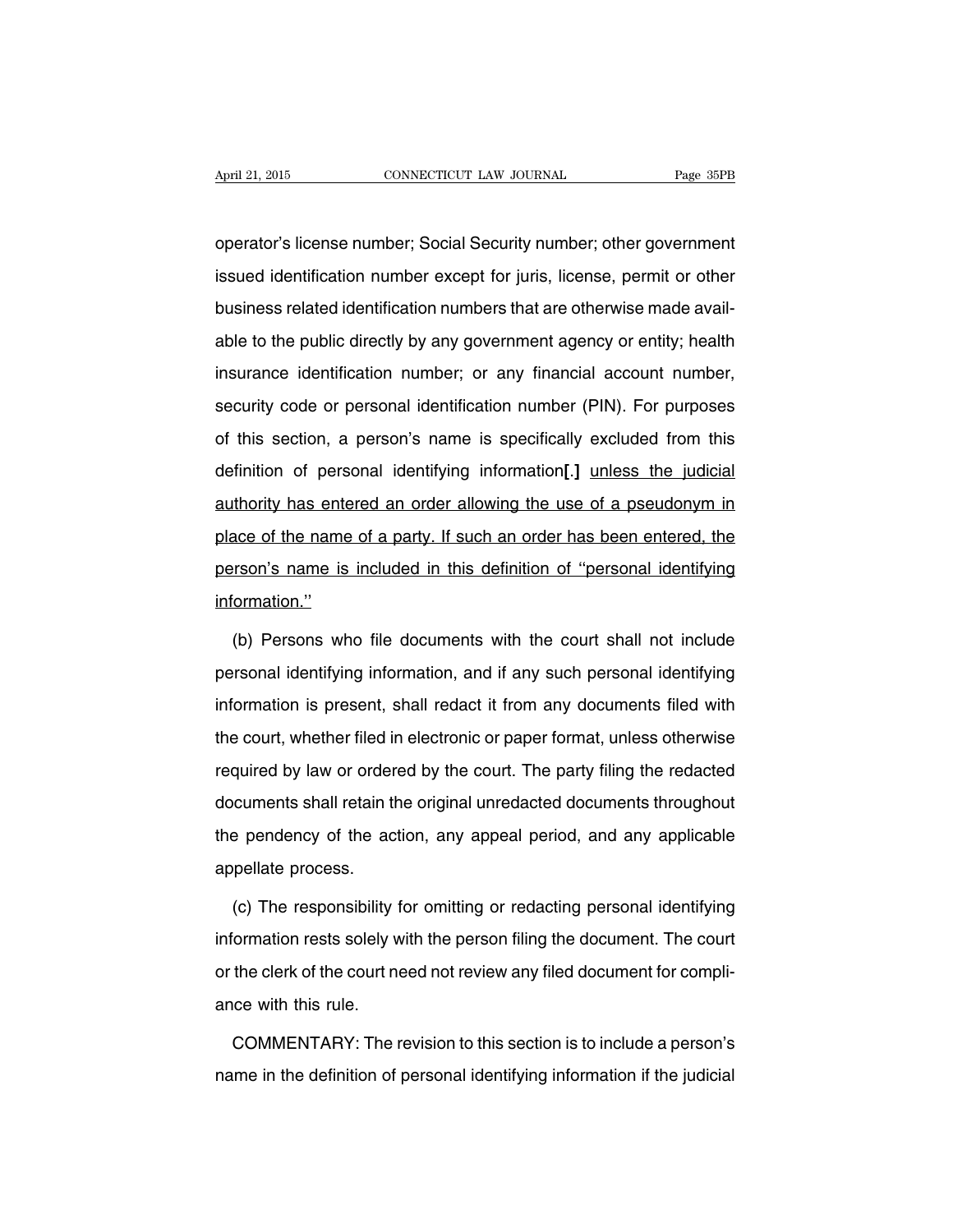authority has entered an order permitting the person to use a pseudonym in an action. By including the name in the definition of personal identifying information, the rule permits a party, the person identified by name or the judicial authority on its own motion to proceed under Section 11-20B to move quickly to protect the identity of the person in accordance with the existing order of the judicial authority.

### **Sec. 7-19. Issuing Subpoenas for Witnesses on Behalf of Self-Represented Litigants**

Self-represented litigants seeking to compel the attendance of necessary witnesses in connection with the hearing of any **[**civil**]** matter, including matters scheduled on short calendar or special proceeding lists or for trial, shall file an application to have the clerk of the court issue subpoenas for that purpose. The clerk, after verifying the scheduling of the short calendar hearing, special proceeding or trial, shall present the application to the judge before whom the matter is scheduled for hearing, or the administrative judge or any judge designated by the administrative judge if the matter has not been scheduled before a specific judge, which judge shall conduct an ex parte review of the application and may direct or deny the issuance of subpoenas as such judge deems warranted under the circumstances, keeping in mind the nature of the scheduled hearing and future opportunities for examination of witnesses, as may be appropriate.

COMMENTARY: The change to this section expands the applicability of the section to any matter and comports with State v. Nowacki, 155 Conn. App. 758 (2015).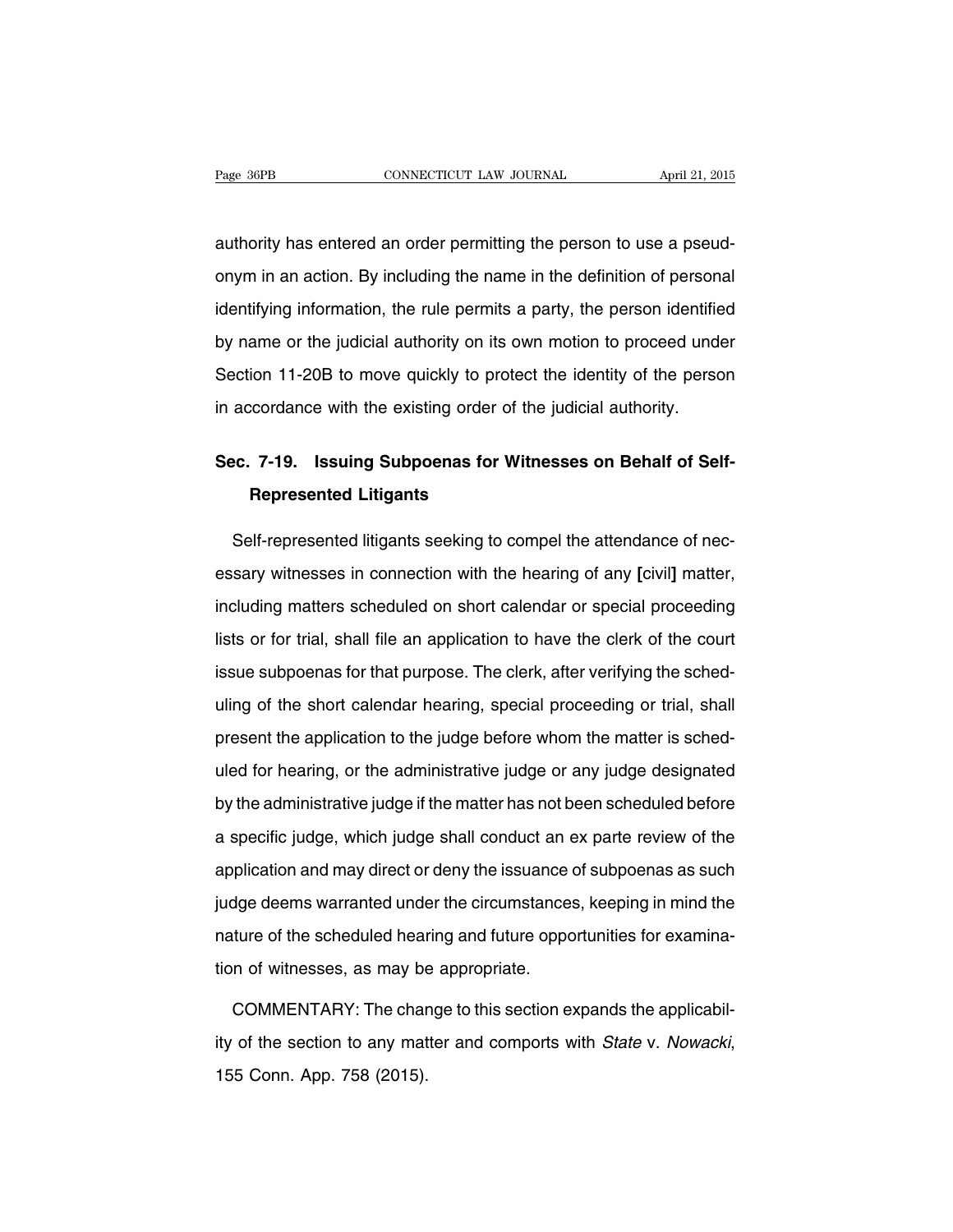#### **PROPOSED AMENDMENTS TO THE CIVIL RULES**

### **Sec. 11-10. Requirement That Memorandum of Law Be Filed with Certain Motions**

(a) A memorandum of law briefly outlining the claims of law and authority pertinent thereto shall be filed and served by the movant with the following motions and requests: (1) motions regarding parties filed pursuant to Sections 9-18 through 9-22 and motions to implead a third party defendant filed pursuant to Section 10-11; (2) motions to dismiss except those filed pursuant to Section 14-3; (3) motions to strike; (4) motions to set aside judgment filed pursuant to Section 17- 4; and (5) motions for summary judgment. Memoranda of law may be filed by other parties on or before the time the matter appears on the short calendar.

(b) A reply memorandum is not required and the absence of such memoranda will not prejudice any party. A reply memorandum shall be strictly confined to a discussion of matters raised by the responsive memorandum, and shall be filed within fourteen days of the filing of the responsive memorandum to which such reply memoranda is being made.

(c) Surreply memoranda cannot be filed without the permission of the judicial authority.

COMMENTARY: The above change is intended to make clear that a reply memorandum by the proponent of a motion or request is permitted, but not required. The memorandum must discuss only matters contained in the responsive memorandum, and it must be filed within fourteen days. This change eliminates the current practice of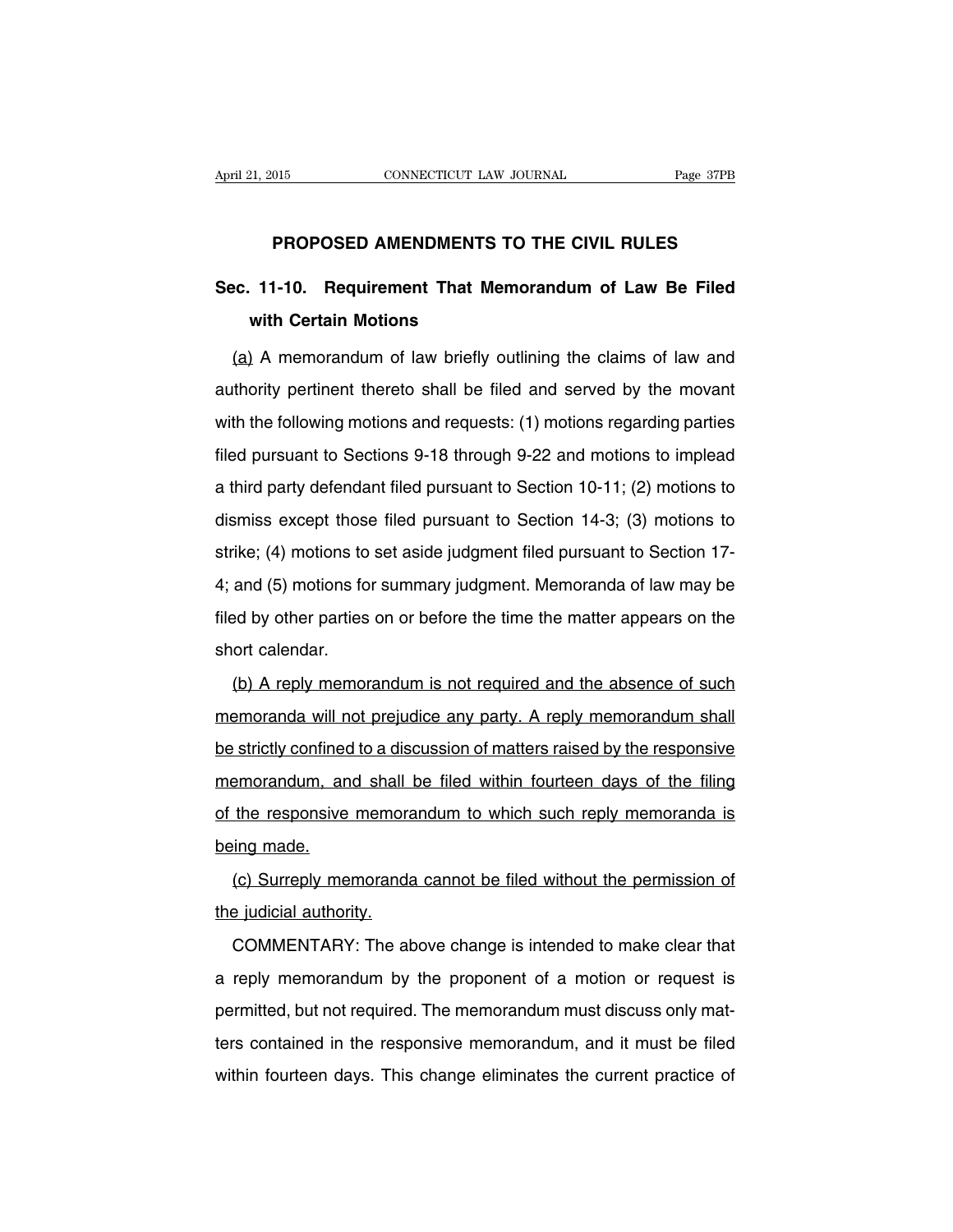filing a motion for permission to file a reply memorandum, which can extend the time for a resolution of a motion or request. No surreply memoranda can be filed without the permission of the judicial authority.

#### **Sec. 13-7. —Answers to Interrogatories**

(a) Any such interrogatories shall be answered under oath by the party to whom directed and such answers shall not be filed with the court but shall be served within thirty days after the date of certification of service, in accordance with Sections 10-12 through 10-17, of the interrogatories or, if applicable, the notice of interrogatories on the answering party, unless:

(1) Counsel file with the court a written stipulation extending the time within which answers or objections may be served; or

(2) The party to whom the interrogatories are directed, after service in accordance with Sections 10-12 through 10-17, files a request for extension of time, for not more than thirty days, within the initial thirtyday period. **[**Such request shall contain a certification by the requesting party that the case has not been assigned for trial.**]** Such request shall be deemed to have been automatically granted by the judicial authority on the date of filing, unless within ten days of such filing the party who has served the interrogatories or the notice of interrogatories shall file objection thereto. A party shall be entitled to one such request for each set of interrogatories directed to that party; or

(3) Upon motion, the judicial authority allows a longer time; or

(4) Objections to the interrogatories and the reasons therefor are filed and served within the thirty-day period.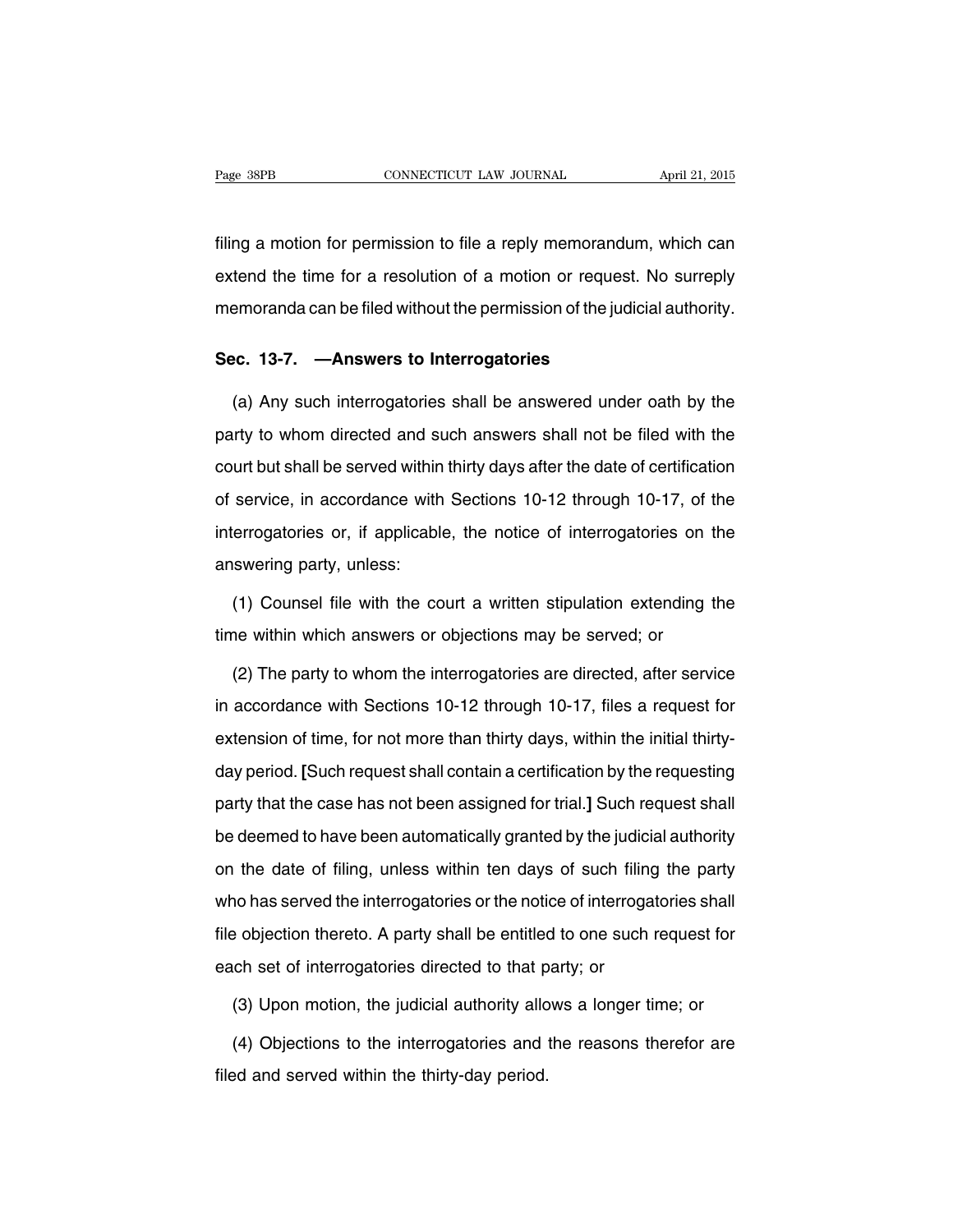(b) A party objecting to one or more interrogatories shall file an objection in accordance with Section 13-8.

(c) Objection by a party to certain of the interrogatories directed to such party shall not relieve that party of the obligation to answer the interrogatories to which he or she has not objected within the thirtyday period. All answers to interrogatories shall repeat immediately before each answer the interrogatory being answered. Answers are to be signed by the person making them. The party serving the interrogatories or the notice of interrogatories may move for an order under Section 13-14 with respect to any failure to answer.

COMMENTARY: This section currently provides that a request for a thirty day discovery extension ''shall contain a certification by the requesting party that the case has not been assigned for trial.'' With the recent amendment of Section 14-8 (a) and the advent of the individualized calendaring system (IndiCal), trial dates are being assigned shortly after the cases are filed. The revision to this section eliminates that requirement which otherwise prevents the filing of requests for extension of time.

### **Sec. 13-10. —Responses to Requests for Production; Objections**

(a) The party to whom the request is directed or such party's attorney shall serve a written response, which may be in electronic format, within thirty days after the date of certification of service, in accordance with Sections 10-12 through 10-17, of the request or, if applicable, the notice of requests for production on the responding party, unless: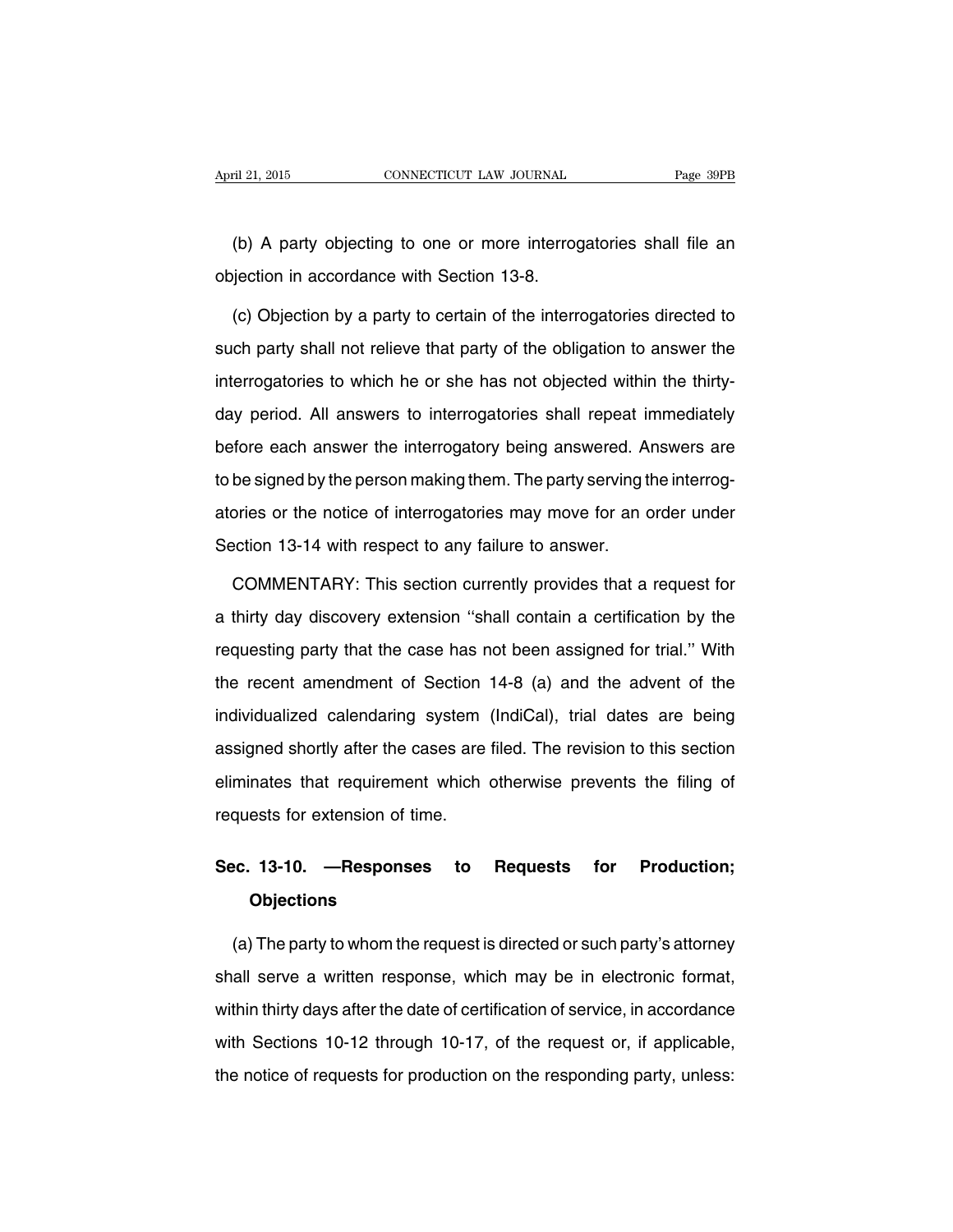(1) Counsel file with the court a written stipulation extending the time within which responses may be served; or

(2) The party to whom the requests for production are directed, after service in accordance with Sections 10-12 through 10-17, files a request for extension of time, for not more than thirty days, within the initial thirty-day period. **[**Such request shall contain a certification by the requesting party that the case has not been assigned for trial.**]** Such request shall be deemed to have been automatically granted by the judicial authority on the date of filing, unless within ten days of such filing the party who has served the requests for production or the notice of requests for production shall file objection thereto. A party shall be entitled to one such request for each set of requests for production served upon that party; or

(3) Upon motion, the court allows a longer time.

(b) The response of the party shall be inserted directly on the original request served in accordance with Section 13-9 and shall state, with respect to each item or category, that inspection and related activities will be permitted as requested, unless the request or any part thereof is objected to. If, pursuant to subsection (b) of Section 13-9, a notice of requests for production is served in lieu of requests for production, the party to whom such notice is directed shall in his or her response set forth each request for production immediately followed by that party's response thereto. No objection may be filed with respect to requests for production set forth in Forms 204, 205, 206, 209 and/or 211 of the rules of practice for use in connection with Section 13-9. Where a request calling for submission of copies of documents is not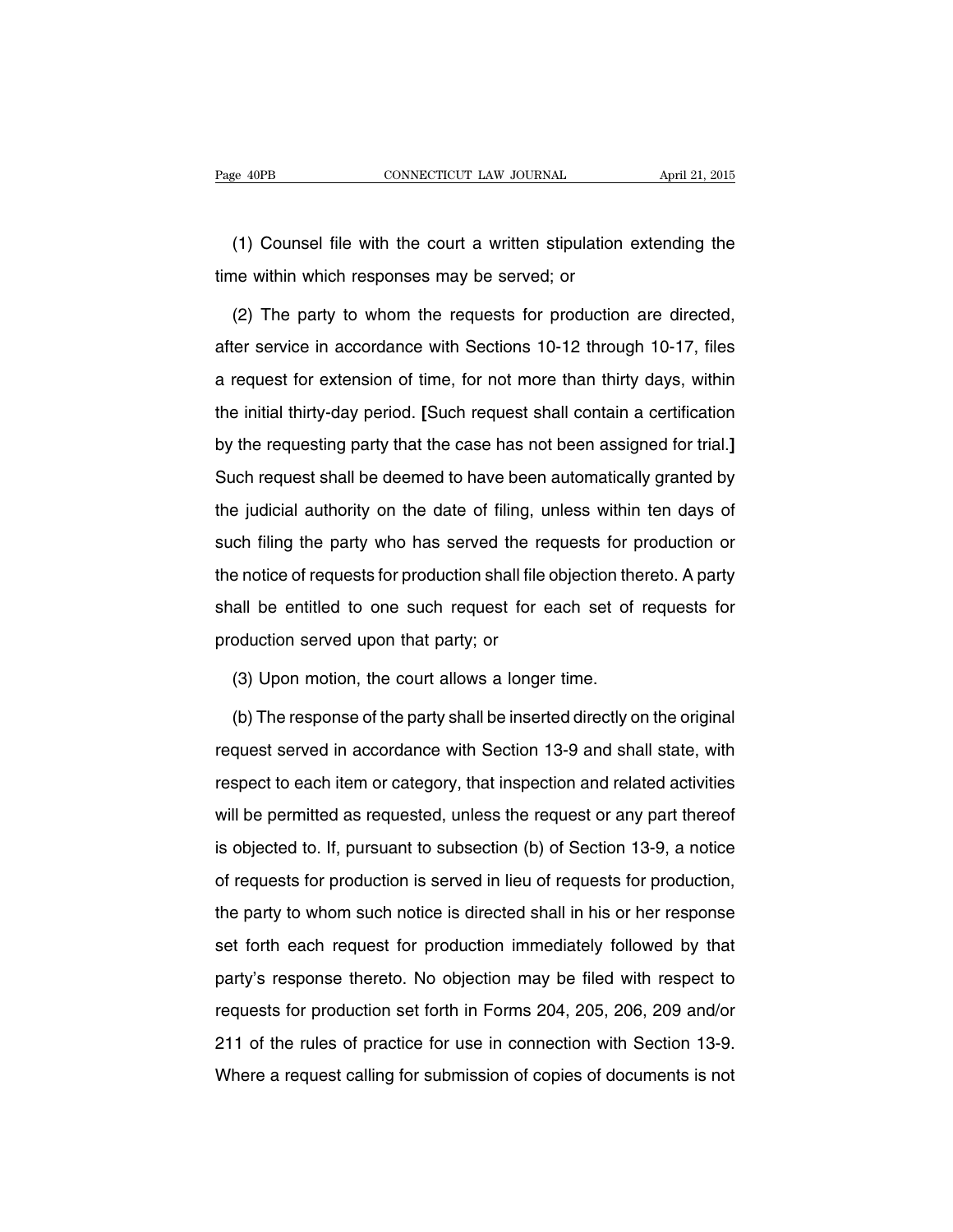objected to, those copies shall be appended to the copy of the response served upon the party making the request. A party objecting to one or more requests shall file an objection to the request. Objections to requests for production shall be immediately preceded by the request objected to, shall set forth reasons for the objection, shall be signed by the attorney or self-represented party making them and shall be filed with the court. Objection by a party to certain parts of the request shall not relieve that party of the obligation to respond to those portions to which that party has not objected within the thirty-day period. The party serving the request or the notice of requests for production may move for an order under Section 13-14 with respect to any failure on the part of the party to whom the request or notice is addressed to respond.

(c) No objection to any such request shall be placed on the short calendar list until an affidavit by either counsel is filed certifying that bona fide attempts have been made to resolve the differences concerning the subject matter of the objection and that counsel have been unable to reach an accord. The affidavit shall set forth the date of the objection, the name of the party who filed the objection and the name of the party to whom the objection was addressed. The affidavit shall also recite the date, time and place of any conference held to resolve the differences and the names of all persons participating therein, or, if no conference has been held, the reasons for the failure to hold such a conference. If an objection to any part of a request for production is overruled, compliance with the request shall be made at a time to be set by the judicial authority.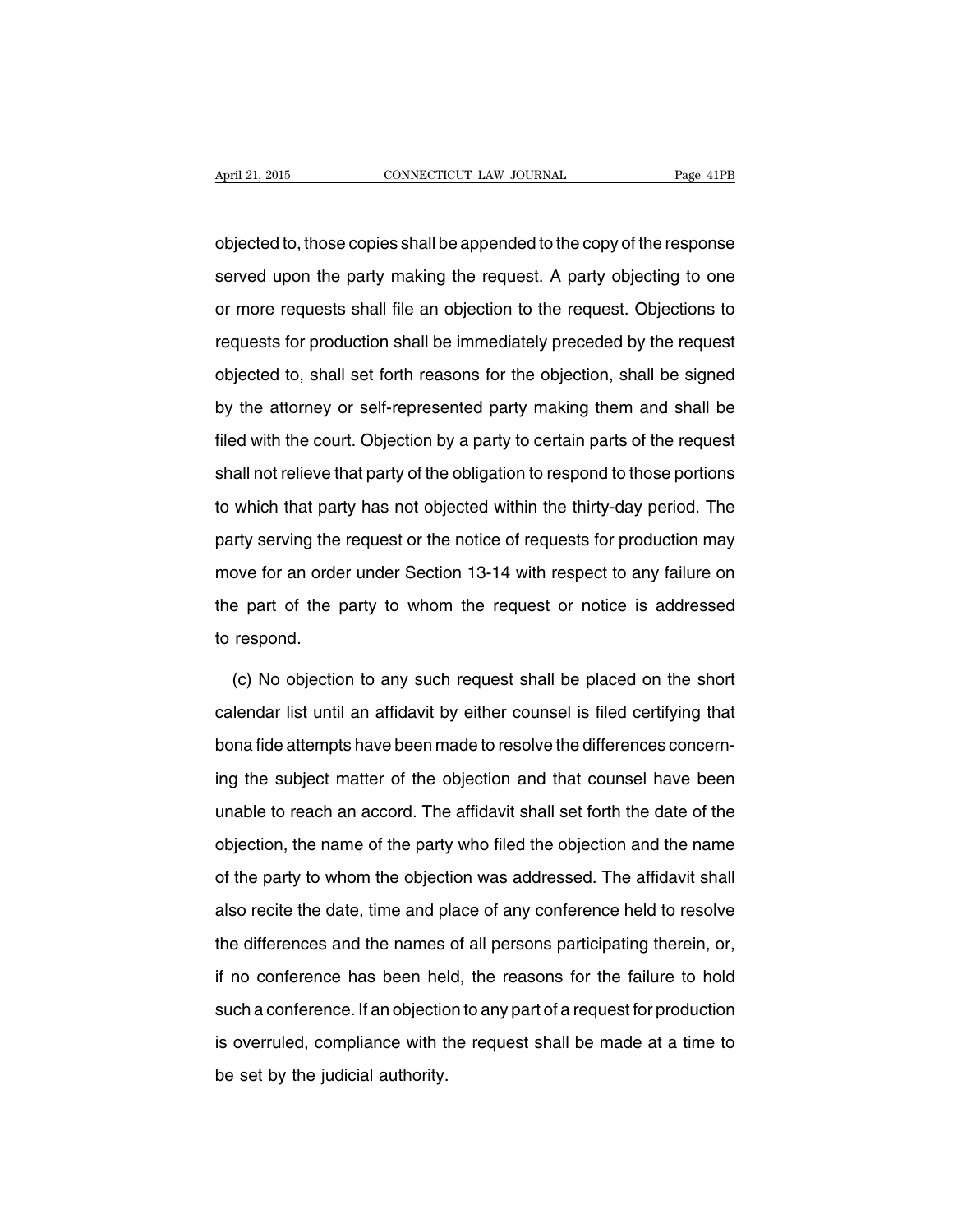COMMENTARY: This section currently provides that a request for a thirty day discovery extension ''shall contain a certification by the requesting party that the case has not been assigned for trial.'' With the recent amendment of Section 14-8 (a) and the advent of the individualized calendaring system (IndiCal), trial dates are being assigned shortly after the cases are filed. The revision to this section eliminates that requirement which otherwise prevents the filing of requests for extension of time.

### **Sec. 17-30. Summary Process; Default and Judgment for Failure to Appear or Plead**

(a) If the defendant in a summary process action does not appear within two days after the return day and a motion for judgment for failure to appear and the notice to quit signed by the plaintiff or plaintiff's attorney and endorsed, with his or her doings thereon, by the proper officer or indifferent person who served such notice to quit is filed with the clerk, the judicial authority shall, not later than the first court day after the filing of such motion, enter judgment that the plaintiff recover possession or occupancy of the premises with costs, and execution shall issue subject to the statutory provisions.

(b) If the defendant in a summary process action appears but does not plead within two days after the return day or within three days after the filing of the preceding pleading or motion, the plaintiff may file a motion for judgment for failure to plead, served in accordance with Sections 10-12 through 10-17. If the defendant fails to plead within three days after receipt of such motion by the clerk, the judicial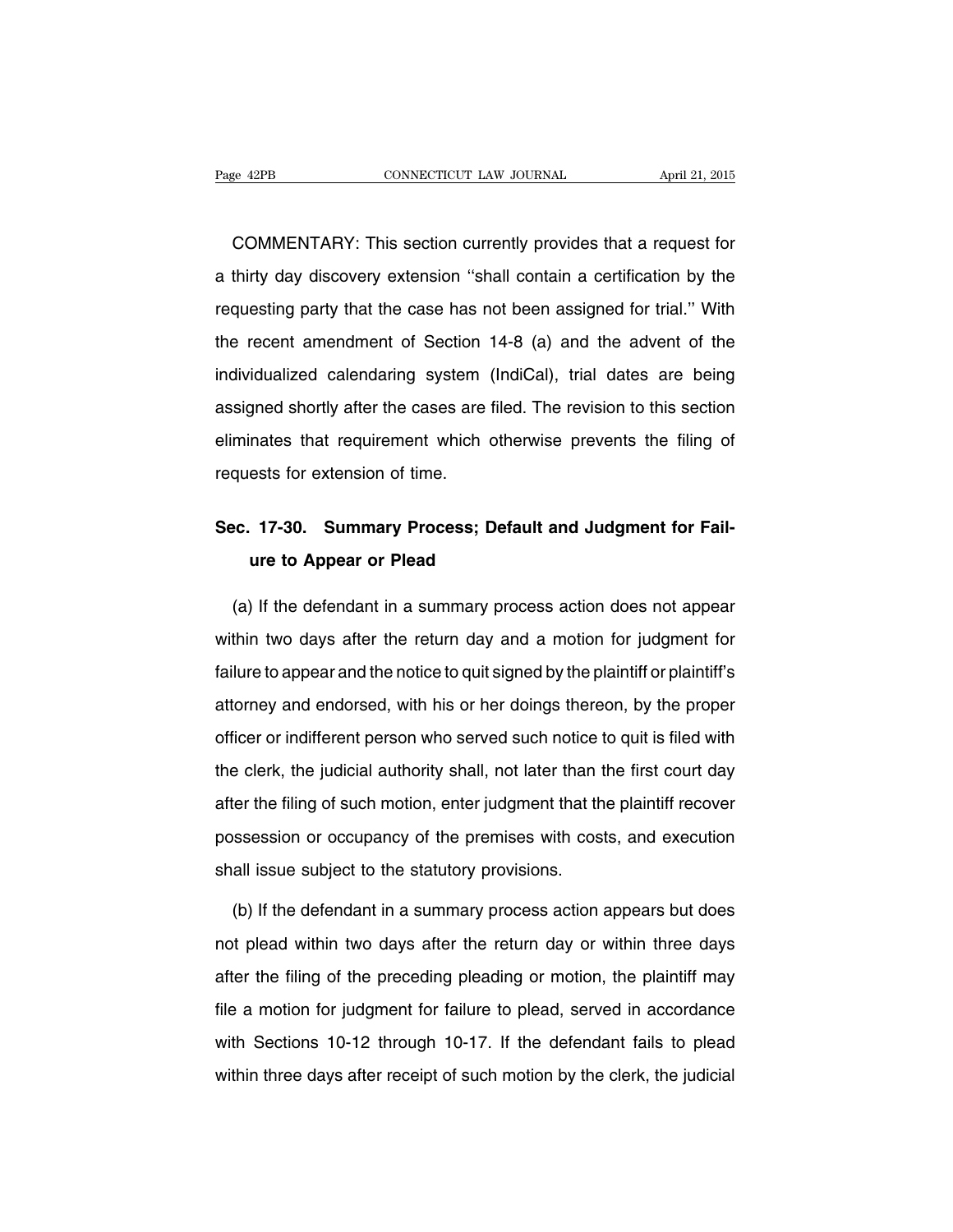authority shall forthwith enter judgment that the plaintiff recover possession or occupancy with costs.

(c) In summary process actions, a motion for judgment by default that is sent to the court either electronically or is hand-delivered to the court shall be deemed to be filed on the third business day following such delivery unless the party filing the motion for judgment by default certifies that the motion has also been sent electronically or handdelivered on the same day to all opposing parties or their counsel.

COMMENTARY: When motions for judgment are sent electronically or hand-delivered to the court and then mailed to the opposing parties or their counsel, there is significant chance that by the time the motion is received by the opposing parties or their counsel judgment will have entered. This amendment to this section is intended to avoid that situation.

#### **Sec. 17-53. Summary Process Executions**

Whenever a summary process execution is requested because of a violation of a term in a judgment by stipulation or a judgment with a stay of execution beyond the statutory stay, a hearing shall be required. If the violation consists of nonpayment of a sum certain, an affidavit with service certified in accordance with Sections 10-12 through 10-17 shall be accepted in lieu of a hearing unless an objection to the execution is filed by the defendant prior to the issuance of the execution. The execution shall issue on the third business day after the filing of the affidavit.

An affidavit asserting nonpayment of a sum certain that is sent to the court either electronically or is hand-delivered to the court shall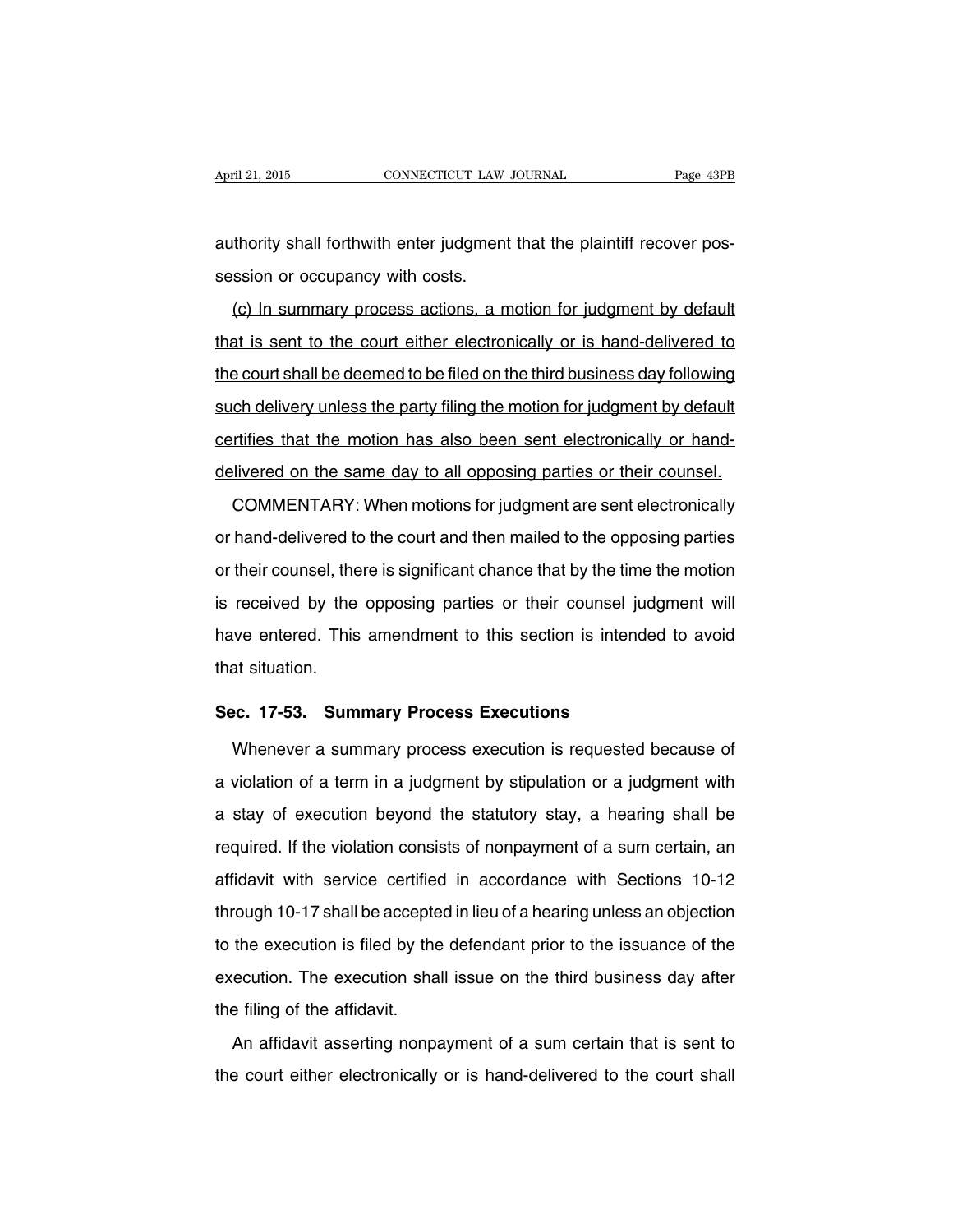be deemed to be filed on the third business day following such delivery unless the party filing the affidavit certifies that the affidavit has also been sent electronically or hand-delivered on the same day to all opposing parties or their counsel.

COMMENTARY: When affidavits of noncompliance are sent electronically or hand-delivered to the court and then mailed to the opposing parties or their counsel, there is a significant chance that by the time the affidavit is received by the opposing parties or their counsel an execution will have issued. The amendment to this section is intended to avoid that situation.

#### **Sec. 23-36. —The Expanded Record**

A party may **[**file with the court any portion of**]**, consistent with the rules of evidence, offer as an exhibit, or the habeas court may take judicial notice of, the transcript and any portion of the superior court, appellate court or supreme court record or clerk's file **[**as part of the record before the habeas court**]** from the petitioner's criminal matter which is the subject of the habeas proceeding.

COMMENTARY: The amendments to this section allow for the creation of an ''expanded record'' in the habeas court from materials from the underlying criminal case. This will reduce confusion as to what materials are before the court and what the parties are relying on. It will also reduce record keeping issues that are created when a trial is over and some of the criminal court records were delivered as part of the expanded record, but never marked as exhibits.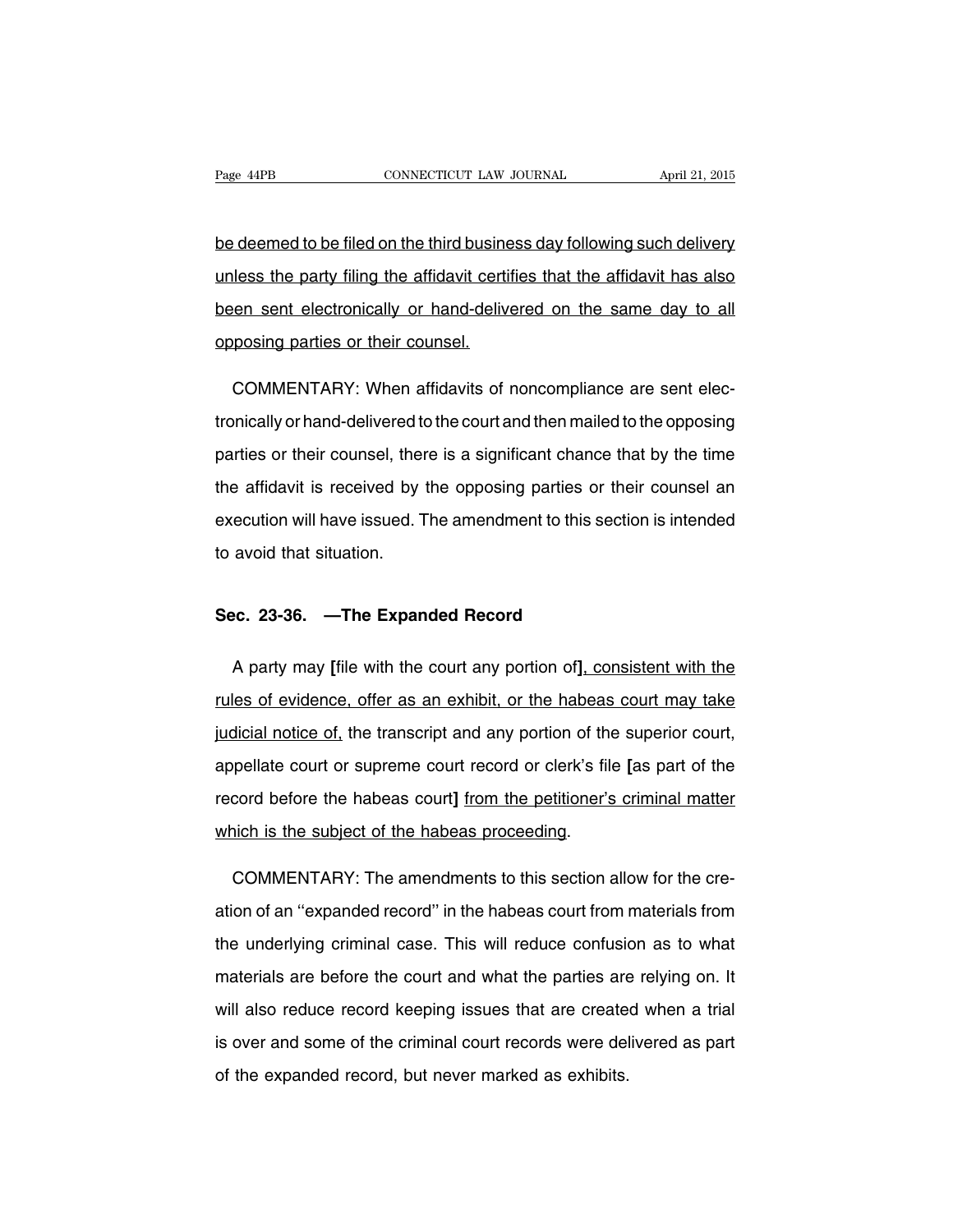#### **PROPOSED AMENDMENTS TO THE FAMILY RULES**

## **Sec. 25-1. Definitions Applicable to Proceedings on Family Matters**

The following shall be ''family matters'' within the scope of these rules: Any actions brought pursuant to General Statutes § 46b-1, including but not limited to dissolution of marriage or civil union, legal separation, dissolution of marriage or civil union after legal separation, annulment of marriage or civil union, alimony, support, custody, and change of name incident to dissolution of marriage or civil union, habeas corpus and other proceedings to determine the custody and visitation of children except those which are properly filed in the superior court as juvenile matters, the establishing of paternity, enforcement of foreign matrimonial or civil union judgments, actions related to prenuptial or pre-civil union and separation agreements and to matrimonial or civil union decrees of a foreign jurisdiction, actions brought pursuant to General Statutes § 46b-15, custody proceedings brought under the provisions of the Uniform Child Custody Jurisdiction and Enforcement Act and proceedings for enforcement of support brought under the provisions of the Uniform Interstate Family Support Act.

COMMENTARY: The Uniform Child Custody Jurisdiction Act was replaced by the Uniform Child Custody Jurisdiction and Enforcement Act. The proposed revision reflects that change.

#### **Sec. 25-24. Motions**

(a) Any appropriate party may move for alimony, child support, custody, visitation, appointment or removal of counsel for the minor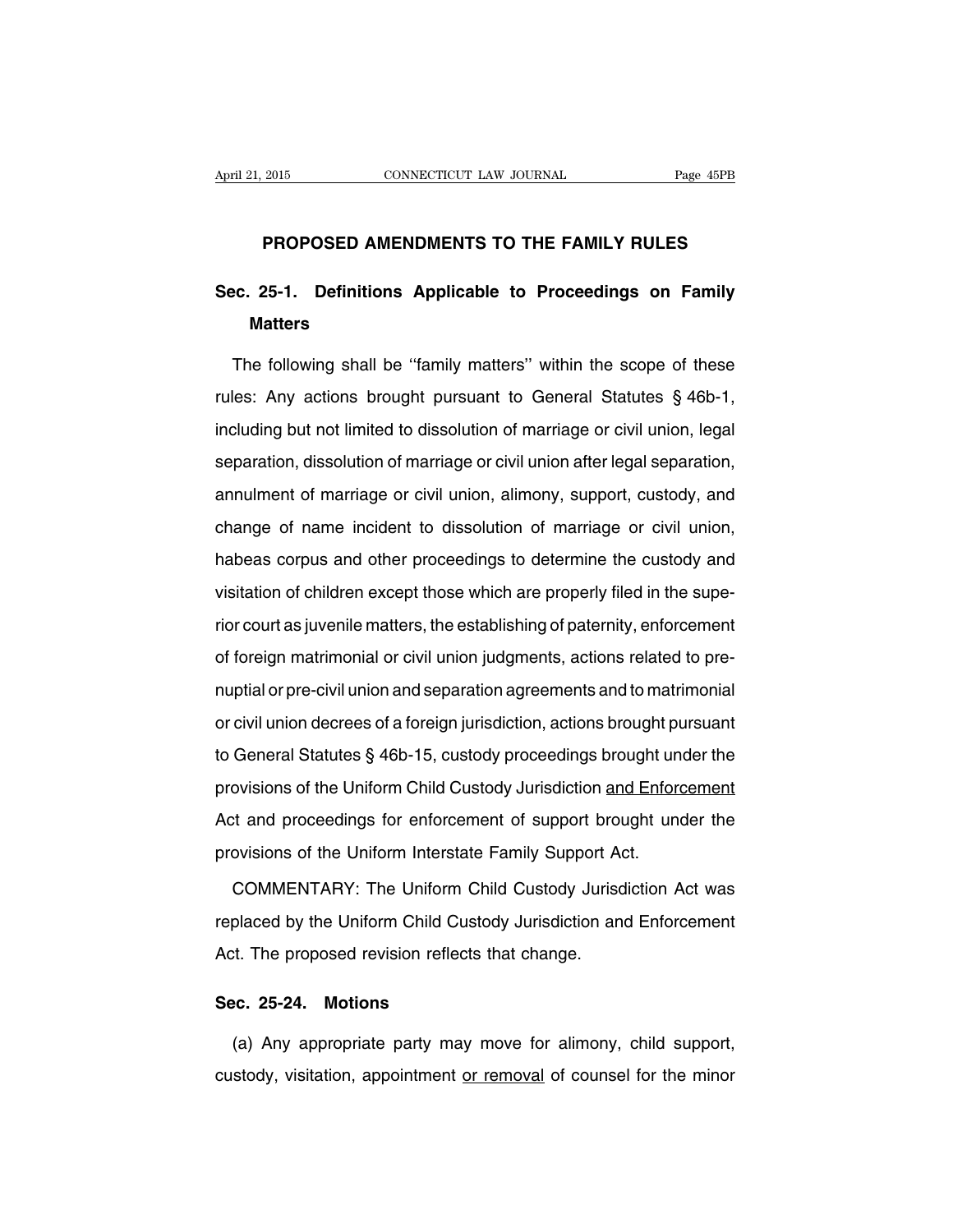child, appointment or removal of a guardian ad litem for the minor child, counsel fees, or for an order with respect to the maintenance of the family or for any other equitable relief.

(b) Each such motion shall state clearly, in the caption of the motion, whether it is a pendent lite or a postjudgment motion.

COMMENTARY: The revision to this section establishes by rule the procedure to follow in connection with seeking the removal of counsel for a minor child or a guardian ad litem for the minor child and is consistent with Section 4 of Public Act 14-3.

#### **Sec. 25-49. Definitions**

For purposes of these rules the following definitions shall apply:

(1) ''Uncontested matter'' means a case in which both parties are appearing and no aspect of the matter is in dispute.

(2) ["Limited contested matter"] "Financial Disputes" means a case in which **[**the matters in dispute are limited to**]** monetary awards, real property or personal property are in dispute.

(3) **[**''Contested matter''**]** ''Parenting Disputes'' means a case in which child custody, visitation rights, also called parenting time or access, paternity or the grounds for the action are in dispute**[**, and matters of monetary awards or the disposition of real or personal property may be in dispute**]**.

A case may contain both financial and parenting disputes.

COMMENTARY: The revisions to the definitions are consistent with current practice and reflect the substance and status of each case. The proposed last sentence makes it clear that parties may have a case with more than one type of status.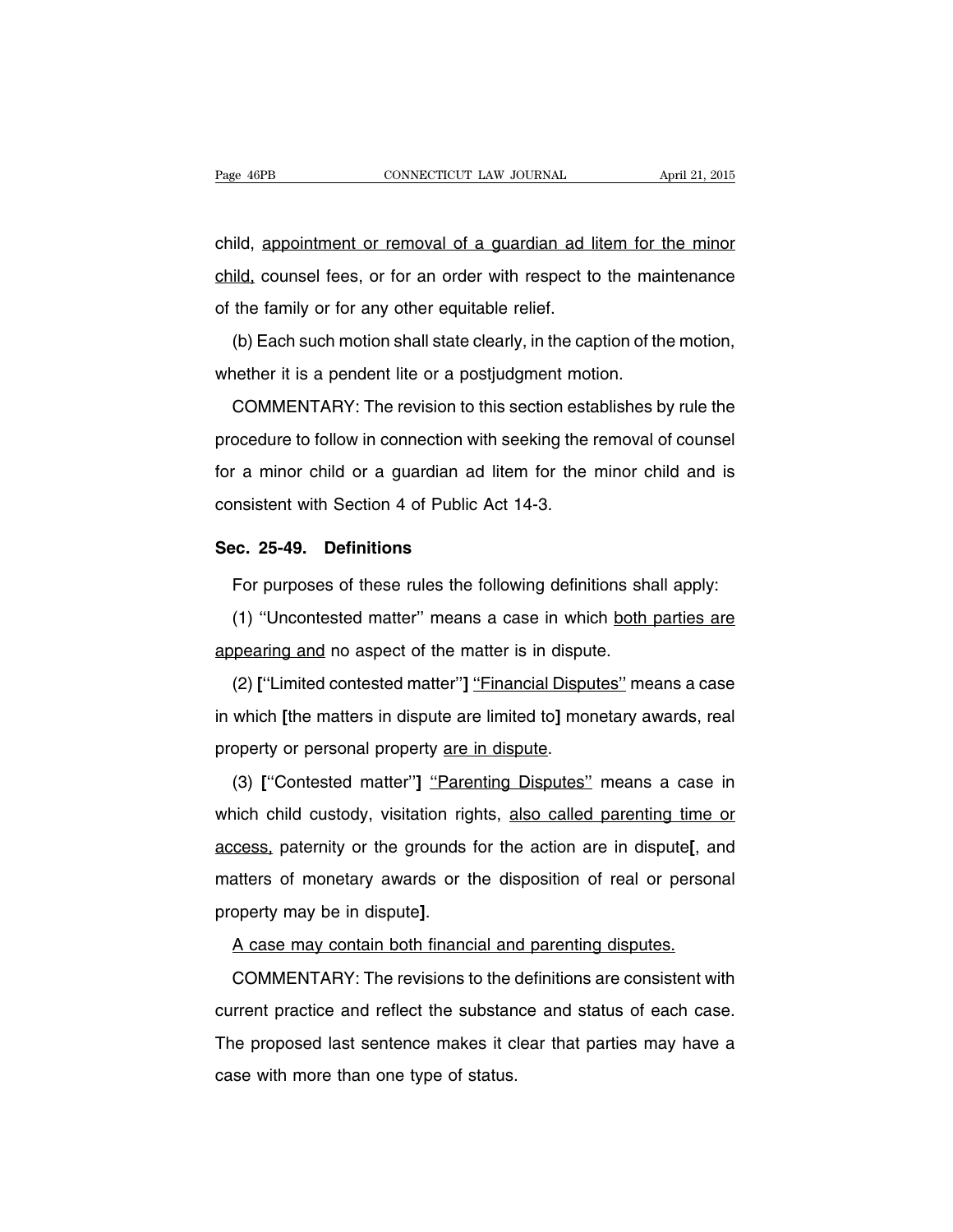#### **Sec. 25-50. Case Management**

(a) The presiding judge or a designee shall determine by the case management date which track each case shall take and assign each case for disposition. That date shall be set on a schedule approved by the presiding judge.

(b) In all cases, unless the party or parties appear and the case proceeds to judgment under subsections  $(c)$  or  $(d)$  on the case management date, the party or parties shall file on or before the case management date:

(1) a case management agreement (JD-FM-163);

(2) sworn financial affidavits;

(3) a proposed parenting plan, if there are minor children.

If the parties or counsel have not filed these documents on or before the case management date, or in a case with parenting disputes where counsel or self-represented parties have not come to court on the case management date, the case may be dismissed or other sanctions may be imposed.

(c) If the defendant has not filed an appearance by the case management date, the plaintiff may appear and proceed to judgment on the case management date without further notice to the defendant, provided the plaintiff has complied with the provisions of Section 25-30. Otherwise, the plaintiff must file on or before the case management date, the documents listed in subsection (b) and the clerk shall assign the matter to a date certain for disposition.

**[**(b)**]**(d) If the matter is uncontested, the parties may appear and proceed to judgment on the case management date, provided the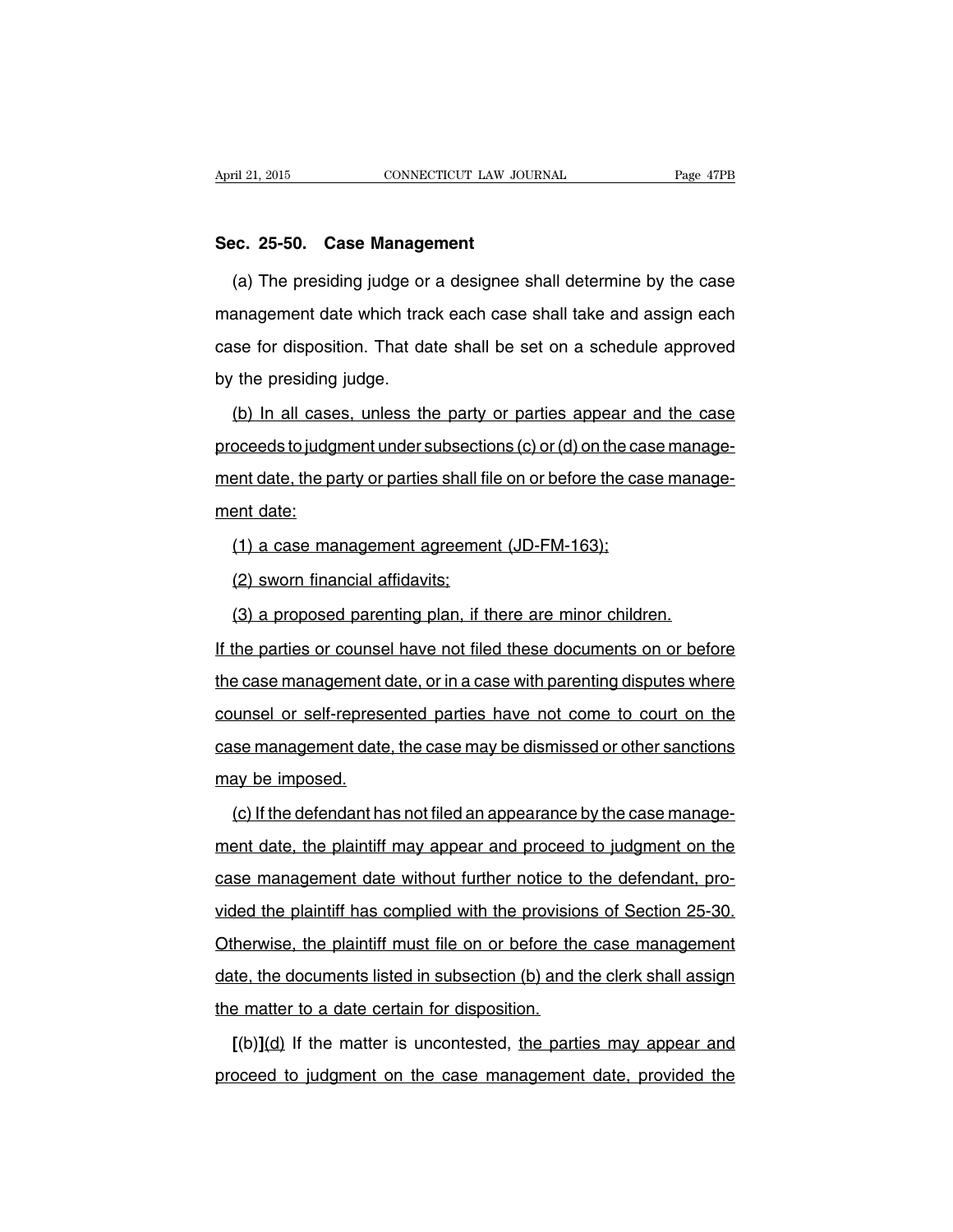plaintiff has complied with the provisions of Section 25-30. Otherwise, the parties must file on or before the case management date, the documents listed in subsection (b) and **[**a form prescribed by the office of the chief court administrator has been filed,**]** the clerk shall assign the matter to a date certain for disposition.

**[**(c)**]**(e) **[**With the approval of the presiding judge, a case management conference may be conducted by the filing of a stipulated scheduling order when only financial issues are outstanding. If there is a dispute with respect to financial issues,**]** In cases where there are financial disputes, the parties do not have to come to court on the case management date, but must file on or before the case management date the documents listed in subsection (b). Thereafter, the matter may be directed to any alternative dispute resolution mechanism, private or court-annexed, **[**or thereafter have assigned a date certain for**]** including, but not limited to family special masters and **[**further**]** judicial pretrial. **[**Thereafter, the matter may be assigned for trial for a date certain if not resolved.**]** If not resolved, the matter will be assigned a date certain for trial.

**[**(d)**]**(f) In cases where there are parenting disputes **[**custody or visitation issues are outstanding**]**, the parties and counsel must appear for a case management conference on the case management date. If parenting disputes **[**custody or visitation issues**]** require judicial intervention, the appointment of counsel or a guardian ad litem for the minor child, or case study or evaluation by family services or by a private provider of services, a target date shall be assigned for comple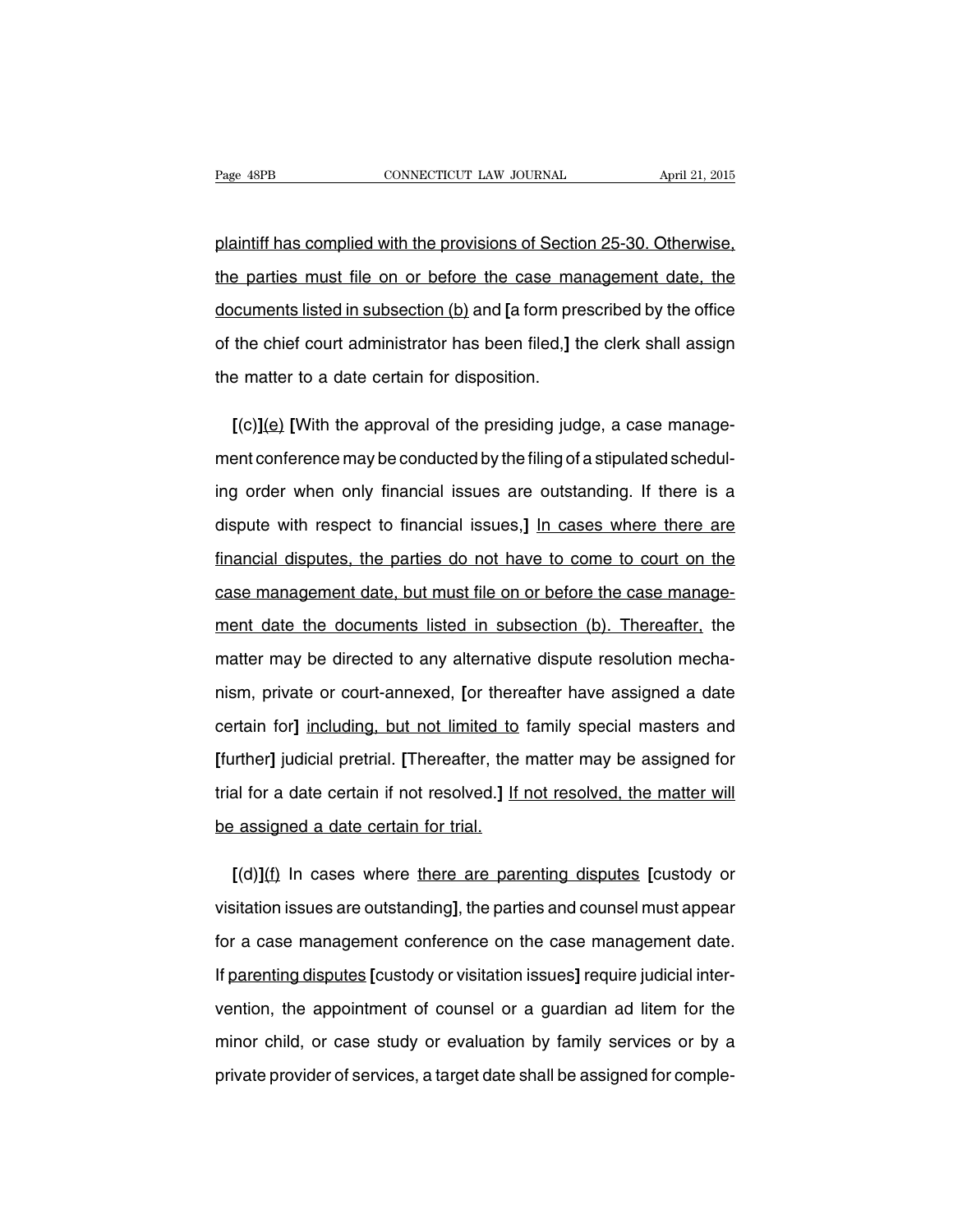tion of such study and the final conjoint thereon and thereafter a date certain shall be assigned for disposition.

 $[(e)](g)$  With respect to subsections  $[(c)]$   $(e)$  and  $[(d)]$   $(f)$ , if a trial is required, such order may include a date certain for a trial management conference between counsel or self-represented parties for the purpose of premarking exhibits and complying with other orders of the judicial authority to expedite the trial process.

COMMENTARY: The revisions to this section are intended to give direction to the litigants. The revisions also clarify that the parties may proceed to judgment on the case management date if the defendant has failed to appear by the case management date.

## **Sec. 25-51. When Motion for Default for Failure to Appear Does Not Apply**

(a) **[**Any case claiming a dissolution of marriage or civil union, legal separation, or annulment in which the defendant has failed to file an appearance may be assigned a date certain for disposition as an uncontested matter pursuant to Section 25-50.**]** If, in any case involving a dissolution of marriage or civil union, legal separation, or annulment, the defendant has not filed an appearance by the **[**date assigned for disposition**]** case management date, the plaintiff **[**case**]** may proceed to judgment on the case management date without further notice to such defendant. Section 17-20 concerning motions for default shall not apply to such cases.

(b) If the defendant files an appearance by the **[**date assigned for disposition**]** case management date, the presiding judge or a designee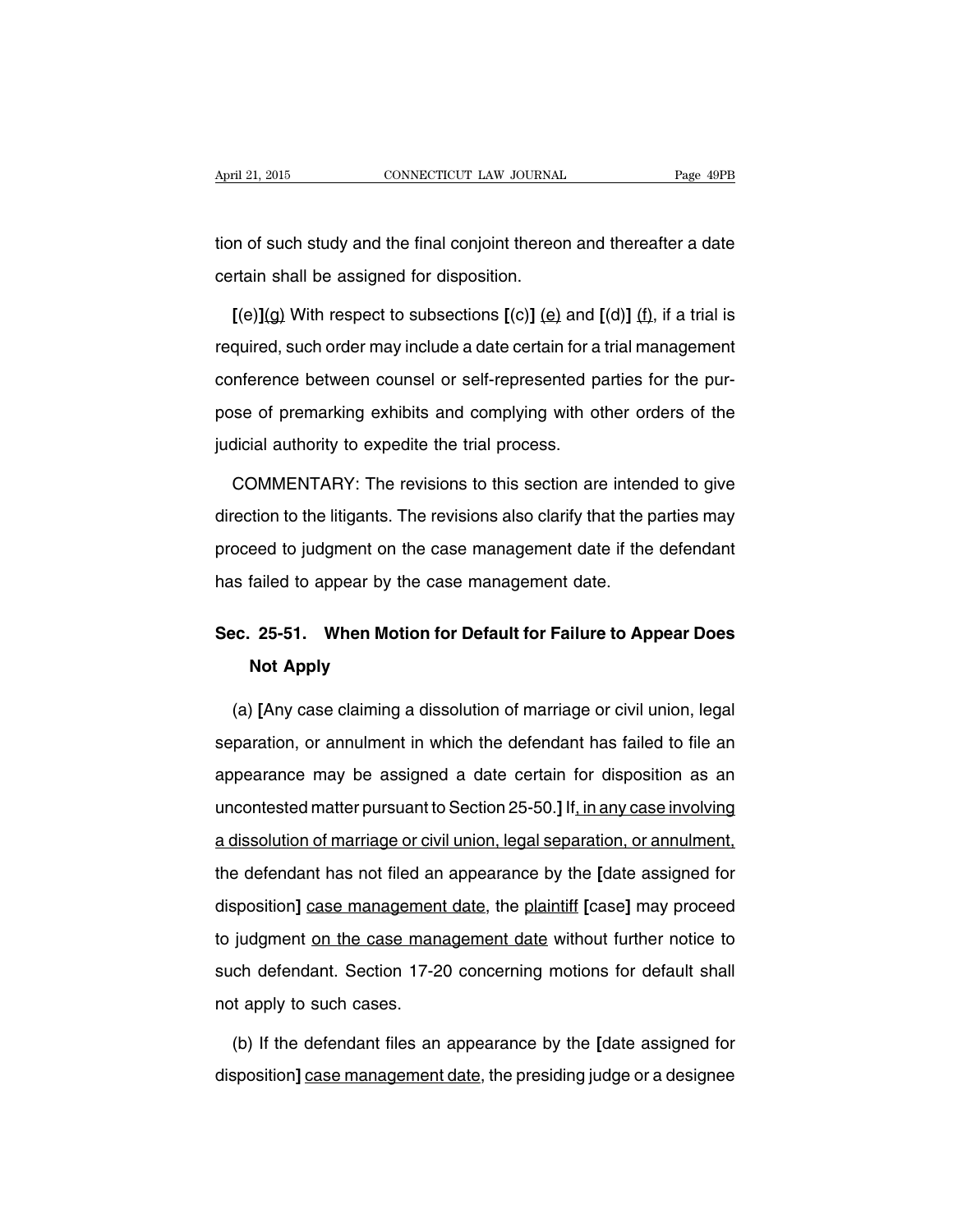shall determine which track the case shall take pursuant to Section 25-50.

COMMENTARY: The revisions to this section clarify that a plaintiff may proceed to judgment on the case management date if the defendant has failed to appear.

#### **Sec. 25-57. Affidavit concerning Children**

Before the judicial authority renders any order in any matter pending before it involving the custody, visitation or support of a minor child or children, an affidavit shall be filed with the judicial authority averring (1) whether **[**the wife**]** any of the parties is believed to be pregnant; (2) the name and date of birth of any minor child born since the date of the filing of the complaint or the application; (3) information which meets the requirements of the Uniform Child Custody Jurisdiction and Enforcement Act, General Statutes § 46b-115 et seq.; (4) that there is no other proceeding in which either party has participated as a party, witness, or otherwise concerning custody of the child in any state; and (5) that no person not a party has physical custody or claims custody or visitation rights with respect to the child. This section shall not apply to modifications of existing support orders or in situations involving allegations of contempt of support orders.

COMMENTARY: The proposed change recognizes that the existing terminology is obsolete in some relationships.

### **Sec. 25-59A. Sealing Files or Limiting Disclosure of Documents in Family Matters**

(a) Except as otherwise provided by law, there shall be a presumption that documents filed with the court shall be available to the public.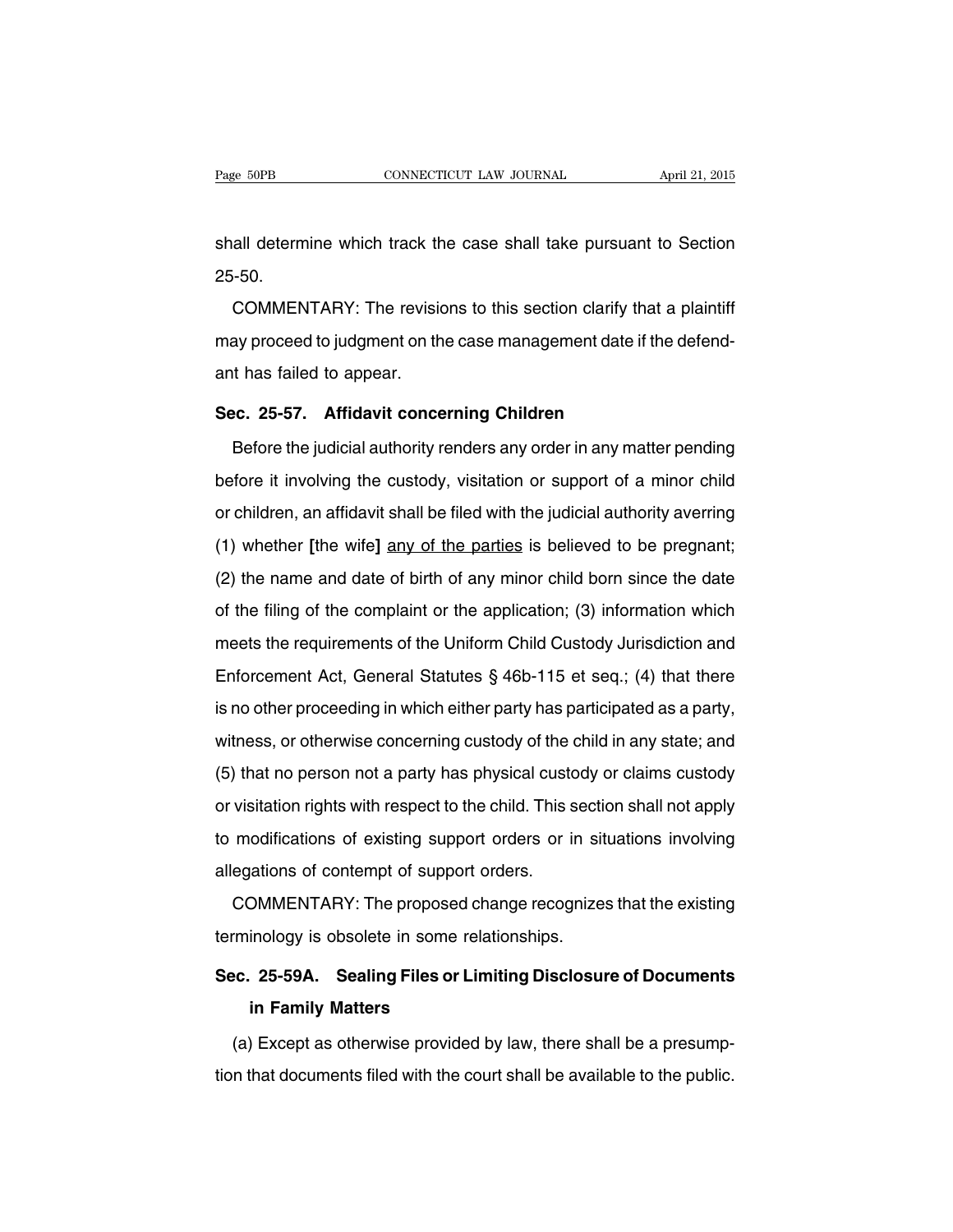(b) Except as provided in this section and except as otherwise provided by law, including Section 13-5, the judicial authority shall not order that any files, affidavits, documents, or other materials on file with the court or filed in connection with a court proceeding be sealed or their disclosure limited.

(c) Upon written motion of any party, or upon its own motion, the judicial authority may order that files, affidavits, documents, or other materials on file or lodged with the court or in connection with a court proceeding be sealed or their disclosure limited only if the judicial authority concludes that such order is necessary to preserve an interest which is determined to override the public's interest in viewing such materials. The judicial authority shall first consider reasonable alternatives to any such order and any such order shall be no broader than necessary to protect such overriding interest. An agreement of the parties to seal or limit the disclosure of documents on file with the court or filed in connection with a court proceeding shall not constitute a sufficient basis for the issuance of such an order.

(d) In connection with any order issued pursuant to subsection (c) of this section, the judicial authority shall articulate the overriding interest being protected and shall specify its findings underlying such order and the duration of such order. If any findings would reveal information entitled to remain confidential, those findings may be set forth in a sealed portion of the record. The time, date, scope and duration of any such order shall be set forth in a writing signed by the judicial authority which upon issuance the court clerk shall immediately enter in the court file. The judicial authority shall order that a transcript of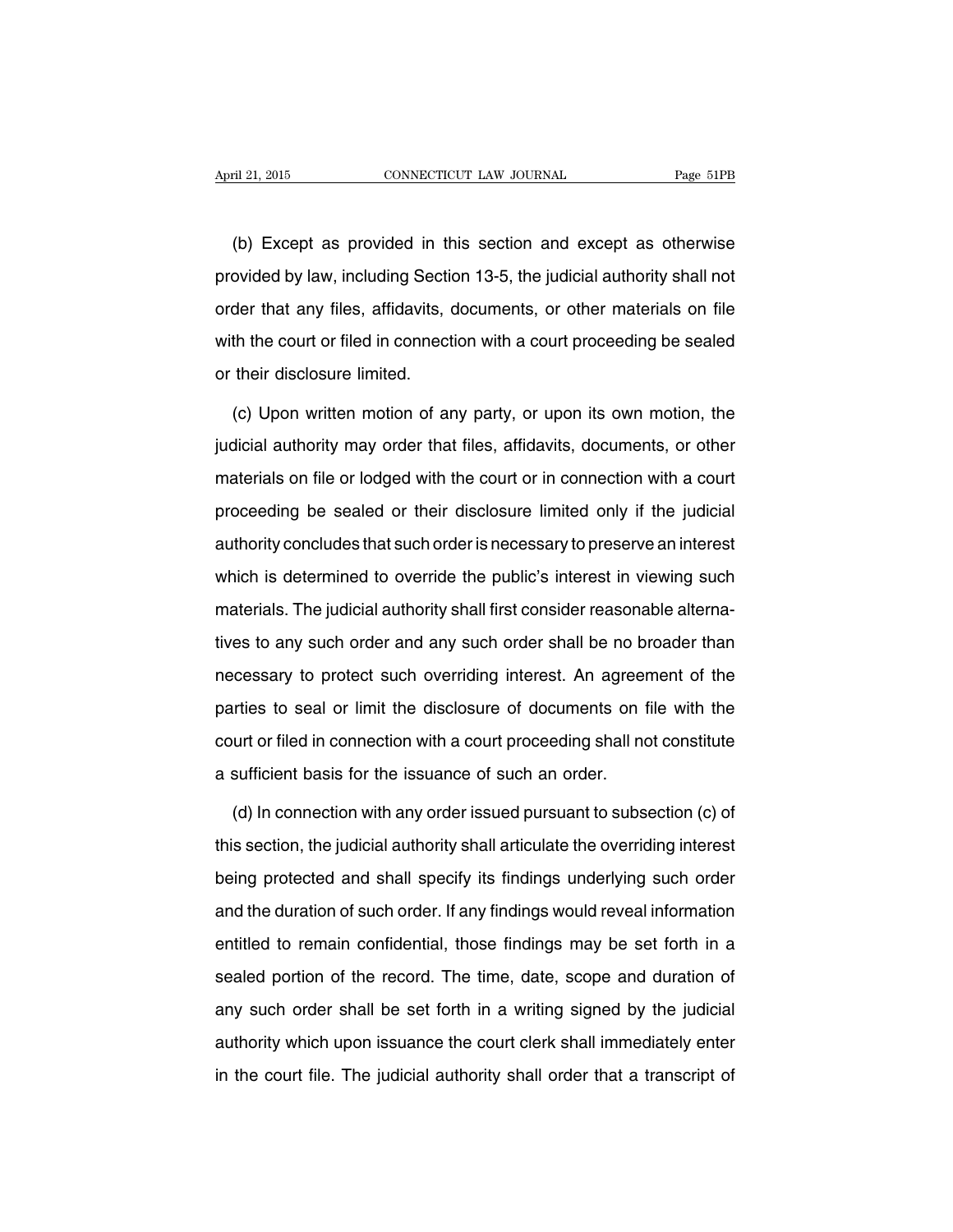its decision be included in the file or prepare a memorandum setting forth the reasons for its order.

(e) Except as otherwise ordered by the judicial authority, a motion to seal or limit the disclosure of affidavits, documents, or other materials on file or lodged with the court or filed in connection with a court proceeding shall be calendared so that notice to the public is given of the time and place of the hearing on the motion and to afford the public an opportunity to be heard on the motion under consideration. The procedures set forth in Sections 7-4B and 7-4C shall be followed in connection with a motion to file affidavits, documents or other materials under seal or to limit their disclosure.

(f) (1) A motion to seal the contents of an entire court file shall be placed on the short calendar to be held not less than fifteen days following the filing of the motion, unless the judicial authority otherwise directs, so that notice to the public is given of the time and place of the hearing on the motion and to afford the public an opportunity to be heard on the motion under consideration. The procedures set forth in Sections 7-4B and 7-4C shall be followed in connection with such motion.

(2) The judicial authority may issue an order sealing the contents of an entire court file only upon a finding that there is not available a more narrowly tailored method of protecting the overriding interest, such as redaction or sealing a portion of the file. The judicial authority shall state in its decision or order each of the more narrowly tailored methods that was considered and the reason each such method was unavailable or inadequate.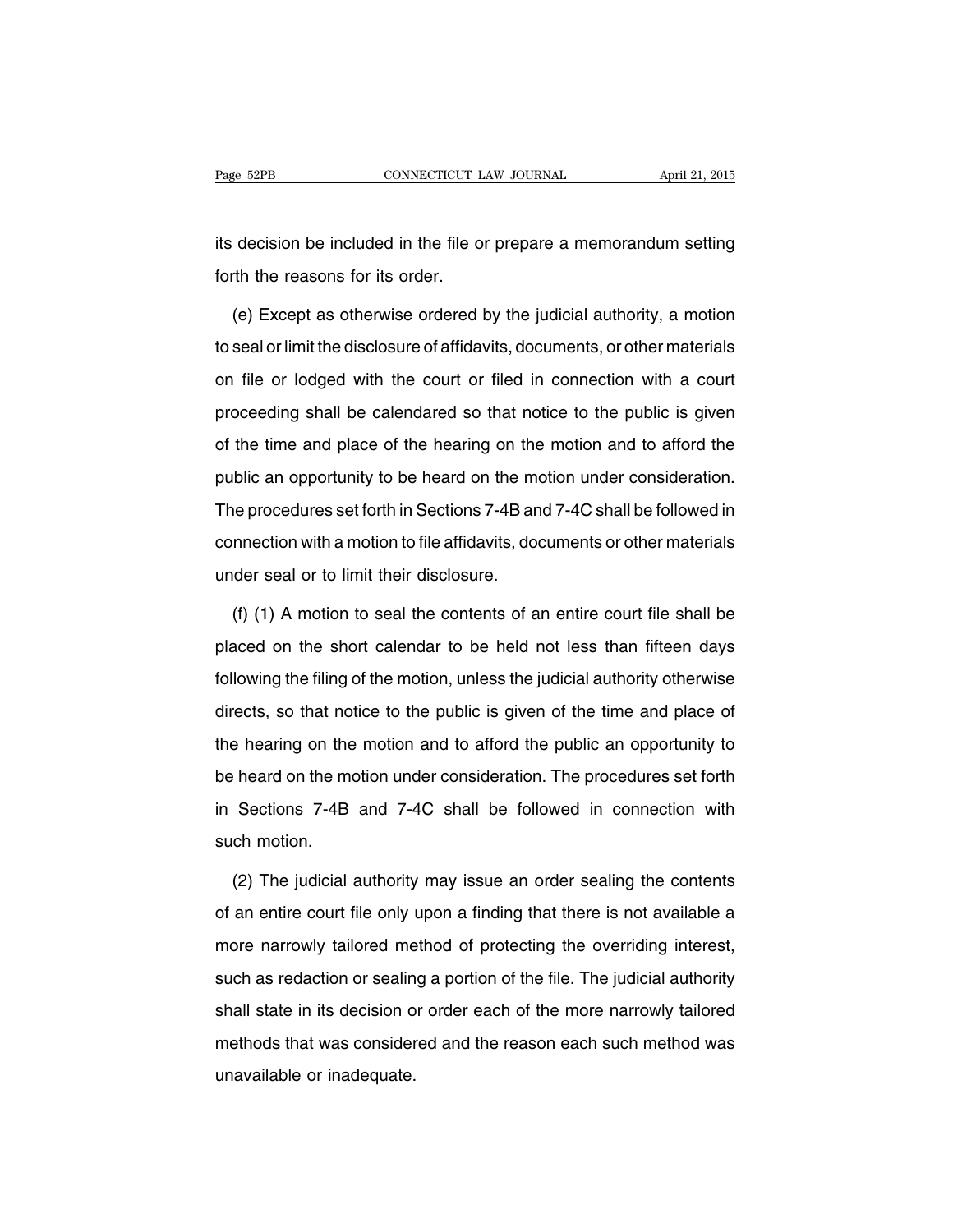(g) The provisions of this section shall not apply to settlement conferences or negotiations or to documents submitted to the court in connection with such conferences or negotiations. The provisions of this section shall apply to settlement agreements which have been filed with the court or have been incorporated into a judgment of the court.

(h)Sworn statements of current income, expenses, assets and liabilities filed with the court pursuant to Sections 25-30 and 25a-15 shall be under seal and be disclosable only to the judicial authority, to court personnel, to the parties to the action and their attorneys, and to any guardians ad litem and attorneys appointed for any minor children involved in the matter, except as otherwise ordered by the judicial authority. **[**When such sworn statements are filed, the clerk shall place them in a sealed envelope clearly identified with the words ''Financial Affidavit.'' All such sworn statements that are filed in a case may be placed in the same sealed envelope.**]** Any person may file a motion to unseal these documents. When such motion is filed, the provisions of paragraphs (a) through (e) of this section shall apply and the party who filed the documents shall have the burden of proving that they should remain sealed. The judicial authority shall order that the automatic sealing pursuant to this paragraph shall terminate with respect to all such sworn statements then on file with the court when any hearing is held at which financial issues are in dispute. This shall not preclude a party from filing a motion to seal or limit disclosure of such sworn statements pursuant to this section.

(i) Any Income Withholding for Support form (JD-FM-1) filed with the Superior Court Clerk's Office, after being signed by the clerk, shall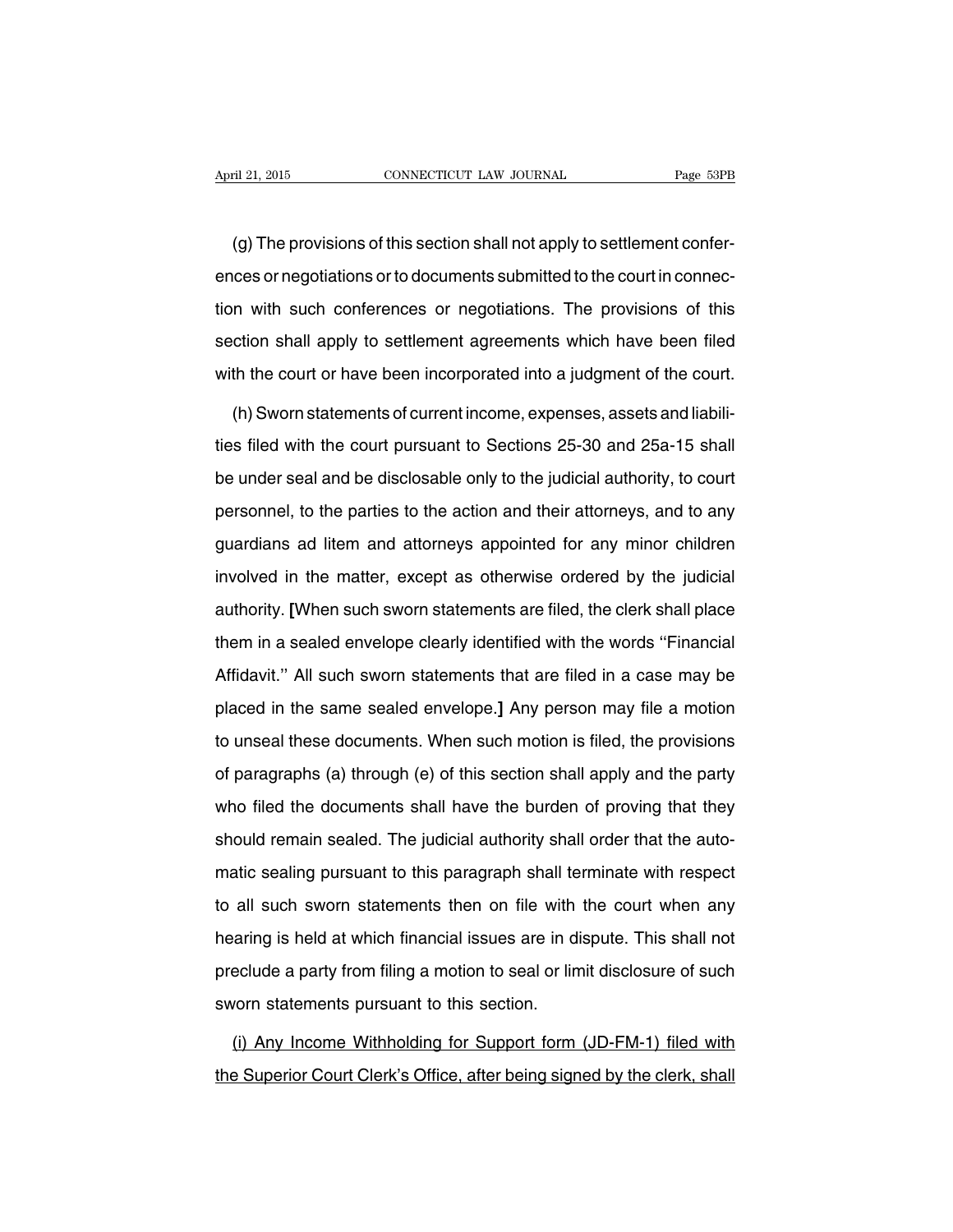be returned to the filer for service on the payer of income. A copy of the signed form shall be retained for the court file and shall be under seal. Any such copy shall be disclosable only to the judicial authority, to court personnel, to the parties to the action and their attorneys, and to any individual or entity under cooperative agreement with the IV-D agency requesting disclosure of such form in the administration of the child support program. Any person may file a motion to unseal this document. A copy of the signed form with all social security numbers and dates of birth redacted by the clerk shall be retained in the court file and be available for public inspection.

**[**(i)**]**(j) When placed on a short calendar, motions filed under this rule shall be listed in a separate section titled ''Motions to Seal or Close'' and shall also be listed with the time, date and place of the hearing on the Judicial Branch website. A notice of such motion being placed on the short calendar shall, upon issuance of the short calendar, be posted on a bulletin board adjacent to the clerk's office and accessible to the public.

COMMENTARY: The language that has been deleted in subsection (h) was applicable to a paper file. There are, as of December 15, 2014, paperless family files for which sealing financial affidavits in an envelope is not applicable. A comparable electronic process ''seals'' those affidavits in accordance with the other provisions of this section.

New subsection (i) concerns the Income Withholding for Support form (JD-FM-1) which is a federally mandated form. The social security number and dates of birth are required fields, and there is currently no law that protects this information from disclosure. Family files are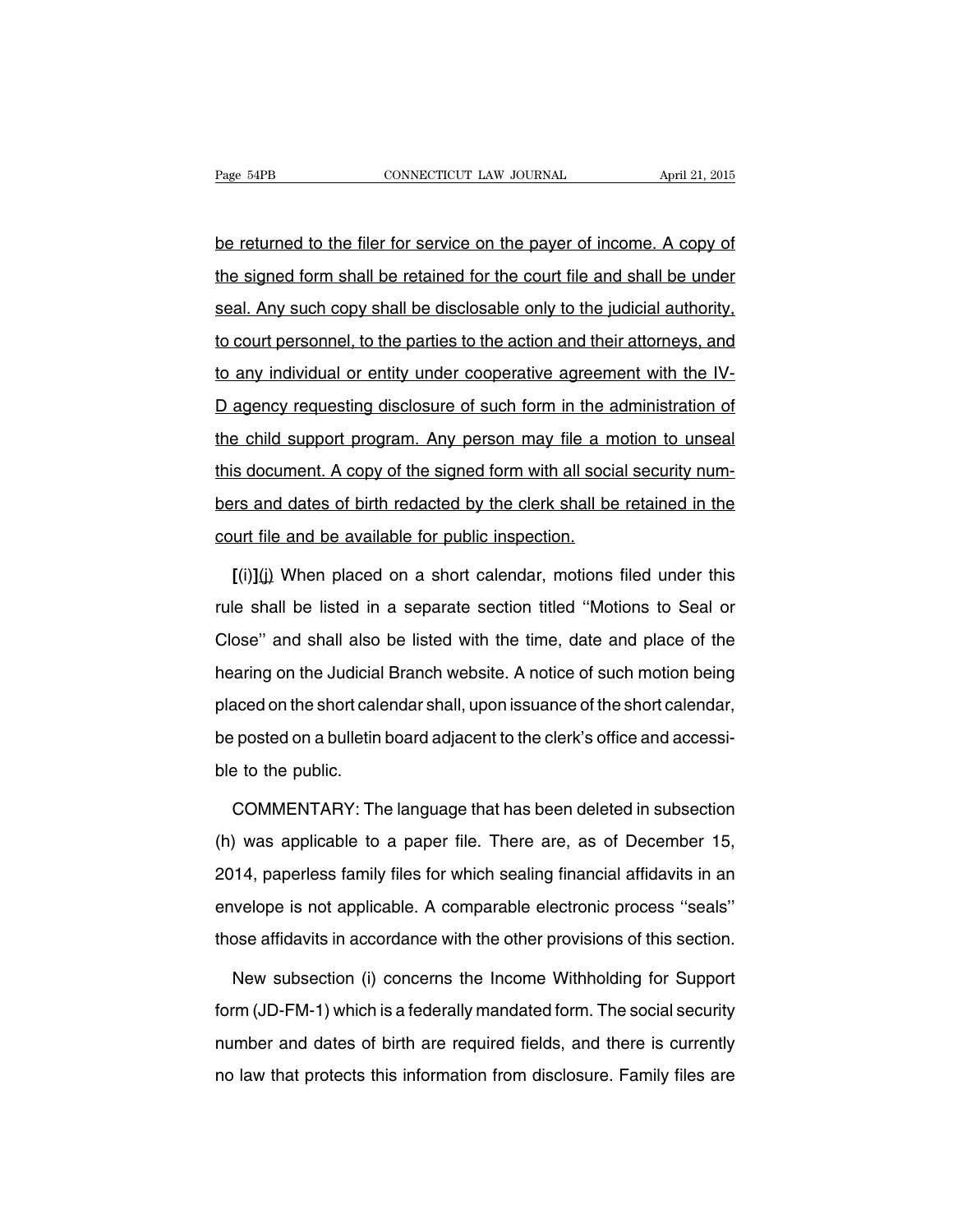now electronic and may be viewed from any courthouse public access computer in the state, allowing for greater access to these documents without the need to go to a clerk's office. Therefore, the most secure way of protecting the social security number and other personal identifying information on this form is to seal the copy of the form that is retained in the court file. A provision has been included to allow any person to move to unseal the document. A redacted copy of the signed form will be retained in the court file for public inspection.

# **PROPOSED AMENDMENTS TO THE JUVENILE RULES (NEW) Sec. 26-3. Case Initiation; Electronic Filing**

Proceedings in juvenile matters may be initiated and papers filed, signed or verified by electronic means in the manner prescribed in Section 4-4.

COMMENTARY: This new rule provides for electronic filing for juvenile matters proceedings and is consistent with General Statutes § 51- 193c and existing Practice Book rules.

#### **PROPOSED AMENDMENTS TO THE CRIMINAL RULES**

#### **Sec. 40-11. Disclosure by the Prosecuting Authority**

(a) Upon written request by a defendant filed in accordance with Section 41-5 and without requiring any order of the judicial authority, the prosecuting authority, subject to Section 40-40 et seq., shall promptly, but no later than forty-five days from the filing of the request, unless such time is extended by the judicial authority for good cause shown, disclose in writing the existence of, provide photocopies of, and allow the defendant in accordance with Section 40-7, to inspect,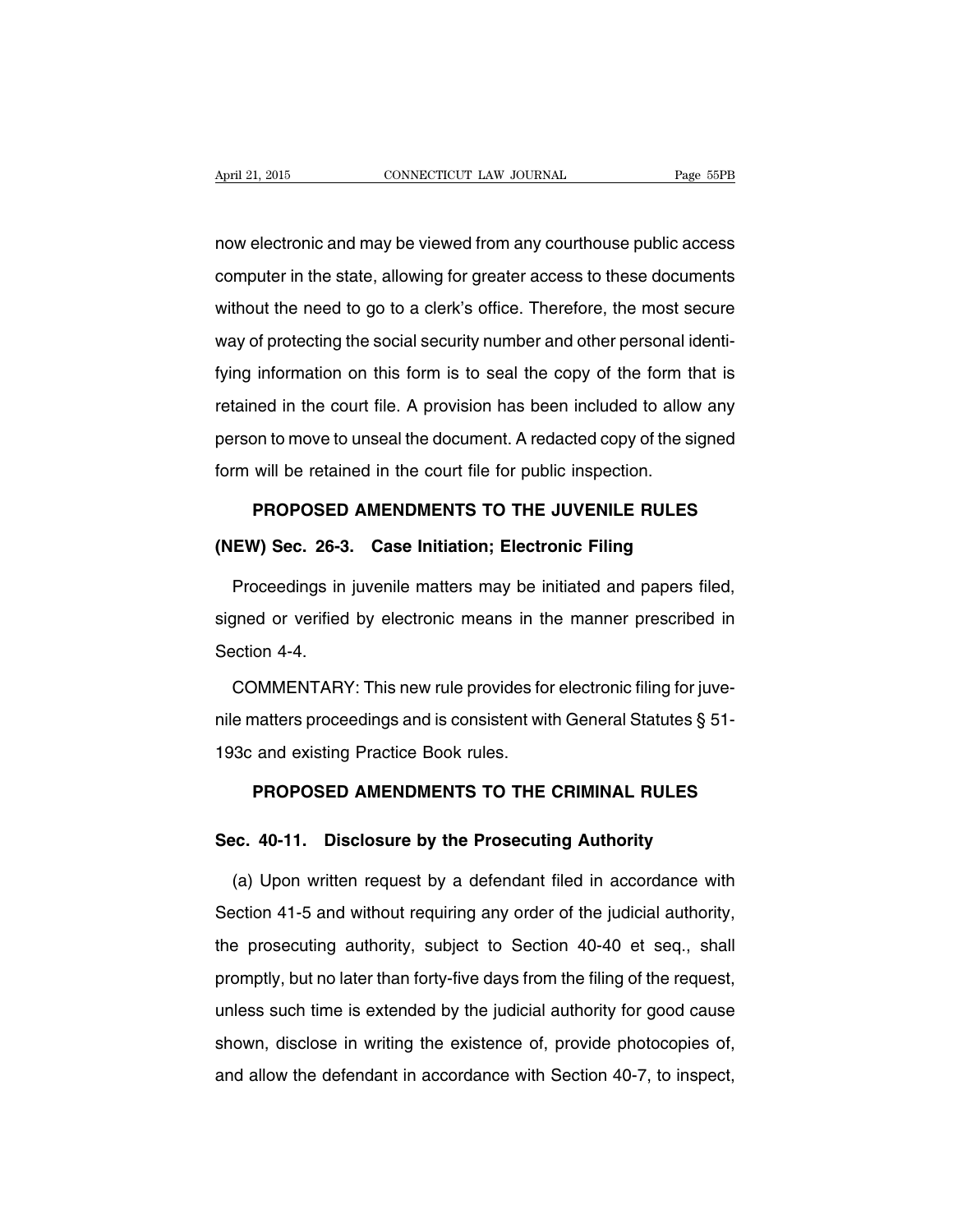copy, photograph and have reasonable tests made on any of the following items:

(1) **[**Exculpatory information or materials;

(2)**]** Any books, tangible objects, papers, photographs, or documents within the possession, custody or control of any governmental agency, which the prosecuting authority intends to offer in evidence in chief at trial or which are material to the preparation of the defense or which were obtained from or purportedly belong to the defendant;

**[**(3)**]**(2) Copies of the defendant's prior criminal record, if any, which are within the possession, custody, or control of the prosecuting authority, the existence of which is known, or by the exercise of due diligence may become known, to the prosecuting authority;

**[**(4)**]**(3) Any reports or statements of experts made in connection with the offense charged including results of physical and mental examinations and of scientific tests, experiments or comparisons which are material to the preparation of the defense or are intended for use by the prosecuting authority as evidence in chief at the trial;

**[**(5)**]**(4) Any warrant executed for the arrest of the defendant for the offense charged, and any search and seizure warrants issued in connection with the investigation of the offense charged;

**[**(6)**]**(5) (i) Any written, recorded or oral statements made by the defendant or a codefendant, before or after arrest to any law enforcement officer orto a person acting under the direction of orin cooperation with a law enforcement officer concerning the offense charged; or

(ii) Any relevant statements of coconspirators which the prosecuting authority intends to offer in evidence at any trial or hearing.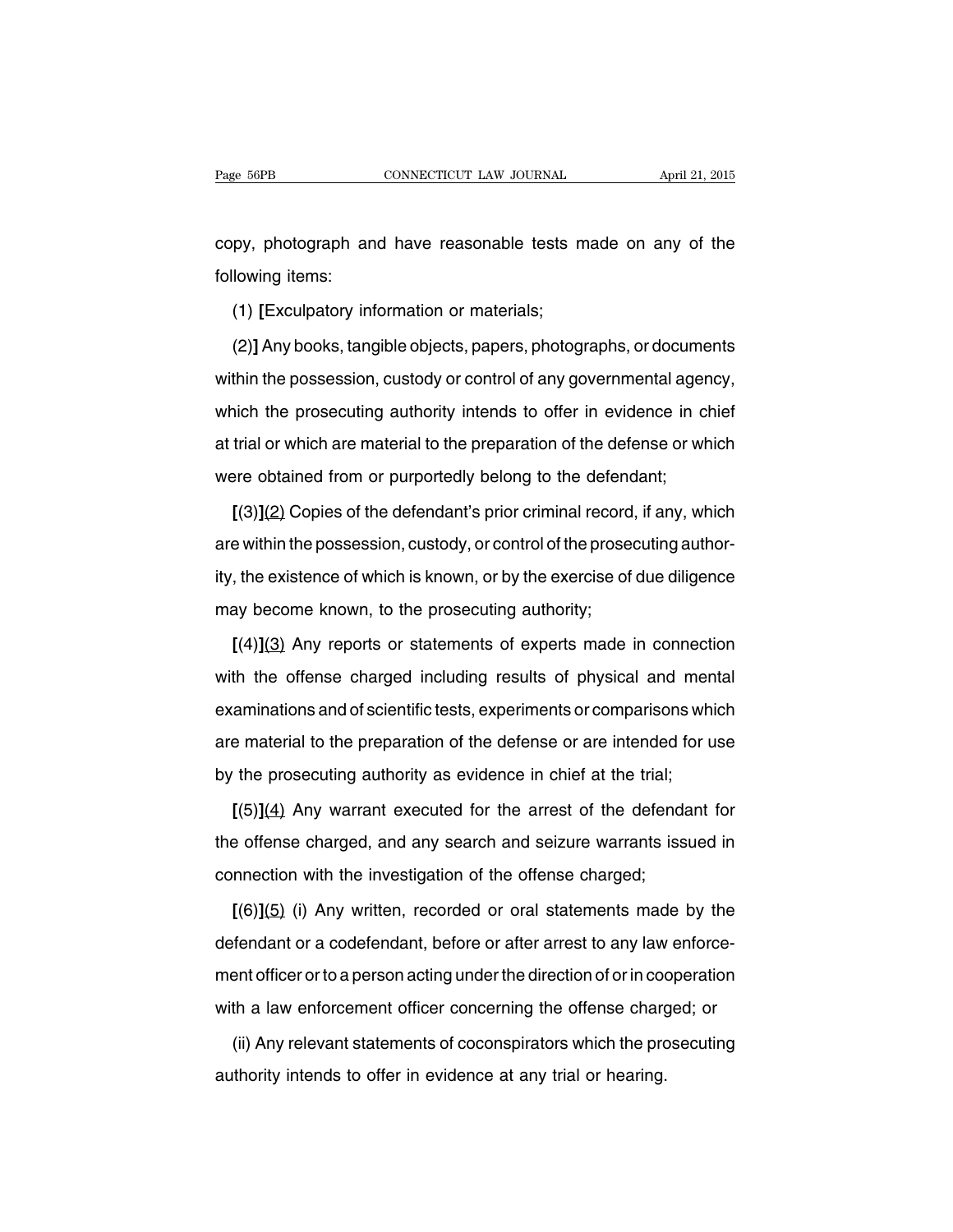(b) In addition to the foregoing, the **[**defendant shall be entitled to disclosure of**]** prosecuting authority shall disclose to the defendant in accordance with any applicable constitutional and statutory provisions any exculpatory information or materials that the prosecuting authority may have whether or not a request has been made therefor **[**in accordance with any applicable constitutional and statutory provisions**]**.

COMMENTARY: The revisions to this rule conform the rule to the statutory and constitutional requirement that prosecutors disclose any exculpatory information and material to defendants whether or not a request has been made for such information or material.

### **Sec. 40-13. Names of Witnesses; Prior Record of Witnesses; Statements of Witnesses**

(a) Upon written request by a defendant filed in accordance with Section 41-5 and without requiring any order of the judicial authority, the prosecuting authority, subject to Section 40-40 et seq., shall promptly, but no later than forty-five days from the filing of the request, unless such time is extended by the judicial authority for good cause shown, disclose to the defendant the names and, subject to the provisions of subsections (f) and (g) of this section, the addresses of all witnesses that the prosecuting authority intends to call in his or her case-in-chief. **[**and**]** The prosecuting authority shall additionally make a reasonable affirmative effort to obtain a record of the witness' felony convictions and pending misdemeanor and felony charges, and shall disclose any such convictions and pending charges to the defendant **[**any record of felony convictions of the witnesses known to the prose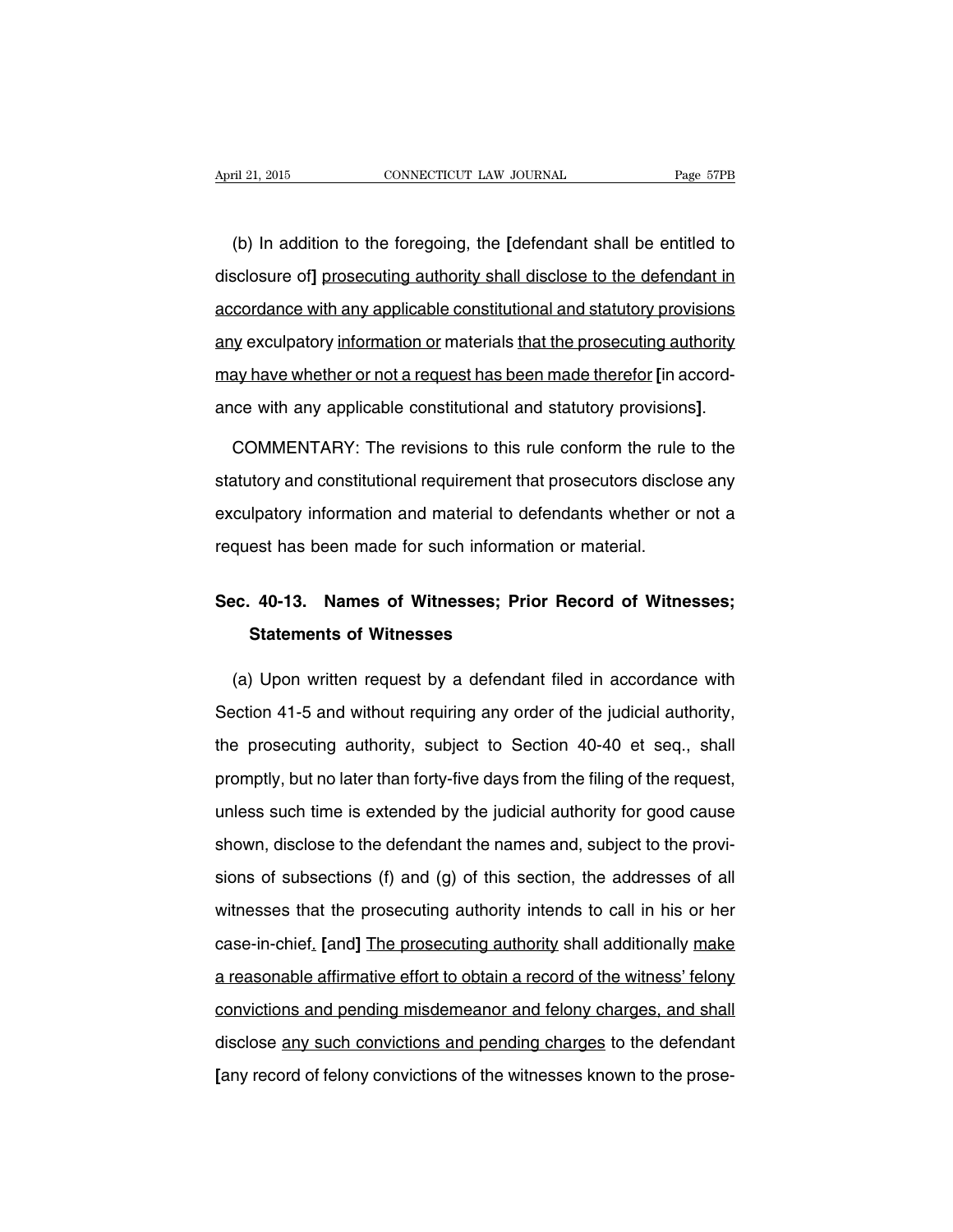cuting authority and any record of felony or misdemeanor charges pending against the witnesses known to the prosecuting authority**]**.

(b) Upon written request by the prosecuting authority, filed in accordance with Section 41-5 and without requiring any order of the judicial authority, the defendant, subject to Section 40-40 et seq., shall promptly, but no later than forty-five days from the filing of the request, unless such time is extended by the judicial authority for good cause shown, disclose to the prosecuting authority the names and, subject to the provisions of subsection (g) of this section, the addresses of all witnesses whom the defendant intends to call in the defendant's case-in-chief and shall additionally disclose to the prosecuting authority any statements of the witnesses other than the defendant in the possession of the defendant or his or her agents, which statements relate to the subject matter about which each witness will testify.

(c) No witness shall be precluded from testifying for any party because his or her name or statement or criminal history was not disclosed pursuant to this rule if the party calling such witness did not in good faith intend to call the witness at the time that he or she provided the material required by this rule. In the interests of justice the judicial authority may in its discretion permit any undisclosed individual to testify.

(d) The provisions of this section shall apply to any additional testimony presented by any party as rebuttal evidence pursuant to Section 42-35 (3) and the statements and criminal histories of such witnesses shall be provided to the opposing party before the commencement of any such rebuttal testimony.